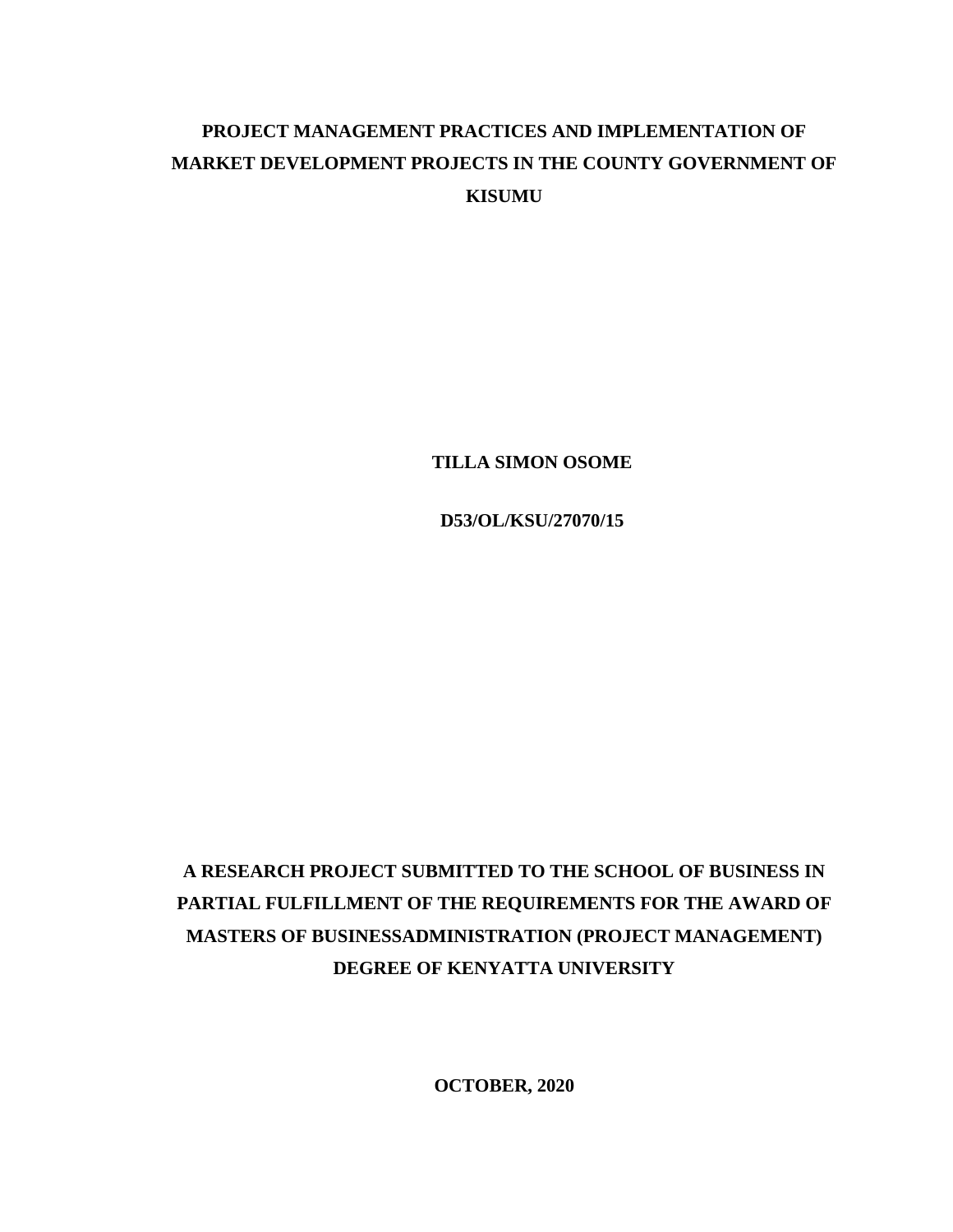# **DECLARATION**

<span id="page-1-0"></span>I declare that this research is my original work and it has not been submitted for the award of any degree or diploma in any other institution. No part of the project should be reproduced without the authority of the author and/or Kenyatta University.

Signed: \_\_\_\_\_\_\_\_\_\_\_\_\_\_\_\_\_\_\_\_\_\_\_\_\_\_\_ Date\_\_\_\_\_\_\_\_\_\_\_\_\_\_\_\_

**Tilla Simon Osome** 

# **D53/OL/KSU/27070/15**

This research project is submitted for examination with my approval as the appointed university supervisor.

Signed: \_\_\_\_\_\_\_\_\_\_\_\_\_\_\_\_\_\_\_\_\_\_\_\_\_\_ Date\_\_\_\_\_\_\_\_\_\_\_\_\_\_\_\_

**Ms Gladys Kimutai** 

**Lecturer, Management Science Department**

**School of Business**

**Kenyatta University**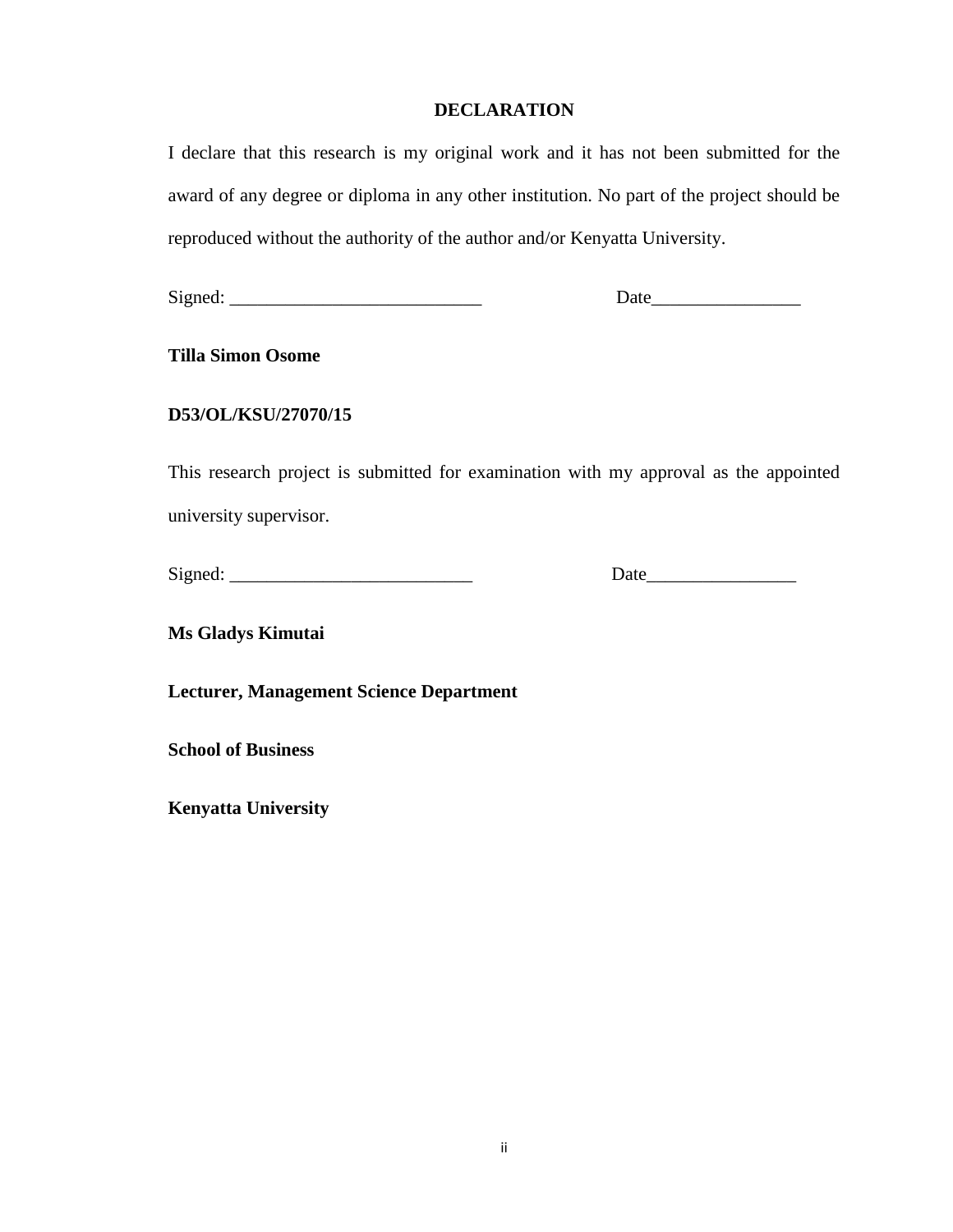# **DEDICATION**

<span id="page-2-0"></span>The project is devoted to closest people in my life for their support, love and encouragement towards completion of this proposal. To mention in specific, my wife, Emily and my three daughters, Liz, Joy and Eve who endured my busy schedules with work, school and family.

Blessings be upon you.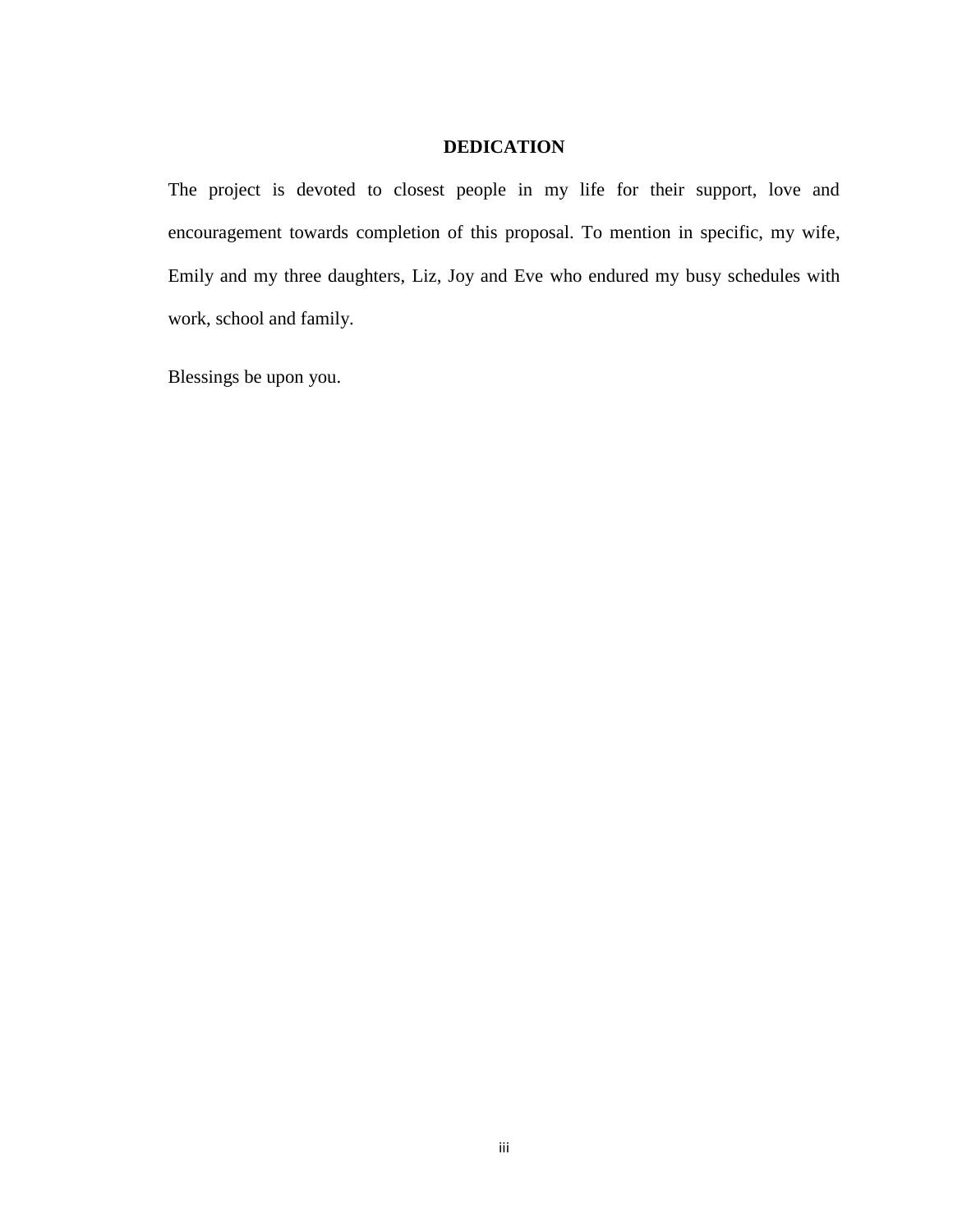# **ACKNOWLEDGEMENT**

<span id="page-3-0"></span>I recognize this project to my supervisor, Ms Gladys Kimutai, for her patient oversight, her comprehensive help and clear guidelines, as well as to the entire fraternity of the University for providing favourable while carrying out the studies. I wish to acknowledge the contributions made by colleagues in different disciplines at Kenyatta University who were equally source of encouragement. Also acknowledged are the respondents who participated in the study drawn from the County Government of Kisumu for their cooperation and honesty in providing sufficient data for the success of this project.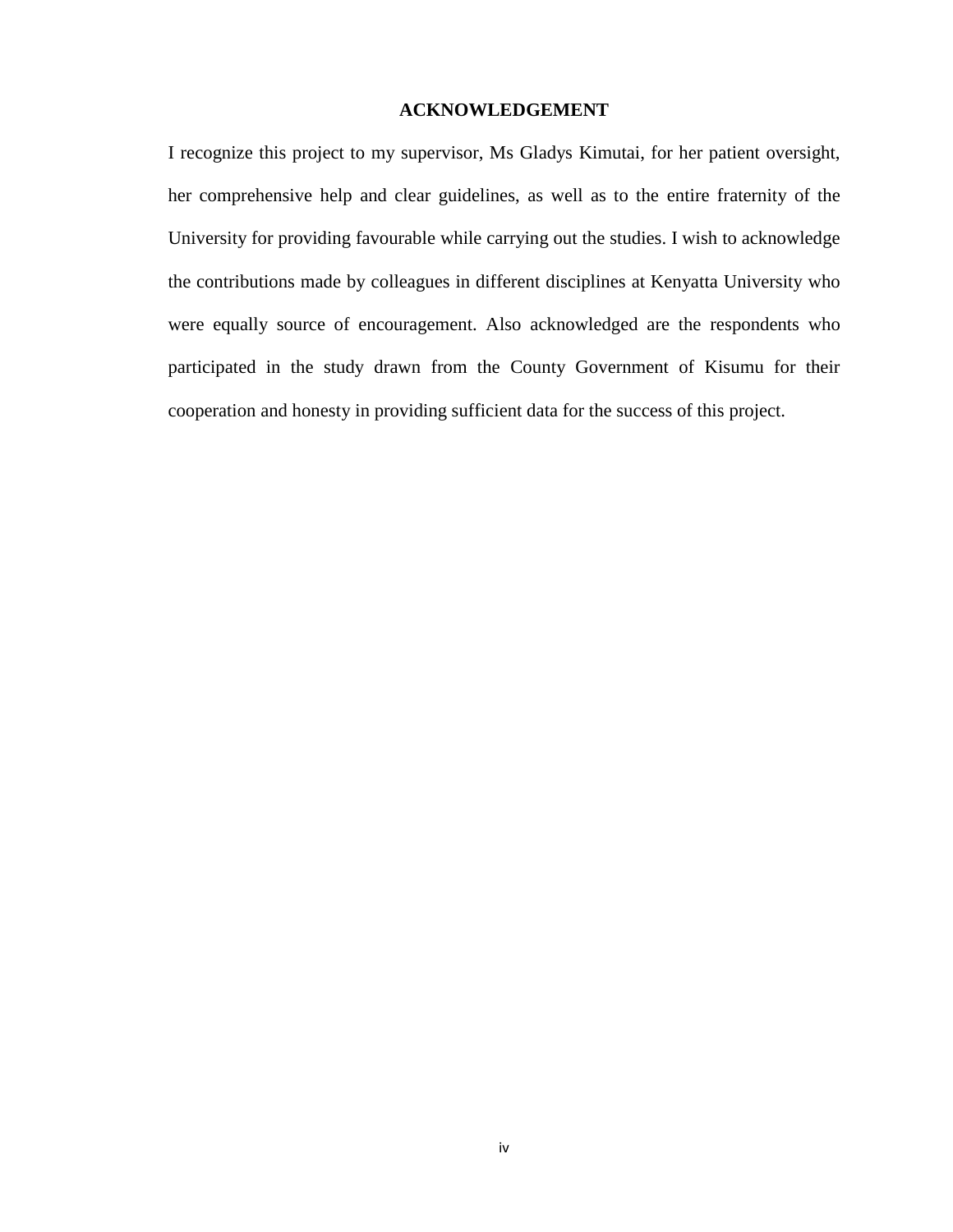| 2.3.1 Stakeholders' Participation and Project Implementation  17 |
|------------------------------------------------------------------|
|                                                                  |
|                                                                  |
|                                                                  |

# **TABLE OF CONTENTS**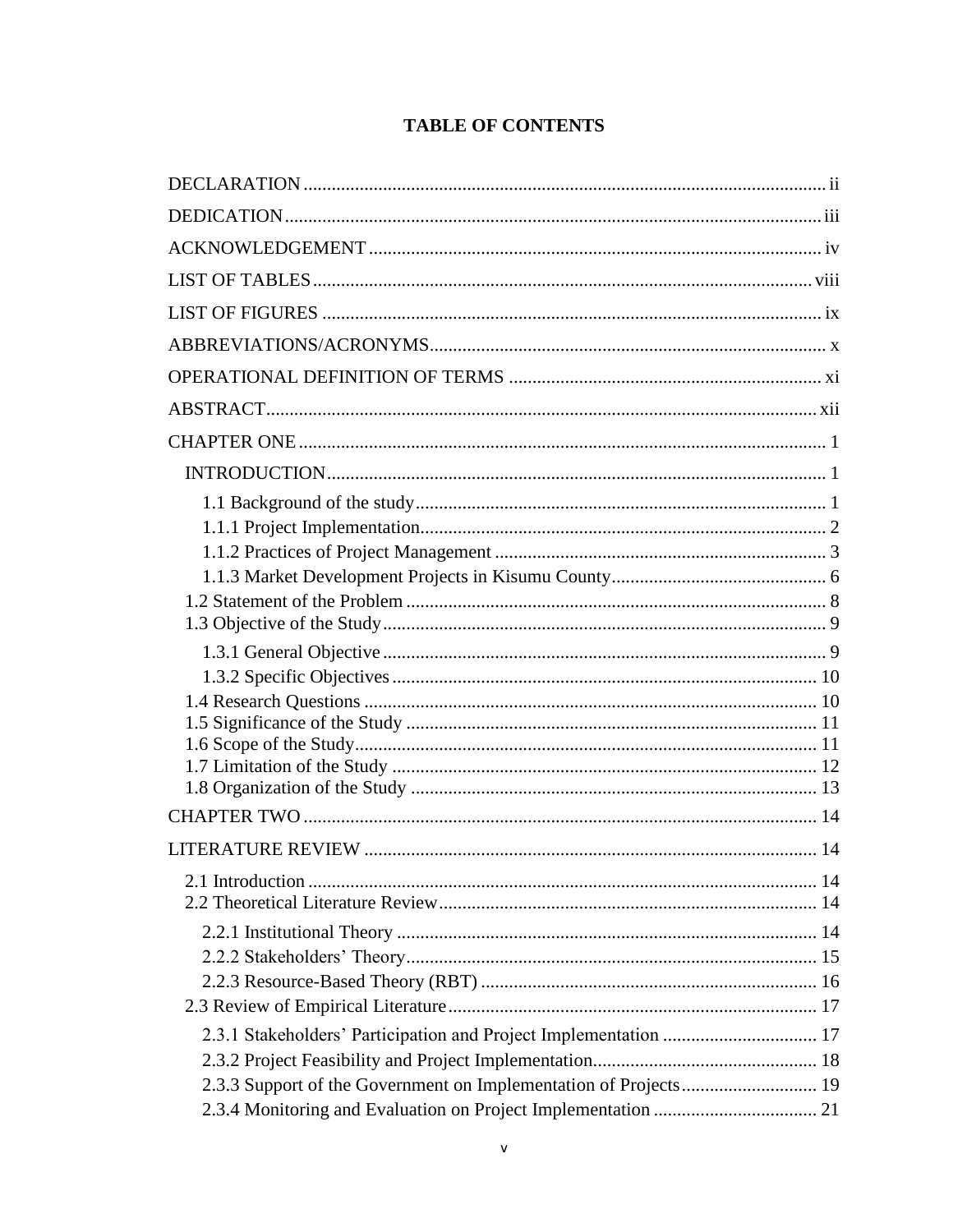| DATA ANALYSIS, PRESENTATION AND INTERPRETATION  40                                  |  |
|-------------------------------------------------------------------------------------|--|
|                                                                                     |  |
|                                                                                     |  |
|                                                                                     |  |
|                                                                                     |  |
|                                                                                     |  |
|                                                                                     |  |
|                                                                                     |  |
|                                                                                     |  |
|                                                                                     |  |
|                                                                                     |  |
|                                                                                     |  |
|                                                                                     |  |
|                                                                                     |  |
|                                                                                     |  |
|                                                                                     |  |
|                                                                                     |  |
| 4.5.1.6 Ways to Ensure Sustainability and Project Ownership by the Stakeholders. 49 |  |
|                                                                                     |  |
|                                                                                     |  |
|                                                                                     |  |
|                                                                                     |  |
|                                                                                     |  |
|                                                                                     |  |
|                                                                                     |  |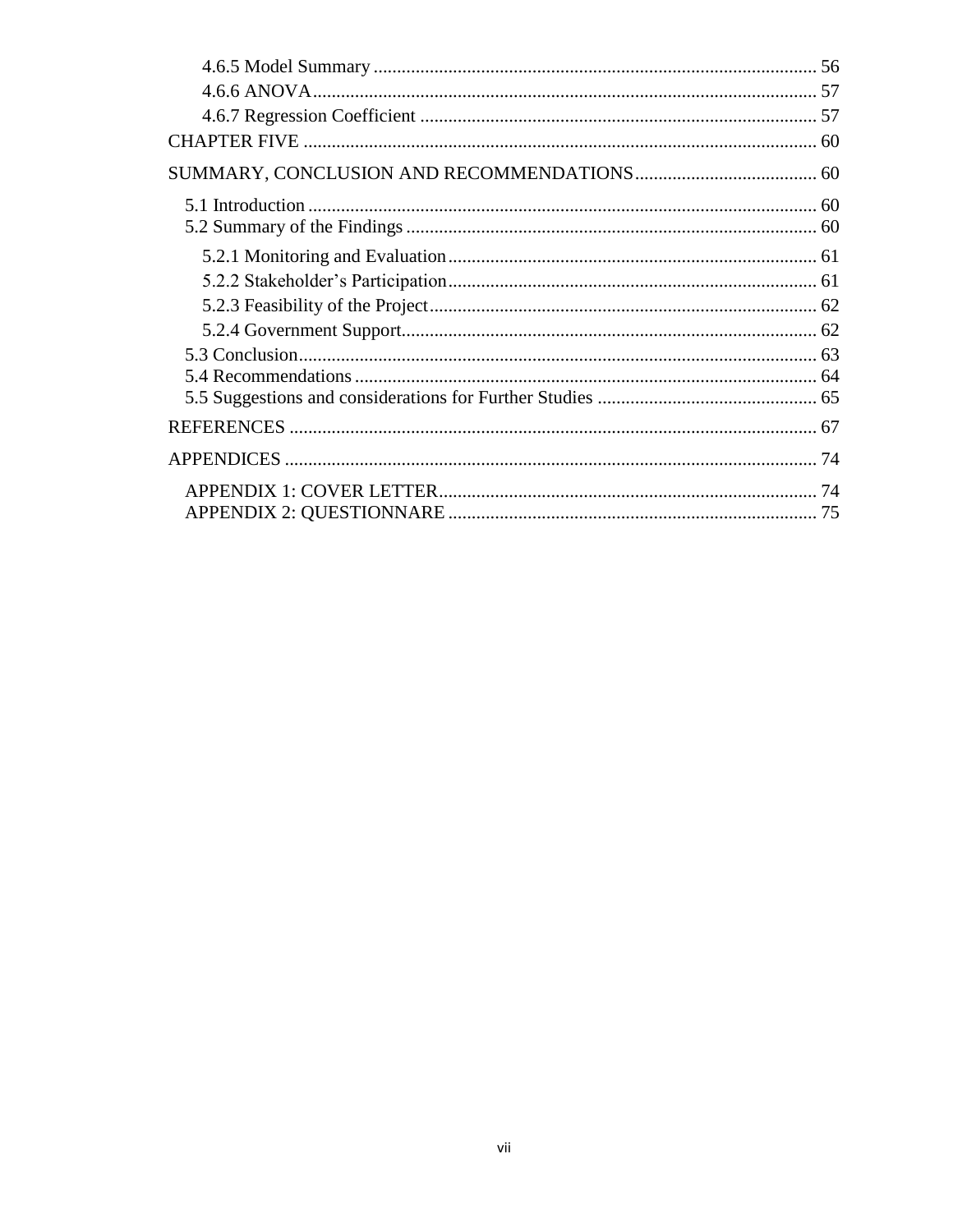# **LIST OF TABLES**

<span id="page-7-0"></span>

| Table 3.1: Number of market development projects done since 2014 to 2017  30 |  |
|------------------------------------------------------------------------------|--|
|                                                                              |  |
|                                                                              |  |
|                                                                              |  |
|                                                                              |  |
|                                                                              |  |
|                                                                              |  |
|                                                                              |  |
|                                                                              |  |
|                                                                              |  |
|                                                                              |  |
|                                                                              |  |
|                                                                              |  |
|                                                                              |  |
|                                                                              |  |
|                                                                              |  |
|                                                                              |  |
|                                                                              |  |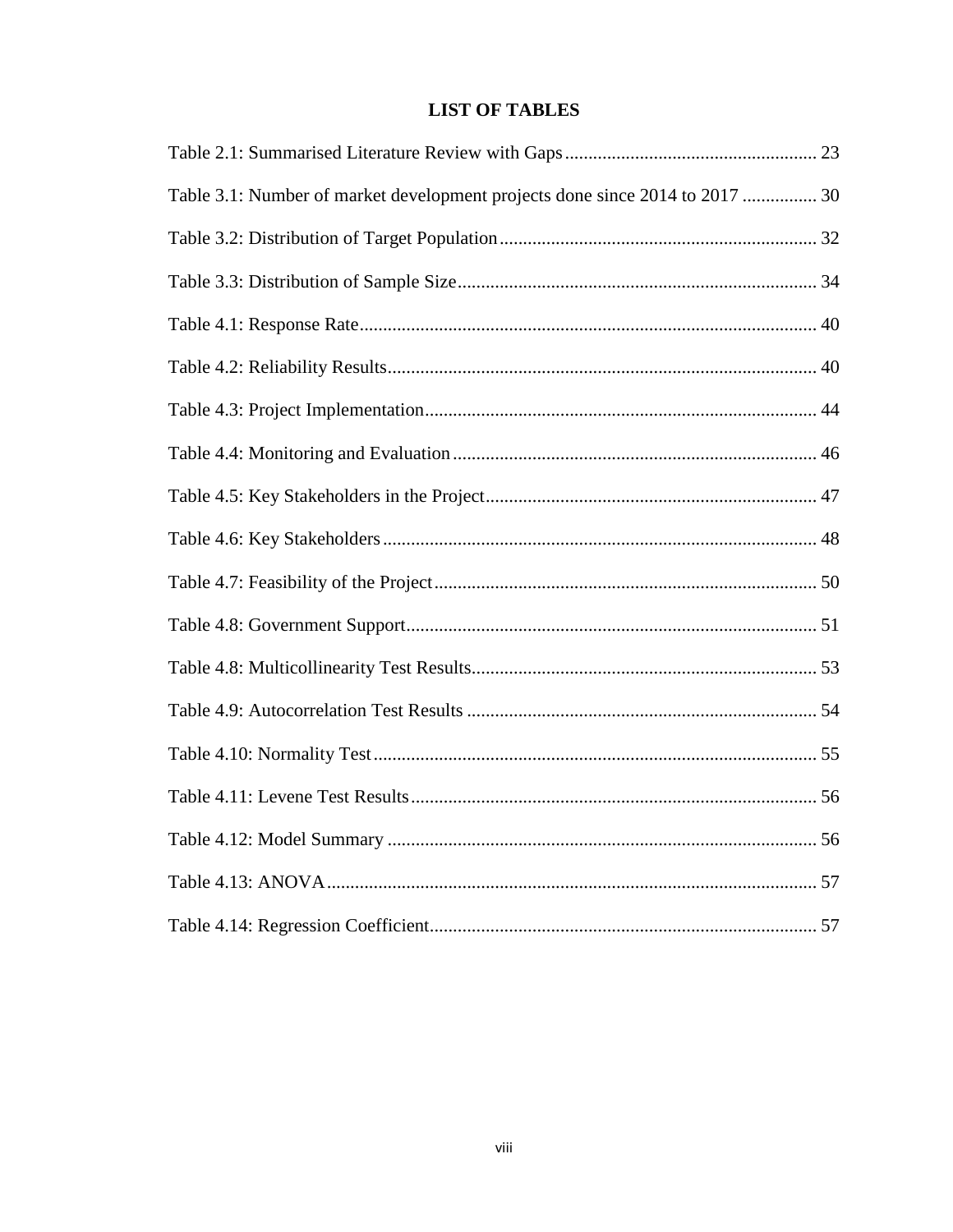# **LIST OF FIGURES**

<span id="page-8-0"></span>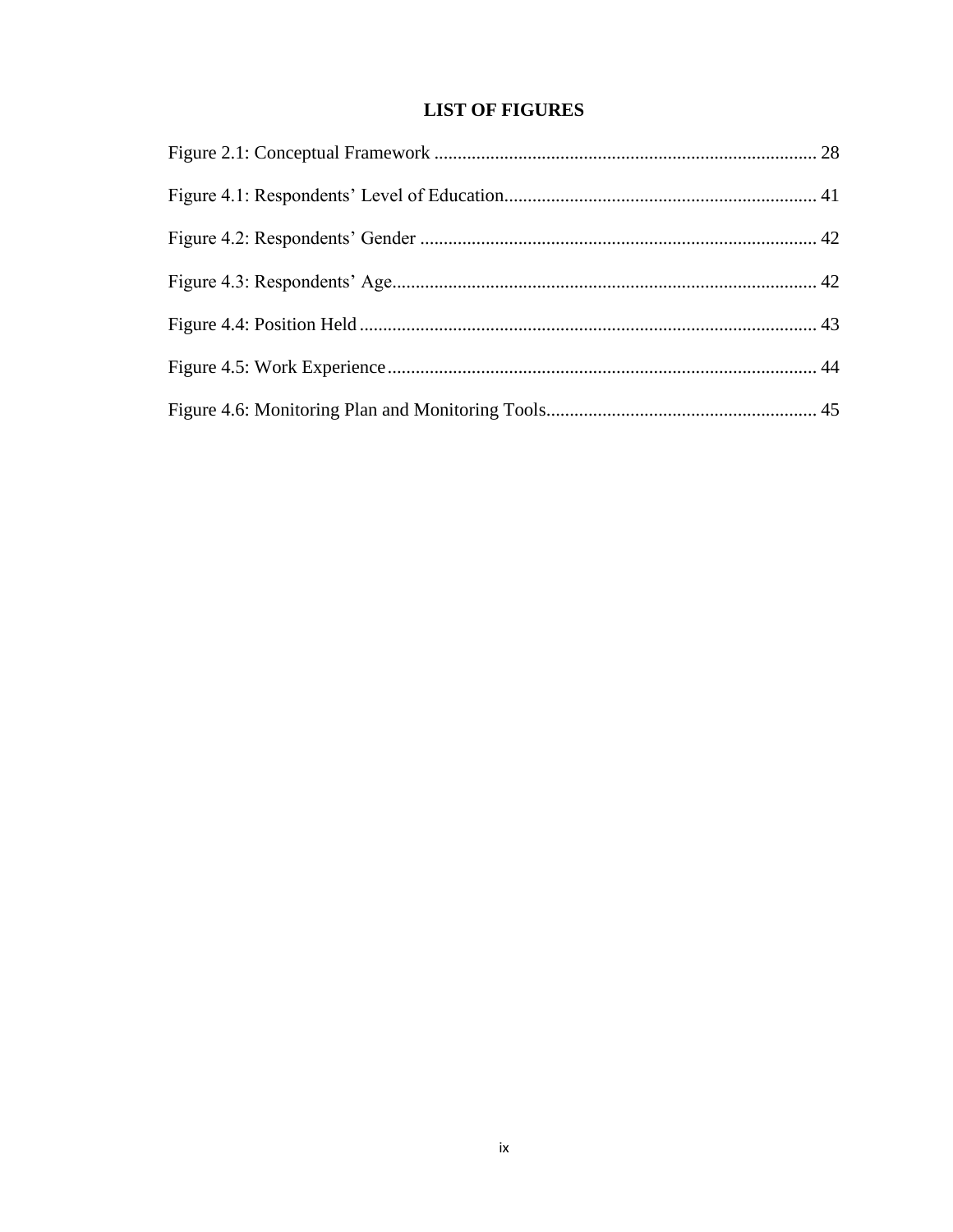# **ABBREVIATIONS/ACRONYMS**

<span id="page-9-0"></span>

| <b>CGK</b>      | County Government of Kisumu               |  |  |
|-----------------|-------------------------------------------|--|--|
| <b>CIDP</b>     | <b>County Integrated Development Plan</b> |  |  |
| <b>CSF</b>      | Critical success factors                  |  |  |
| <b>GDP</b>      | Gross domestic product                    |  |  |
| GoK             | Government of Kenya                       |  |  |
| GoT             | Government of Tanzania                    |  |  |
| IL <sub>0</sub> | <b>International Labor Organization</b>   |  |  |
| M&E             | Monitoring and Evaluation                 |  |  |
| <b>MTP</b>      | Medium Term Plan                          |  |  |
| <b>PPPs</b>     | Public private partnerships               |  |  |
| <b>PPPs</b>     | Public private partnerships               |  |  |
| <b>SSA</b>      | Sub-Saharan Africa                        |  |  |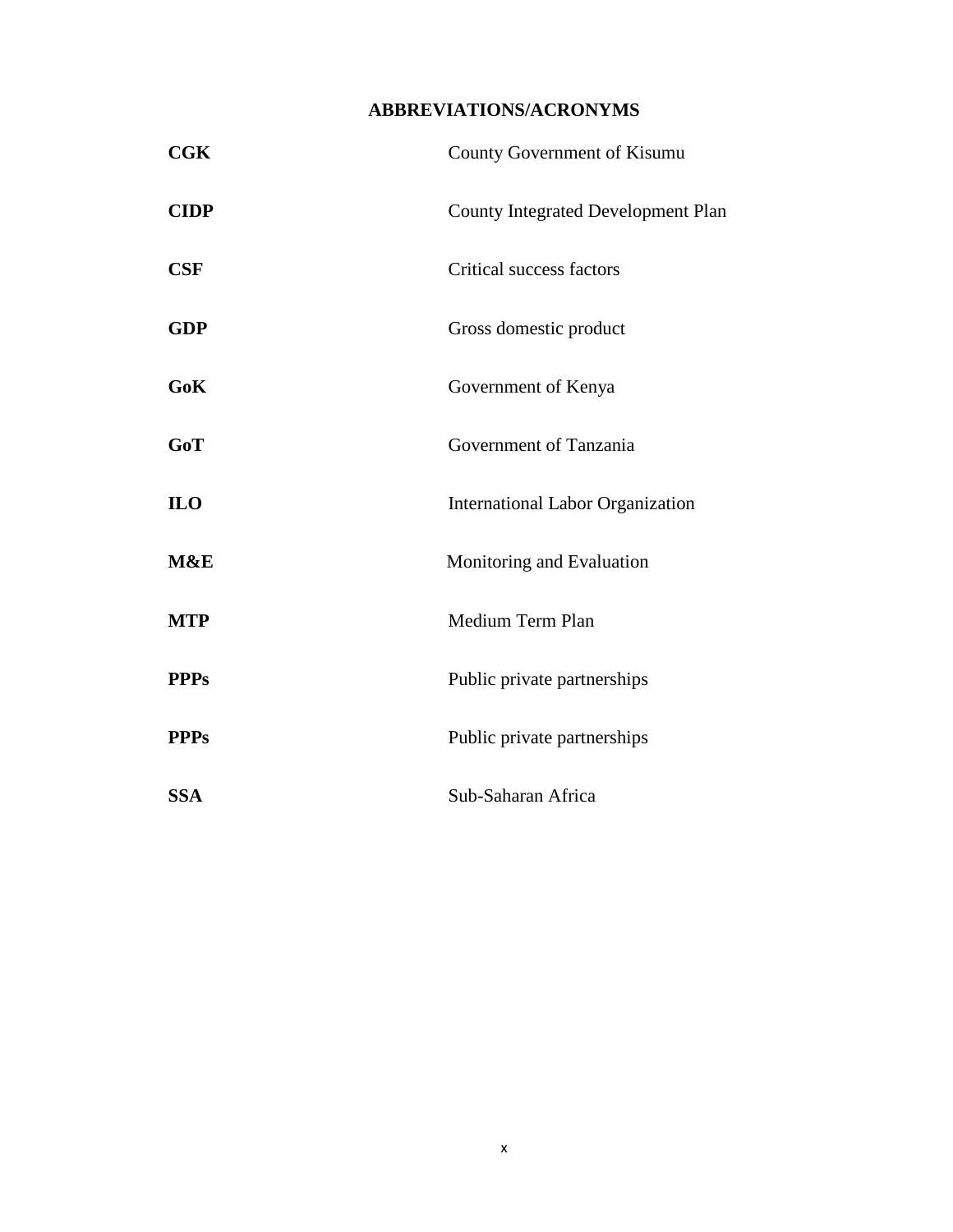# **OPERATIONAL DEFINITION OF TERMS**

- <span id="page-10-0"></span>**Project Implementation Consists of carrying out tasks with the goal of achieving the** results and tracking progress towards the scope, time and budget of the project.
- **Project Management practice** management practices are activities designed with aim of improving efficiency in the working environment or even helping organization realize its goals and objectives
- **Monitoring and evaluation** this incorporates the compilation and review of data and assesses the degree to which a project has or has not achieved its objectives.
- **Stakeholder participation** involving the stakeholders in sharing a common understanding, awareness, decision making, expertise and involvement in the process of making decisions concerning the project.
- **Government support** Government funds given to the organisation for the execution of the project. It involves government guarantee, policies linkages and influence.
- **Project feasibility** Process of analysing and evaluating the technical feasibility it terms of favourable legal framework, project technical feasibility and stakeholders' involvement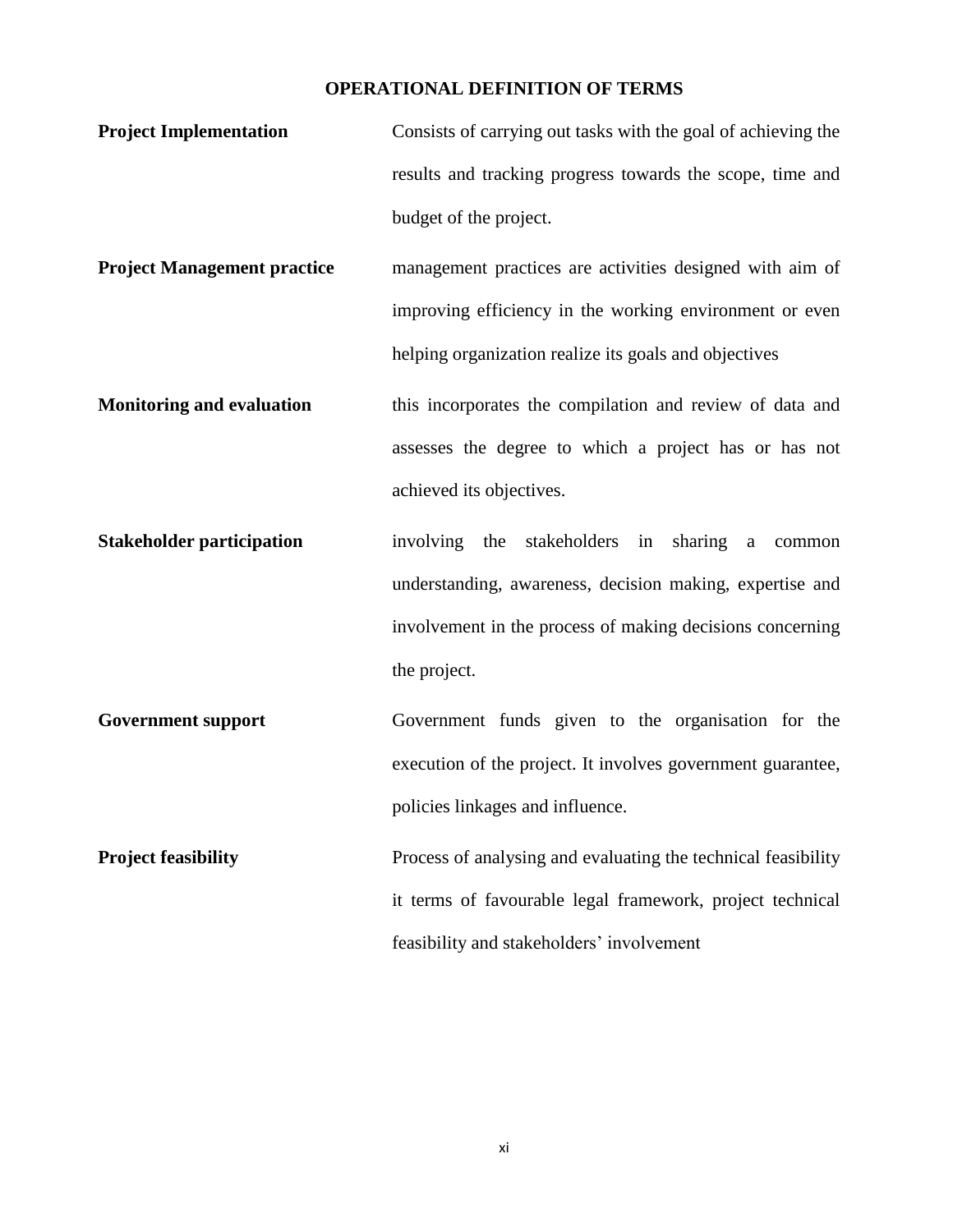### **ABSTRACT**

<span id="page-11-0"></span>Successful implementation of the project may be evaluated according to time, expense and efficiency. In order for a project to be effective, it must be carried out within the defined or scheduled budget, follow the scheduled deadlines and provide an end result which conforms to the quality and requirements established by the procurement agency. However, the expected level of development as per the proposed county government development plan has not been realised as expected due to increased challenges' in project management hence creating a gap. The aim of this study was to establish the extent in which project management practices affects implementation of market development projects in the County Government of Kisumu. Specific objectives of this research was geared in determining how stakeholders' participation, project feasibility, County government support and monitoring and evaluation influences implementation of market development projects in the County Government of Kisumu. The study was anchored by institutional theory, stakeholders' theory and resource-based theory. The study concentrated on descriptive research design with respect to research methodology. The total number of respondents consisted of 400 officials who had been specifically connected to project implementation. To pick the respondents, a simple random sampling method was employed. As a data collection method, the study introduced semi-structured questionnaires. The primary data was obtained using semi-structured questionnaires that were analyzed using descriptive statistics and inferential statistics. The study found that stakeholder participation, project feasibility, government support, monitoring and evaluation positively and significantly influenced project implementation. The study concluded that in its committee, market management committees supported monitoring and assessment. The projects introduced gave the recipients the ability to profit, both directly and indirectly, and provided them a favourable legal structure for business growth projects. The government has informed market management committees of its assistance. The study recommended that market management committees in their committee should support monitoring and assessment. Implementation of a project can foster mutual ownership of the project. A favourable regulatory structure for business growth projects should be available. The Government should ensure that it supports market management committees.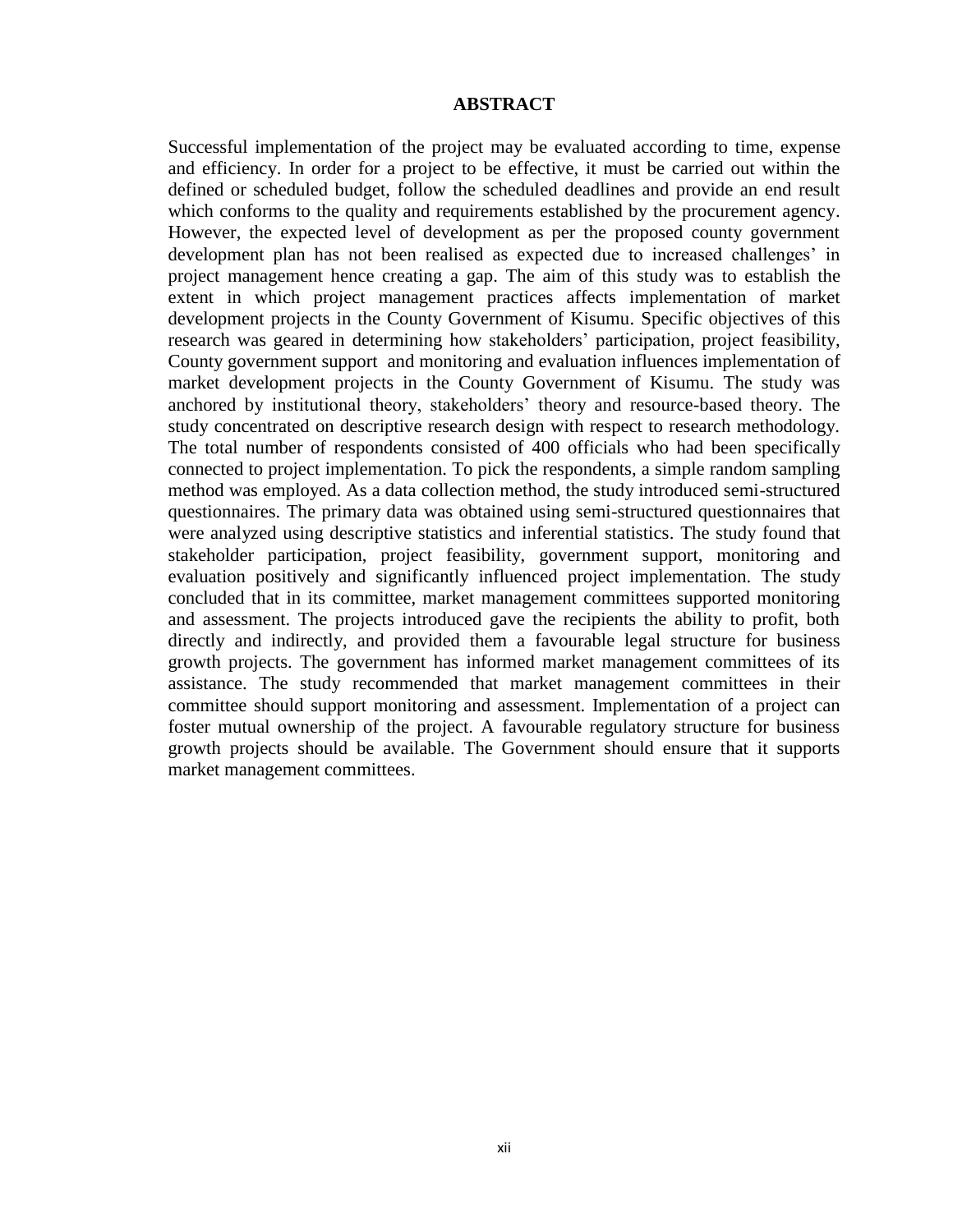### **CHAPTER ONE**

### **INTRODUCTION**

#### <span id="page-12-2"></span><span id="page-12-1"></span><span id="page-12-0"></span>**1.1 Background of the study**

Projects may be considered as a series of tasks that must be performed in compliance with clear goals that require the use of the resources of an organization (Schultz, Slevin  $\&$ Pinto, 2011). According to Pinto (2013) the project management practices are the fundamental problems inherent in the project which must be preserved such that team work can be carried out efficiently and effectively. They need daily attention, and they run through the life of the project. Success in project management focuses on project processes and in particular on achieving cost, time, and quality goals successfully. It also considers the manner in which the process of management was carried out.

Sanvido (2015) argues that the project, whether the owner, designer, engineer, contractor or operator, must be fulfilled in order for the project to be effective positive expectations for those involved. These standards are however special to all concerned parties. A broad range of choices must be made during the project control process and, as is common, the decisions made at the earlier stages of the design have a greater influence on the project control exercise. Project management activities allowed the company to incorporate general organizational control skills to maximize the employer and the project's efficiency. Rockart (2016) noted that in order to guarantee potential success of a project, an organization and its industry should recognize best practices in project management.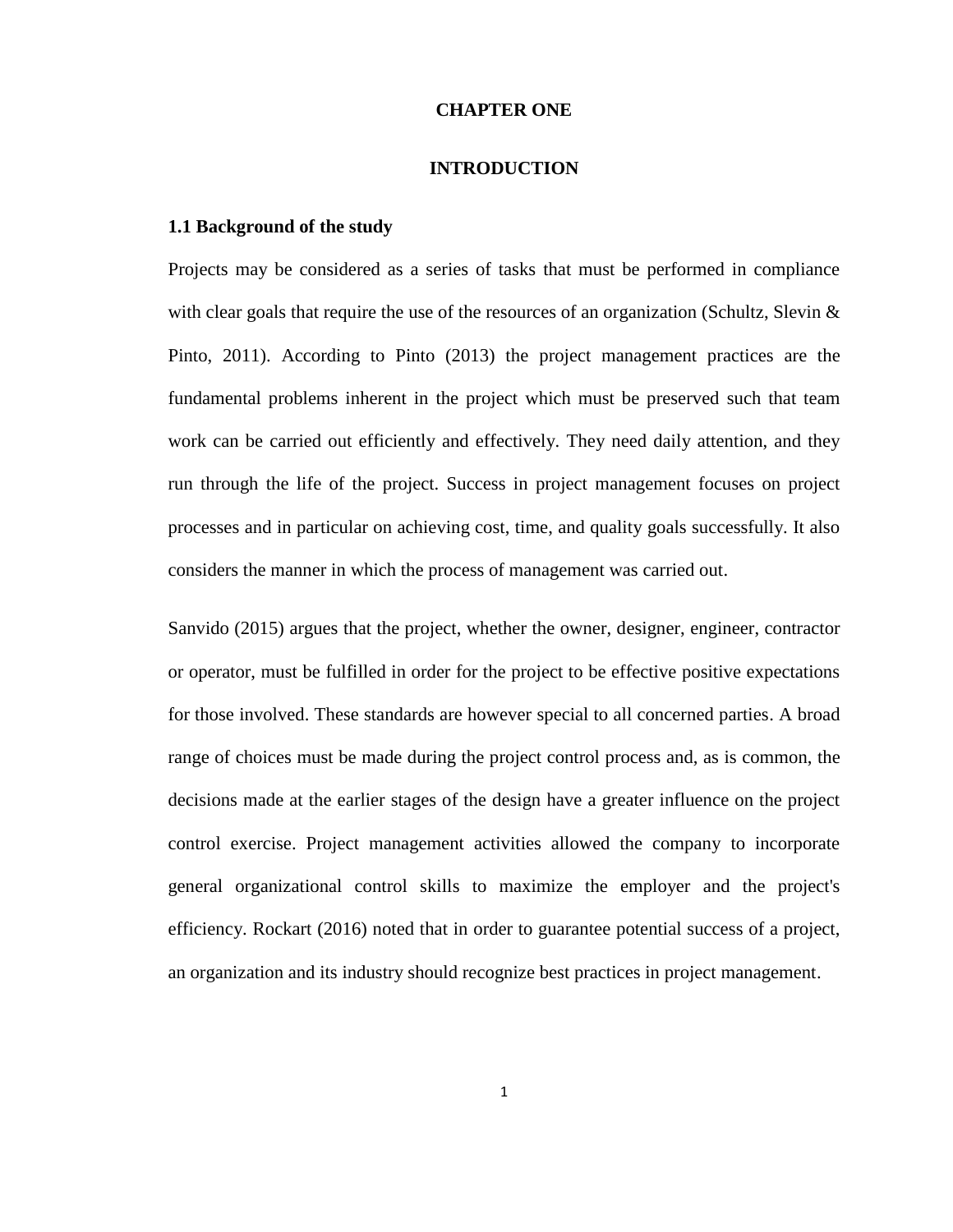Project management might sound as easy as pronouncing it but the most common and significant challenge is to achieve project goals as proposed or stipulated in the proposed plan and at the same time adhering to the needs of project, outlined scope, cost, time and quality as being some of the project constraints majorly to be considered (Milosevic  $\&$ Patanakul, 2014). Osoro and Owino (2017) indicate that another challenge is the optimization of the allocation along with integration of inputs to be up to par with predefined objectives. The challenges are over and over again evident in project management practices in numerous industries and turn to be a limitation to attainment of set objectives and result needed from the execution of projects. The study also identified that most some of these challenges are associated with human error such as lack of project planning, ineffective resources allocation, limited management commitment and most commonly inability to match with the required project management practices.

#### <span id="page-13-0"></span>**1.1.1 Project Implementation**

Implementation of the project relates to the method of reviewing the project plan by introducing such particular activities and processes to render the project vision practical and ultimately extract the intended benefits from the project (Pinto  $\&$  Slevin, 2016). Successful project execution can be calculated on the basis of time, expense and efficiency (performance) according to Slevin and Pinto (2017), widely known as the triple constraint. To decide if a project has been successfully performed, or better yet, if the project has been efficient, one can go back to the original project priorities of time, cost and productivity (performance) in order to be able to assess the degree of their individual achievement.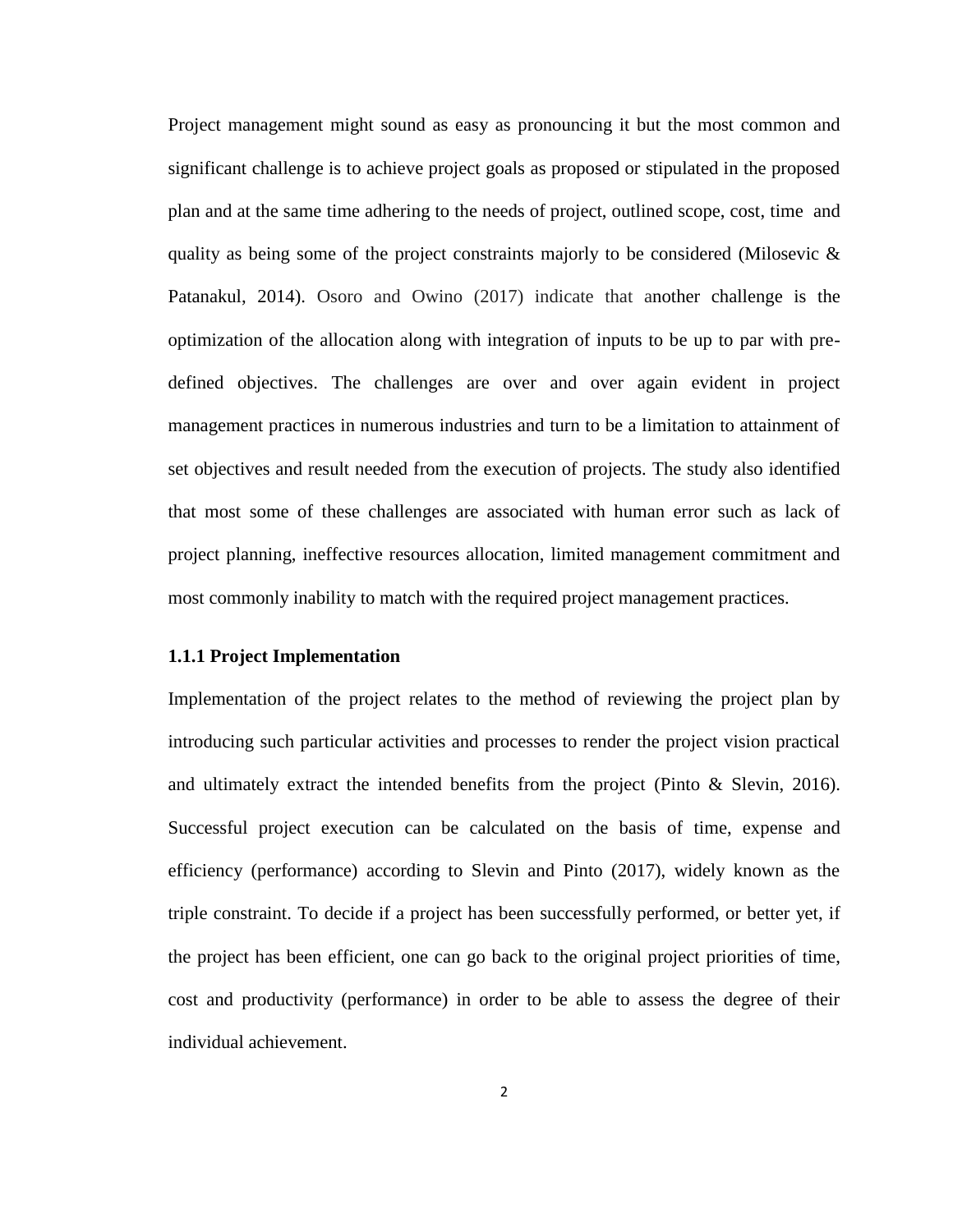Kuruppuarachchi, Mandal and Smith (2012) note that the execution of a project includes carrying out the tasks specified in the form of the plan in order to achieve project goals and generate results and output. The output relies on many variables both internal and external. A fairly well coordinated project management and successful tracking of project success and associated costs are two of the most significant aspects. According to Meredith and Mantel (2016) the project management must provide an effective management structure and must also be responsive to relevant criteria and changing circumstances, as the project is never carried out exactly on the original timetable.

Pearce and Robinson (2016) stresses the fact that implementing a project plan involves various steps in that agreed schedule of task is converted into functionalities and workable targets. The two writers' support this notion when they express that implementation considers to answer pertinent questions guiding a company's projects. Jofre (2011) note that modification process of the planned investment by introducing actions that are specific and processes to operationalize the investment vision and ultimately extract the project's expected benefits is referred to as project implementation. Project implementation in this study was measured in terms of scope, time  $\&$  quality and budget/cost.

#### <span id="page-14-0"></span>**1.1.2 Practices of Project Management**

The project management practices include basic problems inherent in the project, and entail the practical application of tools, techniques, models and standards of project management (Chua, Kog, & Loh, 2013). Mobey and Parker (2014) show that project management practices are concerned with the overall planning and coordination of a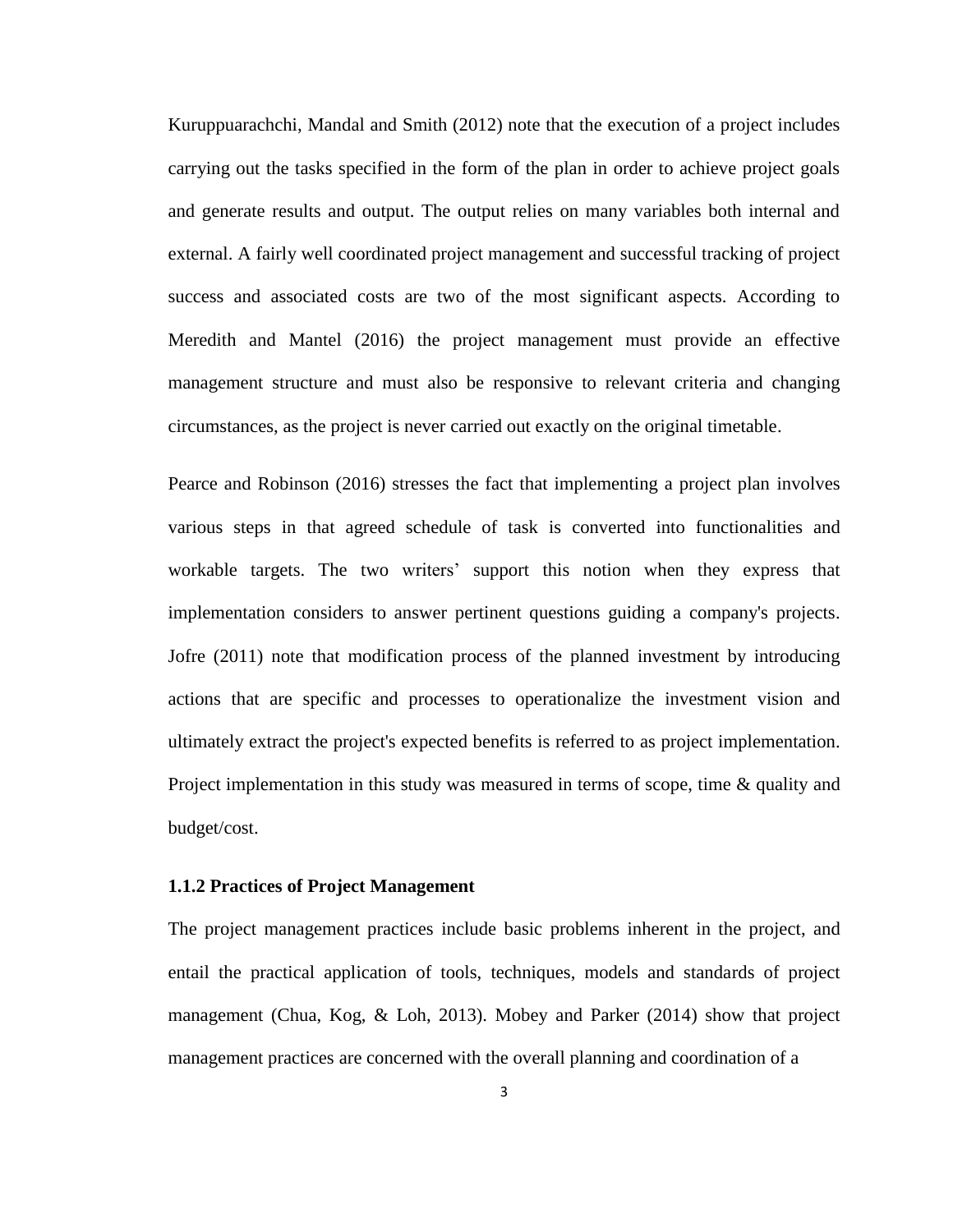project from design to completion aimed at meeting the specified criteria and ensuring timely, cost-effective completion and the requisite quality standards. Mobey and Parker (2014) further argue that as project management evolved, practices became important and further argue that best practices are not best for each organisation, and any situation will change as individuals and organisations find effective ways to achieve the end result. In this study project management practices were evaluated in terms of stakeholders' participation, project feasibility, County government support and monitoring and evaluation.

Stakeholders add a broad variety of expertise, information, and perspectives to the project which will help make the project more effective if they are properly handled (Bourne, 2016). The performance or failure of several traditional infrastructure initiatives and programs was attributed to the participation or lack of presence of stakeholders in the project process management. Maina (2013) states the role of partners in construction programs is important. While small actions and emergency Conditions for stakeholder participation are typically not acceptable, a complex scenario with far-reaching implications requires involvement of stakeholders and tends to prevent issues in the future when handled proactively rather than in reaction to a crisis.

A project feasibility analysis is used to assess the feasibility of a concept, such as ensuring a proposal is legally and theoretically feasible as well as economically justifiable. It tells us if a project in some cases is worth the investment, a project may not be feasible (Shen, Tam, Tam & Ji, 2015). According to Dey (2016) a feasibility analysis assesses the potential for success of the project; thus, perceived objectivity is an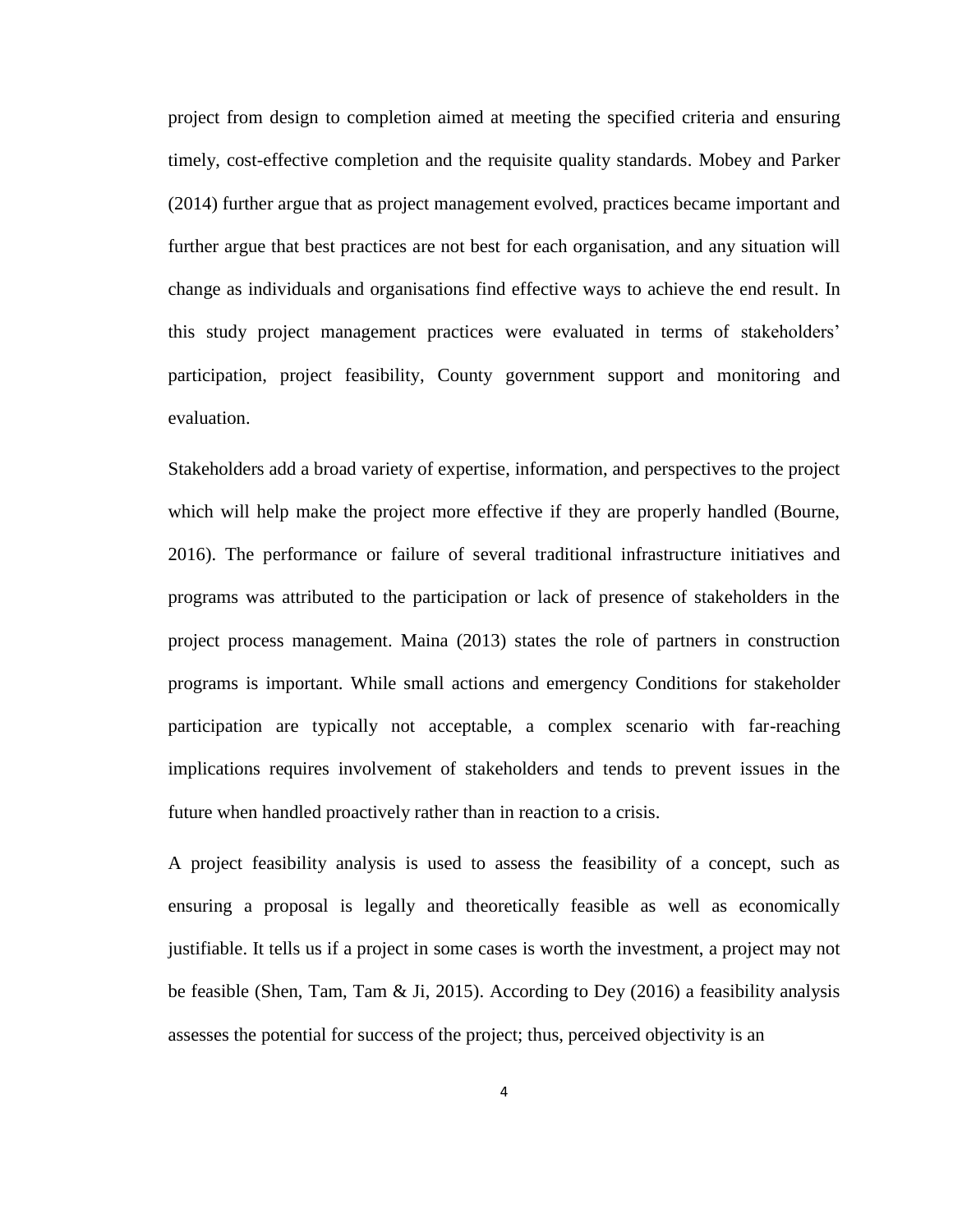important factor in the study's reputation for potential investors and lending institutions. A feasibility study's value is focused on an organizational willingness to "go it right" before committing money, time or budget. A feasibility analysis could discover new concepts that could alter the direction of a project entirely.

Other forms of financial support to make projects financially viable can also be considered by the government. This can include interest-free or low interest loans, subordinated loans, grants for funding for operations and maintenance and interest subsidies. (Dailami & Klein, 2016). Brandao and Saraiva (2018) observe that for example, through grants / grants, equity investments and/or debt, the government can decide to provide direct support for the project. These structures are especially useful in cases where the project does not achieve bankability, financial feasibility or is otherwise subject to unique risks that private investors or lenders are not well positioned to handle.

According to Badiru (2011) monitoring and evaluation are two of the most important aspects of ensuring the performance of many projects when performed correctly and at the right time and place. Unfortunately, these two appear to be given little priority, although known to many project developers, and as a result are done simply for the sake of meeting the criteria of most funding agencies without the intention of using them as a tool to ensure the success of projects. Oppong (2013) argues that each project may have specific criteria for this and that project managers and developers should strive to establish effective monitoring and assessment processes in such circumstances.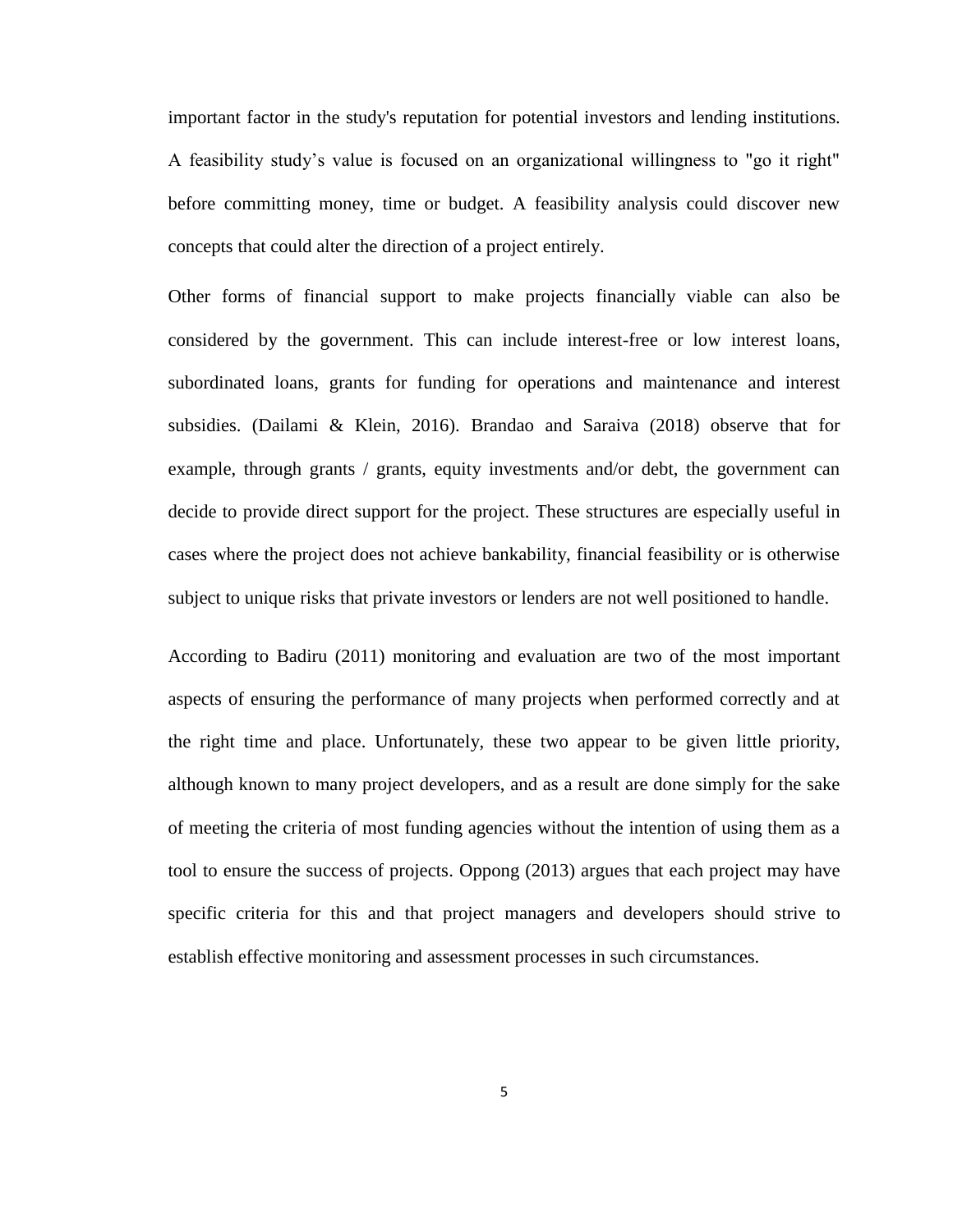#### <span id="page-17-0"></span>**1.1.3 Market Development Projects in Kisumu County**

Several factors in Kenya affecting projects implementation include; corruption, politics, financial embezzlements, misplaced priorities, tribalism/nepotism, low levels of technology (World Bank, 2012). A report by UNDP (2010) which was meant to identify why majority of the projects fail in the public sector identified that some factors such as nepotism and tribalism affects the ability of project leaders to select top and quality project implementers hence affecting implementation phase because of insufficient understanding, abilities and expertise. Although new constitution has been enhanced towards elimination of nepotism, the issues still affect Kenyans up to today. The new constituency has also enhanced development by bringing them close to the people through devolution where Kisumu County was formed as a result and among other 47 Counties. Considered largely in the dispensation of the new Constitution, devolution has brought development projects that is relevant for the deserving individuals of the villages, the level of the grassroots and those regions that were considered marginalized in the country.

A report by the GOK (2014) identified that although the issues of nepotism are still within us, significant changes have been realised with significant enhancement in infrastructure related projects, water related projects, mining activities, education and also healthy services. The county government have also been elevated with the ability to plan on their development activities, collect tax with aim of funding project and also ensure sufficient flow of resources has been realised within the county government.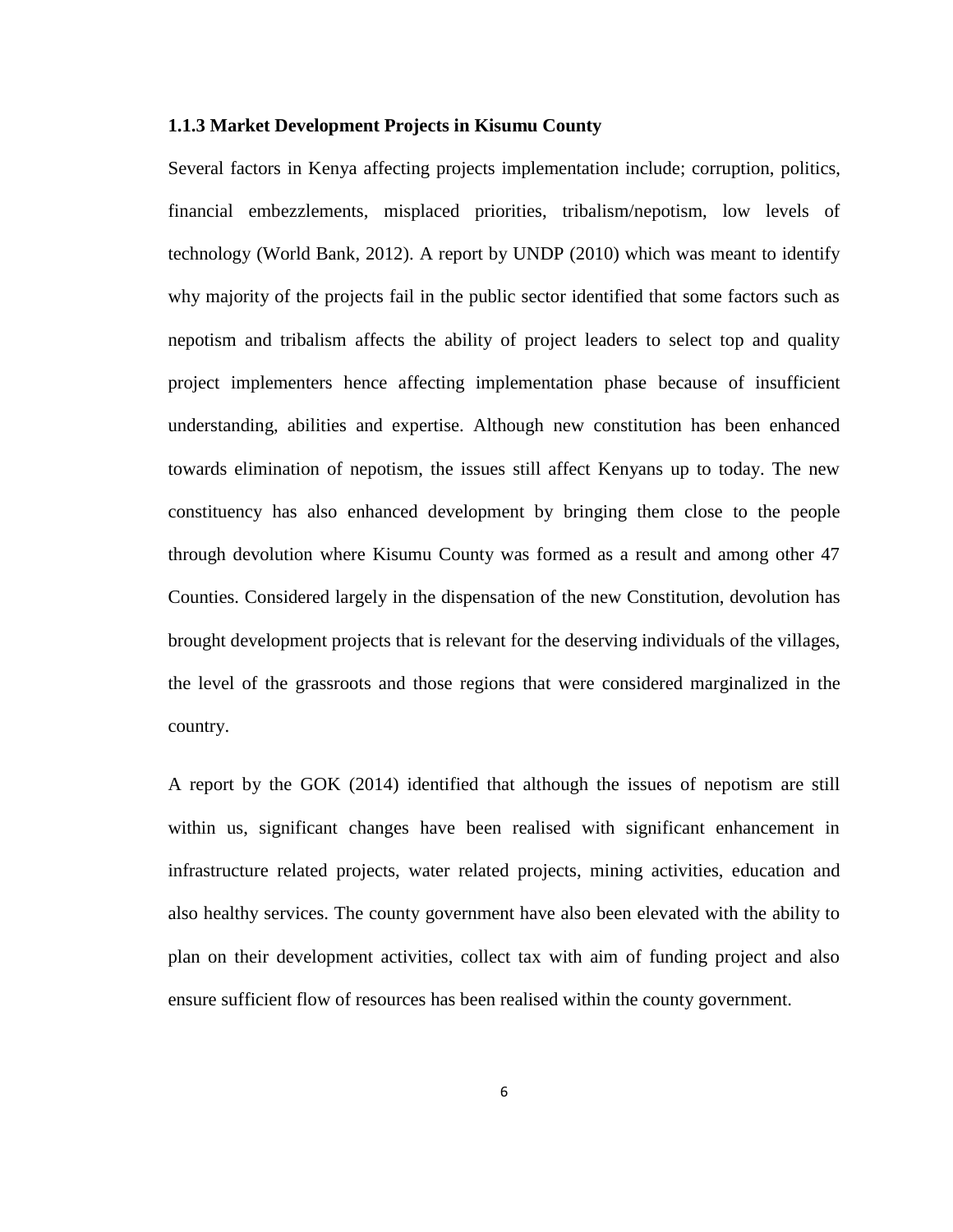Deficit budget has also been provided by the national government based on needs, the population and other factors (Republic of Kenya, 2013).

However, as a result of many factors, performance during the project implementation phase in the counties appears to be not up to standards. The lack of explicit internal communication structures and public institutional rules, the lack of sufficient staff, and little incentive for projects by late payment or no payment at all has contributed significantly to project failure or stagnation. The lack of management practices while executing government projects is a major challenge in the country and no studies have centred on this field to include suggestions on how to incorporate practices to support the situation. This project addressed practices that can help in improved implementation of government projects in Kenya by looking at projects in Kisumu County and presenting recommendations on what could be improved.

The County Government have numerous plans of improving development of market infrastructure in all the seven Sub Counties, i.e. Kisumu Central Sub County, expansion of Jubilee and Kibuye Markets; Kisumu West Sub County, Modern Retail market at Maseno; Nyakach Sub County, expansion of Katito Market; Nyando Sub County, expansion of Awasi Market. It is during the subsequent Annual Development Plans (ADP) across the five year plan that other Sub Counties i.e. Seme Sub County, Muhoroni Sub County and Kisumu East Sub County were considered for development.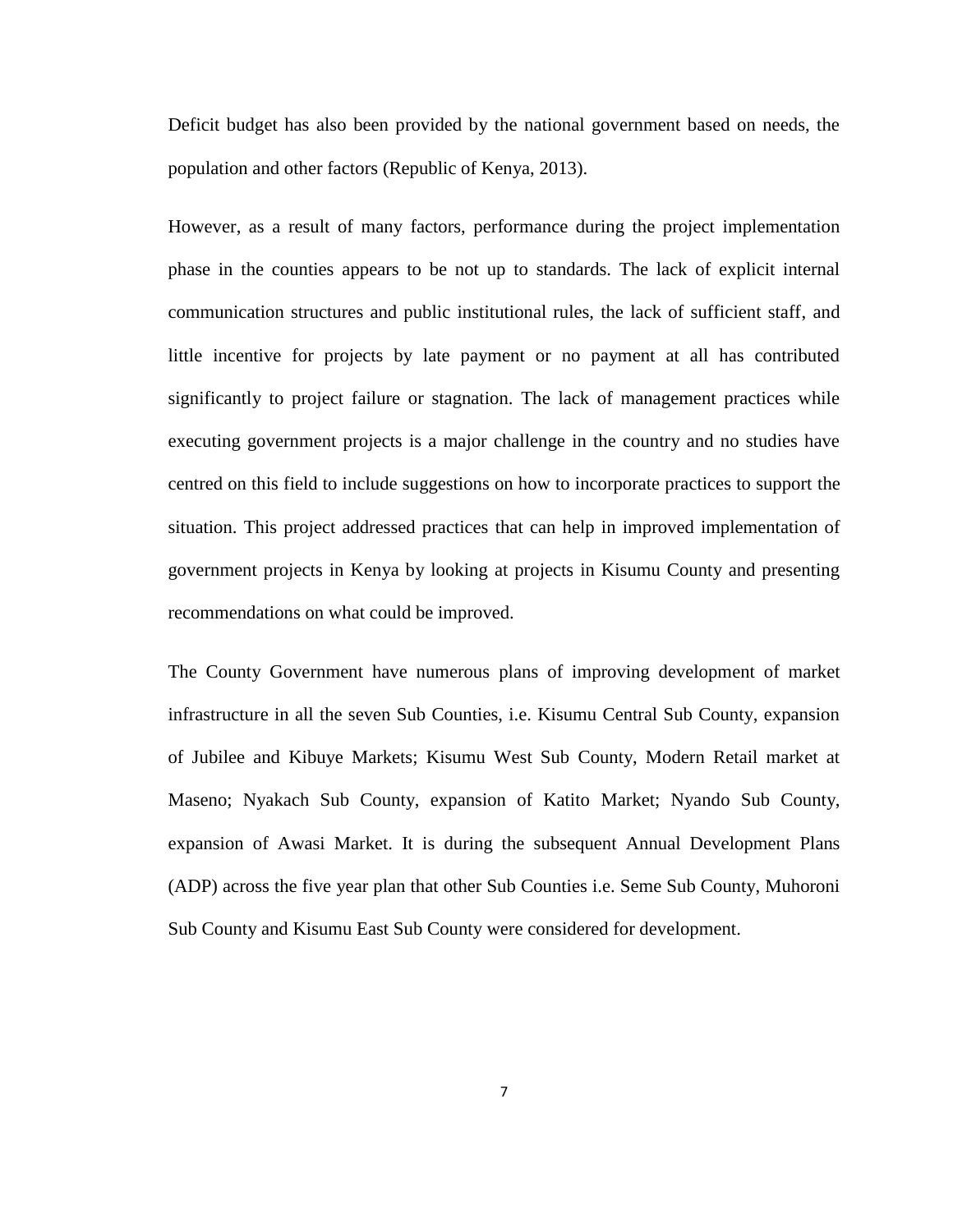### <span id="page-19-0"></span>**1.2 Statement of the Problem**

Projects from the government give recipients an exceptional premium (World Bank, 2010). A report published on Education for All Global Monitoring (2010) identified that success of a project is not a time activity. Successful projects must be conducted within the scope and also sufficient financial support should be in place. This includes involving all key stakeholders towards ensuring that resources and other requirement are enhanced. In relation to the public sector, a project must be resourceful and should be in a position to support economic development. In relation to the prevailing variables, it is clear that implementation and enactment of government related project is quite complex for every any project manager or even project administrator.

The legislature of Kenya subsidizes a horde of projects in various divisions in the nation including street development, water dams, instruction and IT based projects. The primary partners of these projects are the people of Kenya, the business network, and speculators. The decentralization policy of Kenya is meant to promote citizen participation as well as the government machinery ownership by moving the governance activities from order to consultative means by considering authority, functions, competence and vital assets to the county level (Kariungi, 2014). The ability to achieve smooth transition process in the county government due to increased challenges related to project planning, implementation and management. Some of the most common challenges which have resulted to inefficiency in project delivery include adherence to project timelines, deviating from the laid down budgets and non-conformity to quality standards of construction as drawn in the architectural drawings and bill of quantities. According to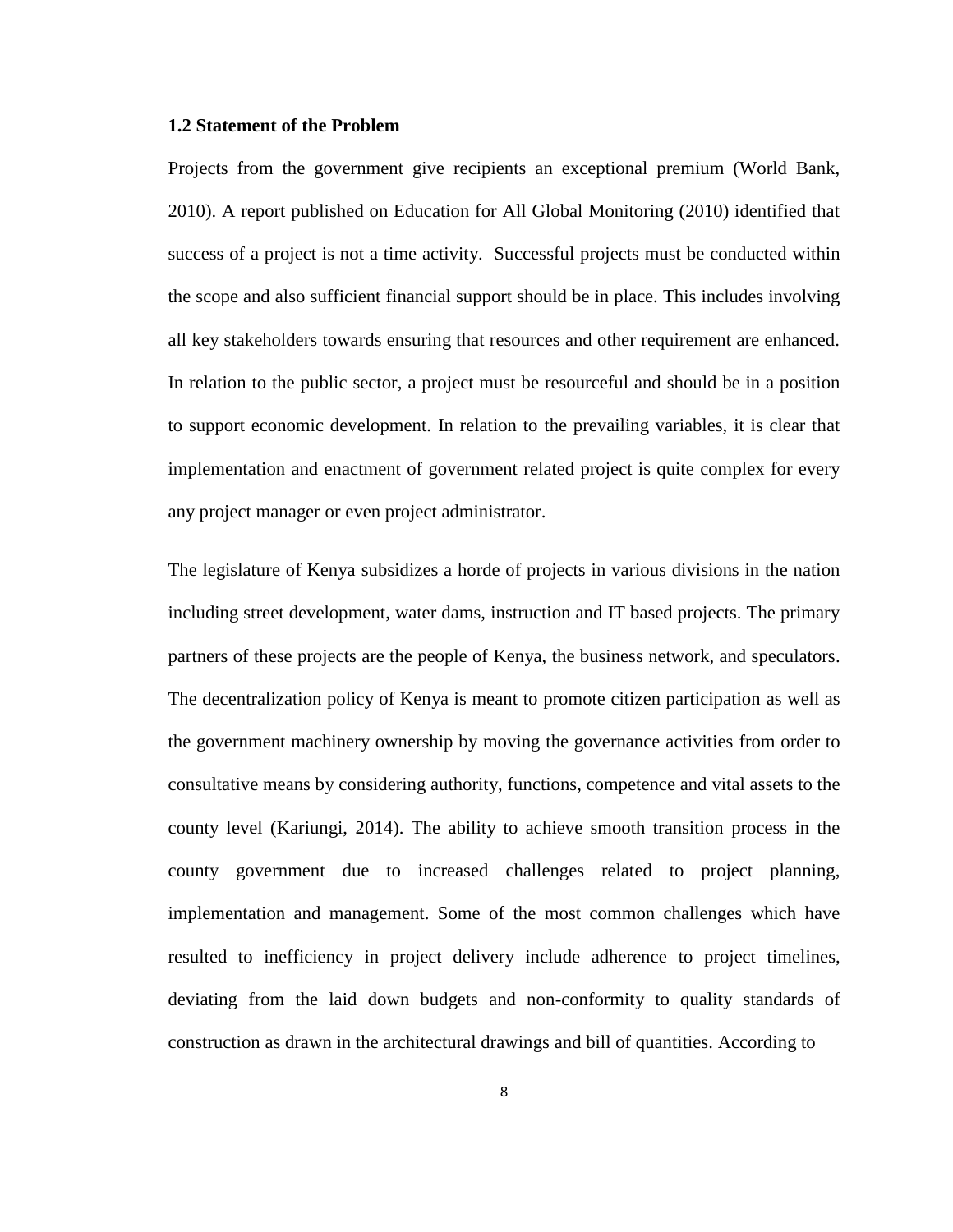Kisumu County, First County Integrated Development Plan 2013-2017, for instance the following constructions were supposed to be undertaken; Construction of the Maseno Modern Retail Markets, expansion of the Jubilee Market, Kibuye Market, Katito and Awasi, none of these were conducted.

Haron *et al.* (2017) research analyzed project management practices and their effect concerning project performance in the construction industry in Malaysia and identified impact of project management practices viz a viz progress of the project. Mongare (2017) study reviewed the relation found in project management activities and the implemented IT projects between study area of Kenyan local banks a and established the idea of tracking of a project and carrying out assessment had the biggest advantage on the implementation of IT projects. It also important to note that the study used secondary data hence lacking specific needs of a researcher. Therefore the main aim of this research was geared at investigating the influence that arise out of project management practices on implementation of market development projects in the County Government of Kisumu.

# <span id="page-20-0"></span>**1.3 Objective of the Study**

# <span id="page-20-1"></span>**1.3.1 General Objective**

The study generally aimed at determining how practices as far as project management influenced implementation is concerned to market development in the Government of Kisumu County.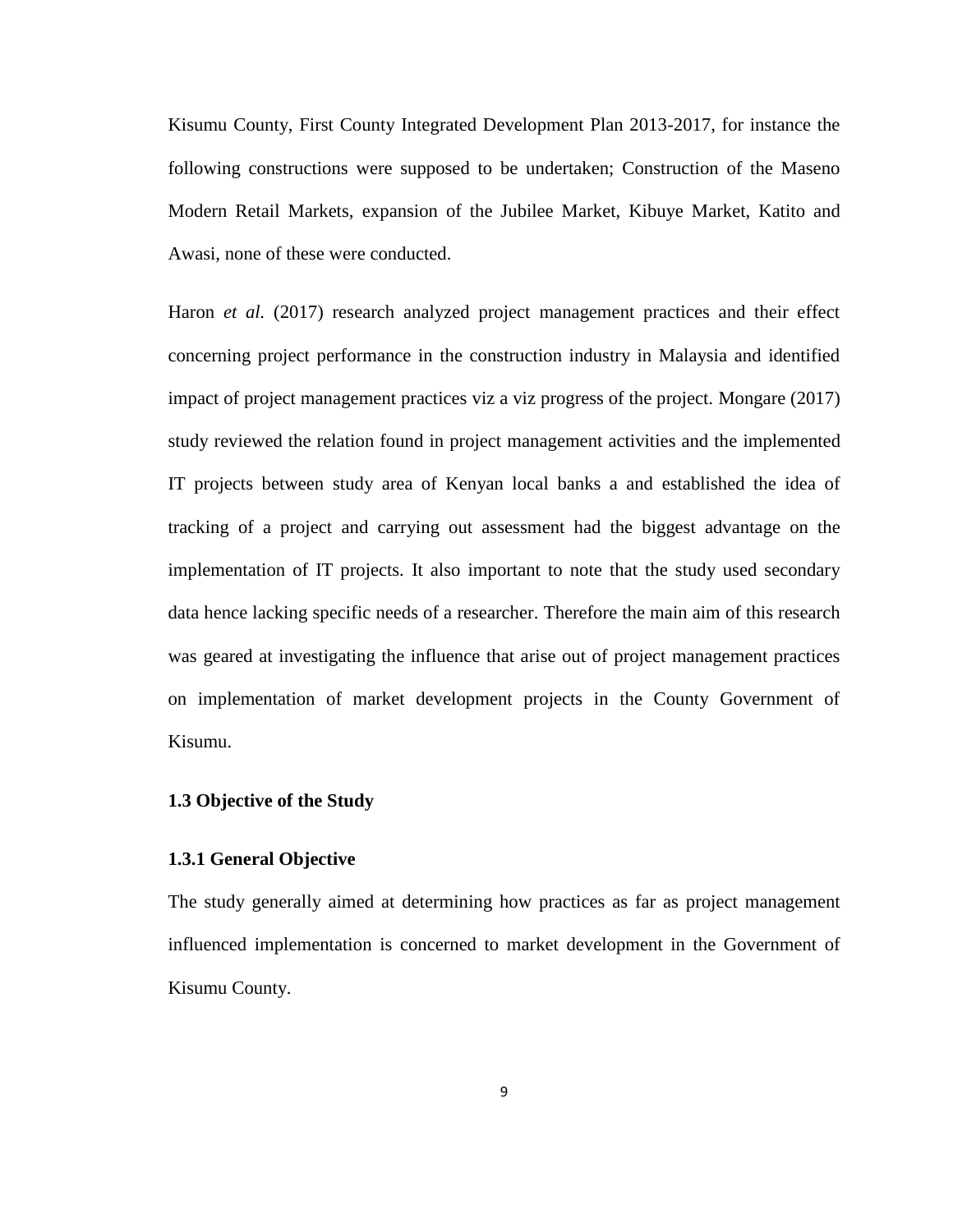# <span id="page-21-0"></span>**1.3.2 Specific Objectives**

The specific objectives of this study aimed at:

- i. Determining how stakeholders' participation influences implementation of market development projects in the County Government of Kisumu.
- ii. Examining the level to which project feasibility affects implementation of market development projects in the County Government of Kisumu.
- iii. Finding out the relationship between County government support and implementation of market development projects in the County Government of Kisumu.
- iv. Establishing the extent to which monitoring and evaluation affects implementation of market development projects in the County Government of Kisumu.

#### <span id="page-21-1"></span>**1.4 Research Questions**

This study was guided by the following research questions:

- i. How does stakeholders' participation influence implementation of market development projects in the County Government of Kisumu?
- ii. To what level does project feasibility affect implementation of market development projects in the County Government of Kisumu?
- iii. What is the relationship between County government support and implementation of market development projects in the County Government of Kisumu?
- iv. To what extent does monitoring and evaluation affect implementation of market development projects in the County Government of Kisumu?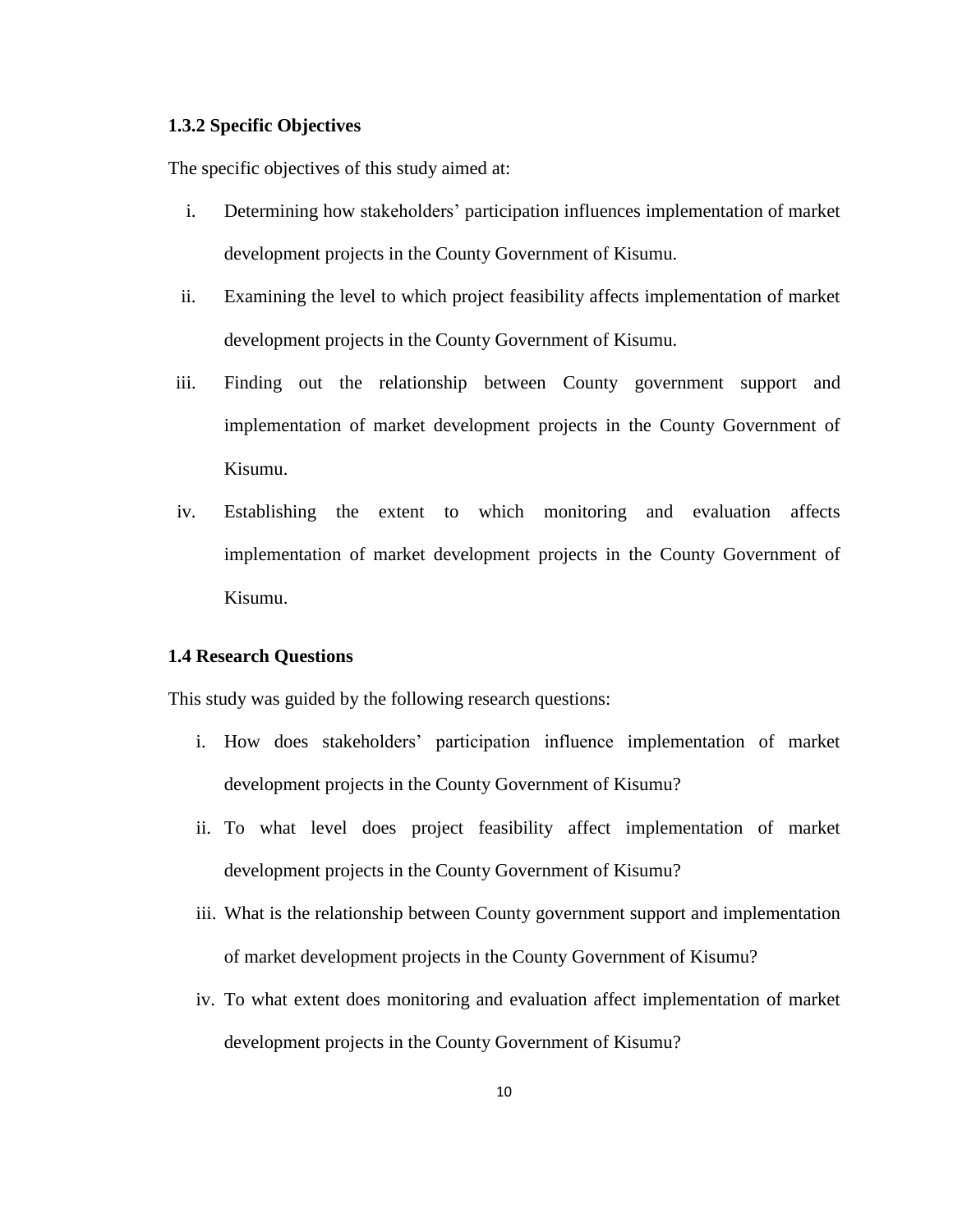### <span id="page-22-0"></span>**1.5 Significance of the Study**

The findings could benefit the national government as it would not only provide details in relation to Kisumu County Government in general, however, it led to project leadership such as effective practices towards effective implementation of projects hence contributing to achievement of project goals. The study findings significantly supported project management in Kisumu County Government and contribute towards curbing issues affecting proper project management strategies and structure. Findings were significant to policy makers and administration in general since most of the aspects discussed were not only be related to project implantation but also related to ethical and legal practices associated with projects and award of tenders hence eliminating nepotism. In general, the research would lead to the provision of literature on project management and implementation which will be of significance to future researchers and scholars.

#### <span id="page-22-1"></span>**1.6 Scope of the Study**

The current research was restricted towards practises of the management of the project on market implementation in the County Government of Kisumu. Study embarked on four variables which include: - stakeholders' participation, project feasibility, the County Government support and monitoring  $\&$  evaluation of the project impact of management practices on project execution. It would be limited due to time and financial constraints. In relation to study instrument scope, the study adopted Likert scale which was used to formulate semi structured questionnaire towards addressing issues at hand. The study focused on officials at Kisumu County and not just any other respondents since this enhanced efficiency in data collection and also helped the researcher in understanding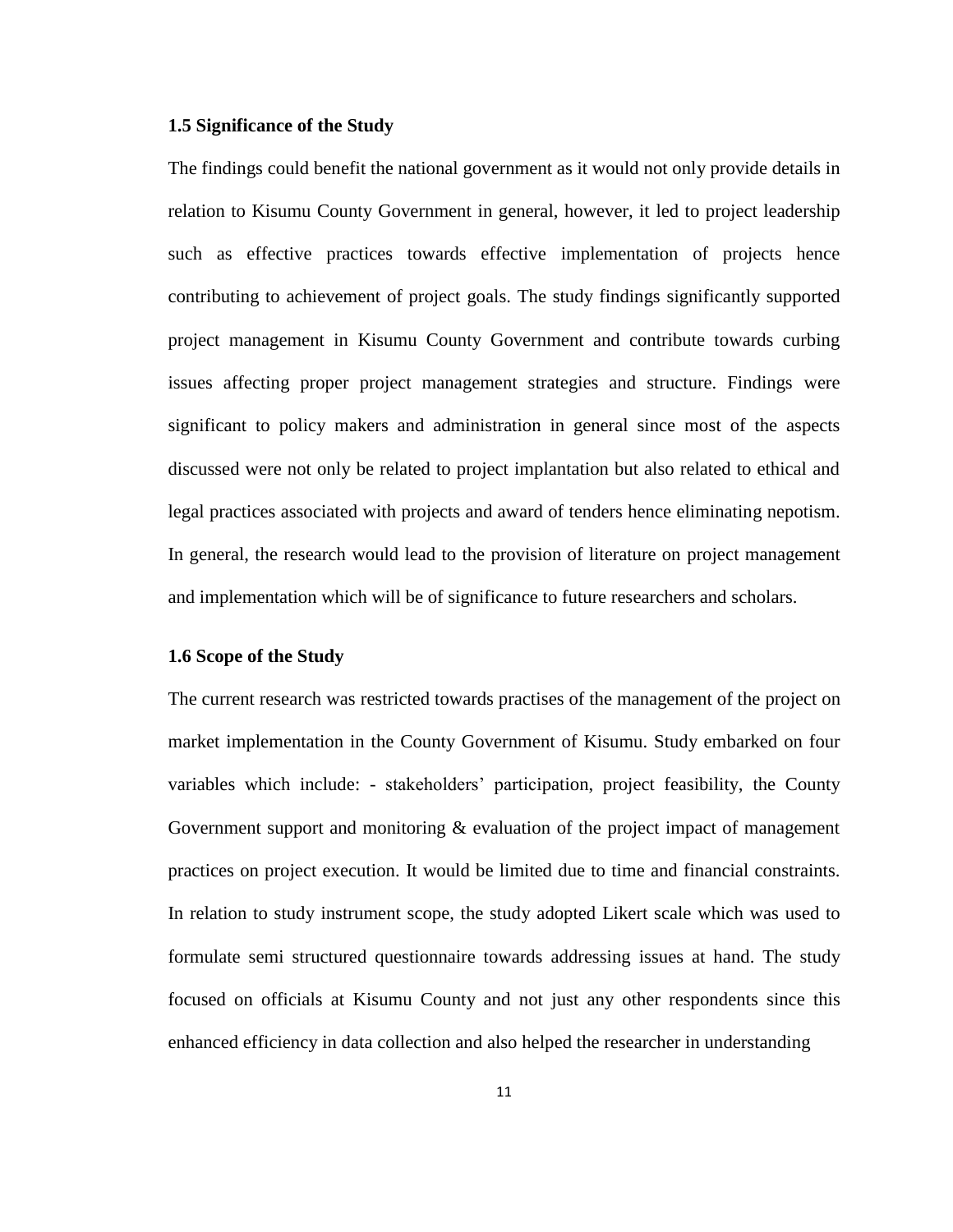issues affecting Kisumu County Government in relation to the execution of the project. The study focused on projects implemented for the last five years (2014 – 2018).

# <span id="page-23-0"></span>**1.7 Limitation of the Study**

The researcher encountered respondents' reluctance in relation to provision required information with expectations that the study is meant to bring about negative picture or even victimize them. The researcher overcame this limitation through stating clearly what the study intends to do and also presenting data collection letter to the respondent's from the administration as a proof that the research is for scholarly reasons only.

The study was also limited due to inability to access required information. The study was basically concerned with critical information in relation to project implementation and this could be out of public reach considering that not all public sector information is presented freely to the public. The researcher overcame this limitation through requesting permission from Kisumu County Government administration in relation to access of core information from the target respondents.

The third limitation the study encountered was respondent's biasness- there was no any measure that the study used to determine whether respondents are lying to giving out true information during data collection. In most cases, respondents tended to favour their place of work while providing information in relation to their performance and not what was happening in reality. Respondents assumed that research was conducted with aim of appraising which could be of negative to those who portray poor performance. The study overcame this limitation through sufficient scrutiny of information before data analysis and by disregarding questionnaires which seemed to be biased on one side of response.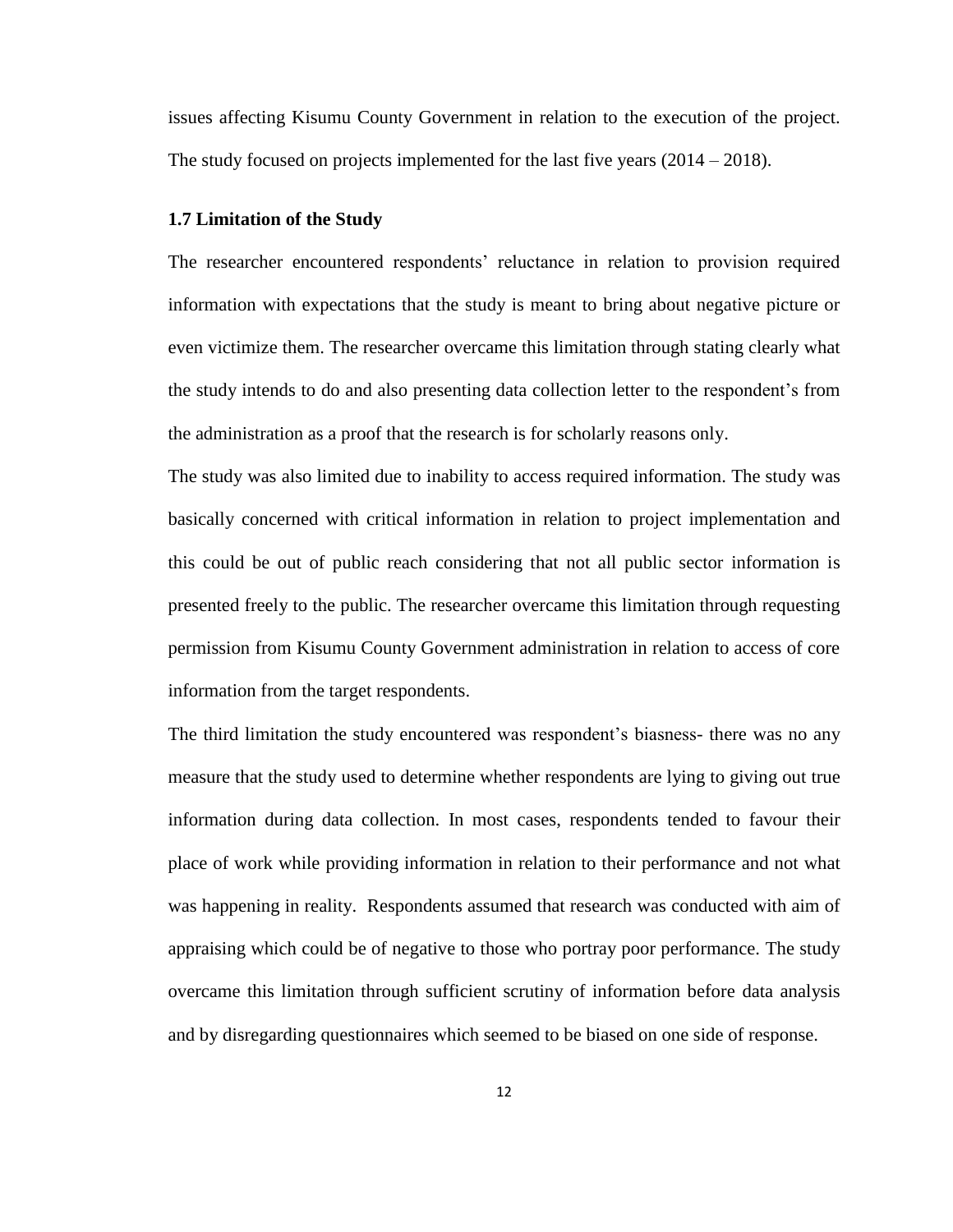This study also overcome this limitation through running analysed information in reliability test as explained in research methodology.

# <span id="page-24-0"></span>**1.8 Organization of the Study**

The research study was based on five elaborate chapters in which chapter one covered the study background based on study variables, the study problem, and the study questions, relevance of the study, the scope and limiting factors to the study. Chapter two covered theories guiding the study, empirical studies based on study objectives, summary of the empirical studies and identification or conceptual framework gaps. Chapter three covered those methodologies guiding the study. In chapter four, data collected from the respondents was presented and discussed while chapter five gave the summary of findings, conclusions, study recommendations and suggestions for further studies.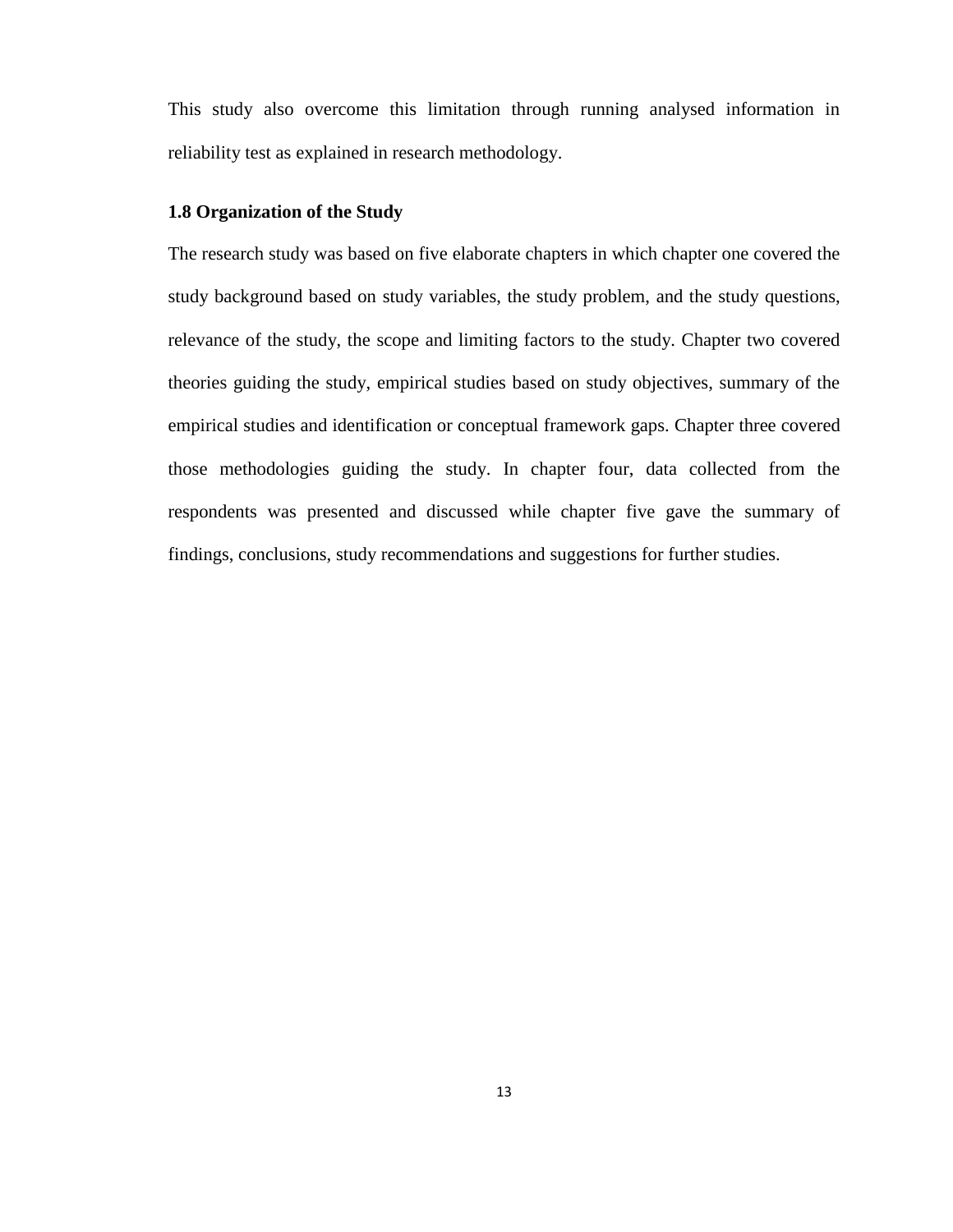#### **CHAPTER TWO**

# **LITERATURE REVIEW**

#### <span id="page-25-2"></span><span id="page-25-1"></span><span id="page-25-0"></span>**2.1 Introduction**

Chapter two covered theoretical literature review, empirical literature review, summary of the literature reviewed and conceptual framework.

# <span id="page-25-3"></span>**2.2 Theoretical Literature Review**

Three theories have been put into consideration and reviewed for the purposes of this study.

#### <span id="page-25-4"></span>**2.2.1 Institutional Theory**

Institutional theory was developed by Scott in the year 1991 who observe that the institutional theory of organizations places institutions at the center of organizational design and performance measurement. Organizations are, from this point of view, local instantiations of larger entities. Compliance with institutionalized criteria is considered a way of acquiring legitimacy, decreases confusion and increases the intelligibility of the acts and activities of an entity. As indicated by Scott (1991) establishments they consist of social intellectual and regulatory elements that give significance to life in conjunction with associated exercises and resources.

In regards to Brammer and Walker, (2012) the theory addresses the effectiveness of hierarchical culture and also the effectiveness of organizational atmosphere and how the atmosphere support effective and efficient project management. This theory is important with regard to the execution of sustainable services initiatives from the public sector's point of view. Institutional theory helps our perception of the institutions' pressures to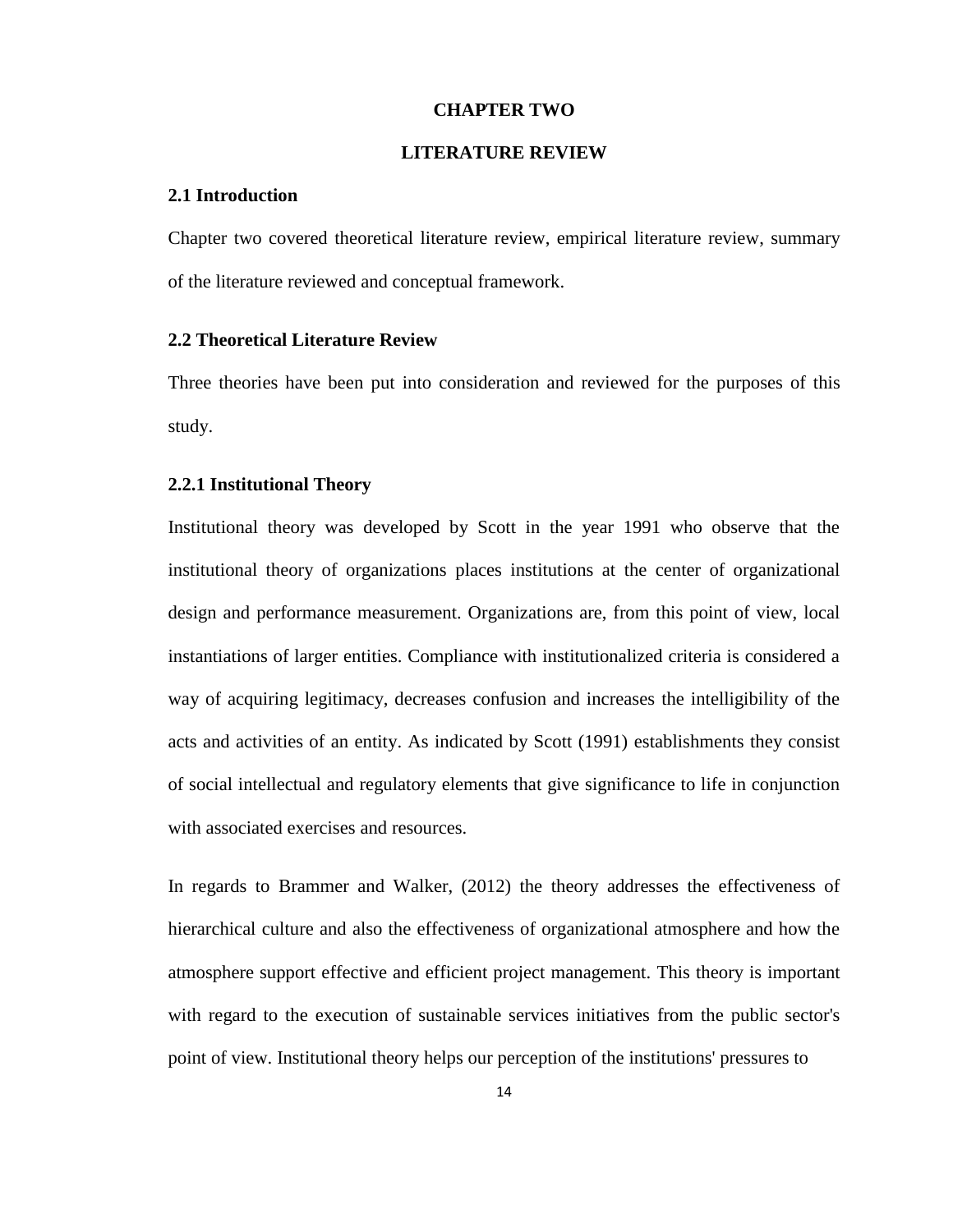become more similar, which would diminish institutional diversity. Organizations aim to follow easily identifiable and acceptable standards within the organizational sector, which helps to enhance the integrity of the organization. The theory also comprehends the need to have effective policies when conducting comprehensive projects throughout all the stages of a project till performance evaluation.

# <span id="page-26-0"></span>**2.2.2 Stakeholders' Theory**

This study as guided by Freeman's (1994) stakeholder theory, which claims that stakeholder theory is focused on organizational management and ethical problems in industry, which demonstrate the corporate culture of organizational management. The theory demonstrates that in taking policies and attaining the organization's objectives, organisations will recognize specific issues and associations that can affect their operations. The stakeholder theory deals with how the company and the micro and macro world react to each other and their impact on the way organizational activities are carried out (Filippone, 2012). Bourne (2009) suggests that the owners are either from inside or outside the business. There are stakeholders such as consumers, staff, suppliers, contractors, NGOs, government and the local community in a given project, for example.

Hill and Jones (2012) note the stakeholder theory can be used to buy confidence in a project inside society. Walumbao (2011) holds the same view that stakeholder theory provides principles identifying, evaluating and meeting Community standards as stakeholders. Danny (2014) is of the opinion that a business that supports the neighbourhood or at least prevents harm from coming to the community would make decisions on the basis of whether neighbourhood needs are identified and assessed. Such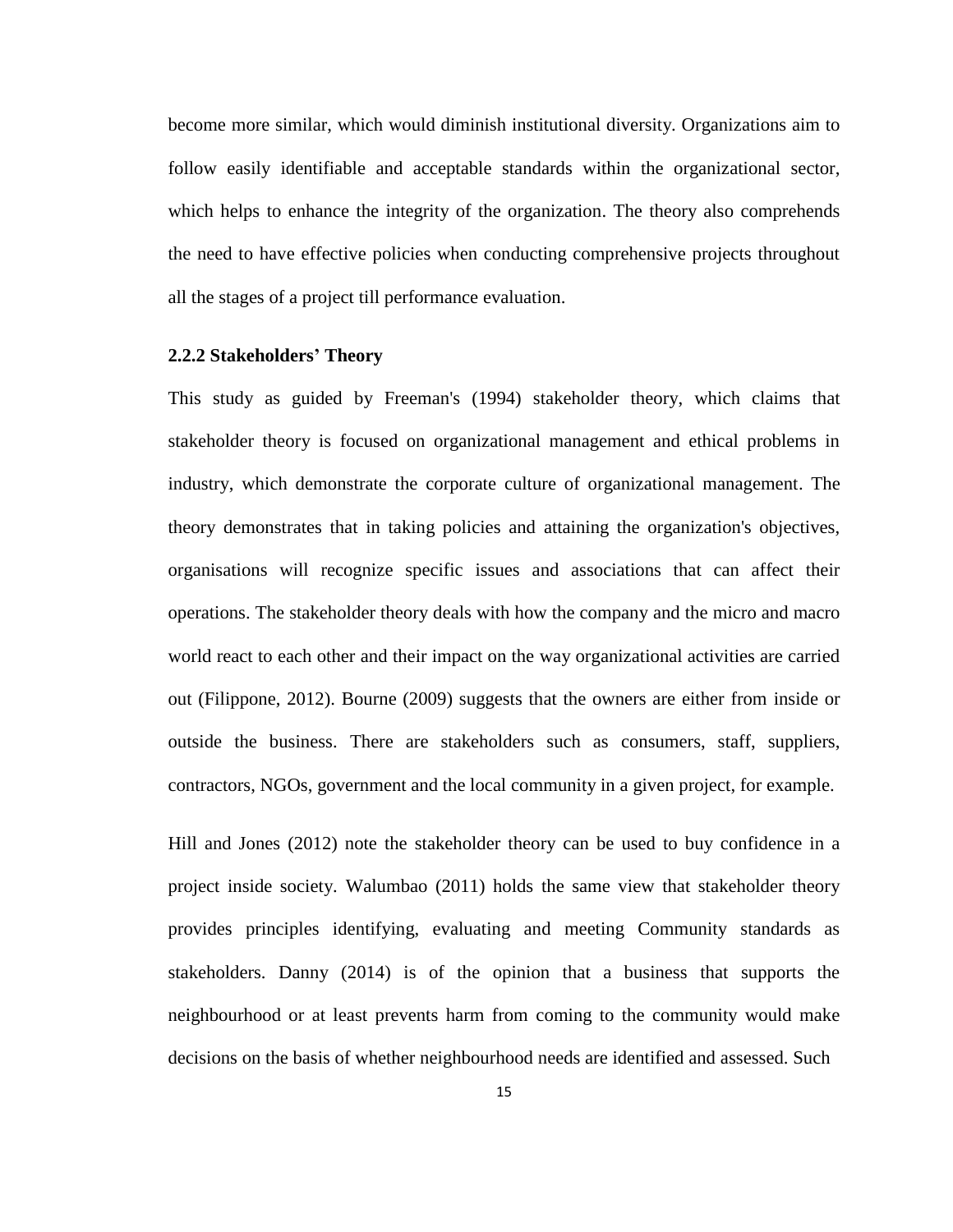decisions may include playing by the rules of the game, adhering to lawful agreements, or acting on complaints or pressure on the organization.

#### <span id="page-27-0"></span>**2.2.3 Resource-Based Theory (RBT)**

This study was guided by Resource Based View theory as proposed by Wernerfelt in 1984. Wernerfelt (1984) note that a corporation is a collection of physical assets, intellectual capital resources and organizational resources. The resource-based perspective's key assumption is that organizational resources and skills can vary dramatically across organizations and should be stable.

Chandler (1990) argues that organizational skills come from lower management, middle and top management, and when its resources and assets are properly used, a corporation may gain competitive advantage. It also states that if such organizational skills were properly organized and assimilated, it would be possible to achieve the economies of scale and scope needed to compete in domestic and international markets. Barney (1991) argues that "sustainable competitive advantage (due to path-dependence, causal ambiguity, and social complexity) is derived from important, rare, imperfectly imitative capital and not substitutable capital." A resource-based understanding of an organization recognizes that attributes related to past experiences, organizational culture and competencies are important for the success of the business.

This hypothesis is significant for the study as it suggests that organizations manage their waste according to their resources and capabilities. In addition, in order to be a source of efficient waste management, a firm resource must be essential, uncommon and imperfectly imitative and replaceable. Assets can boost the organization's ability to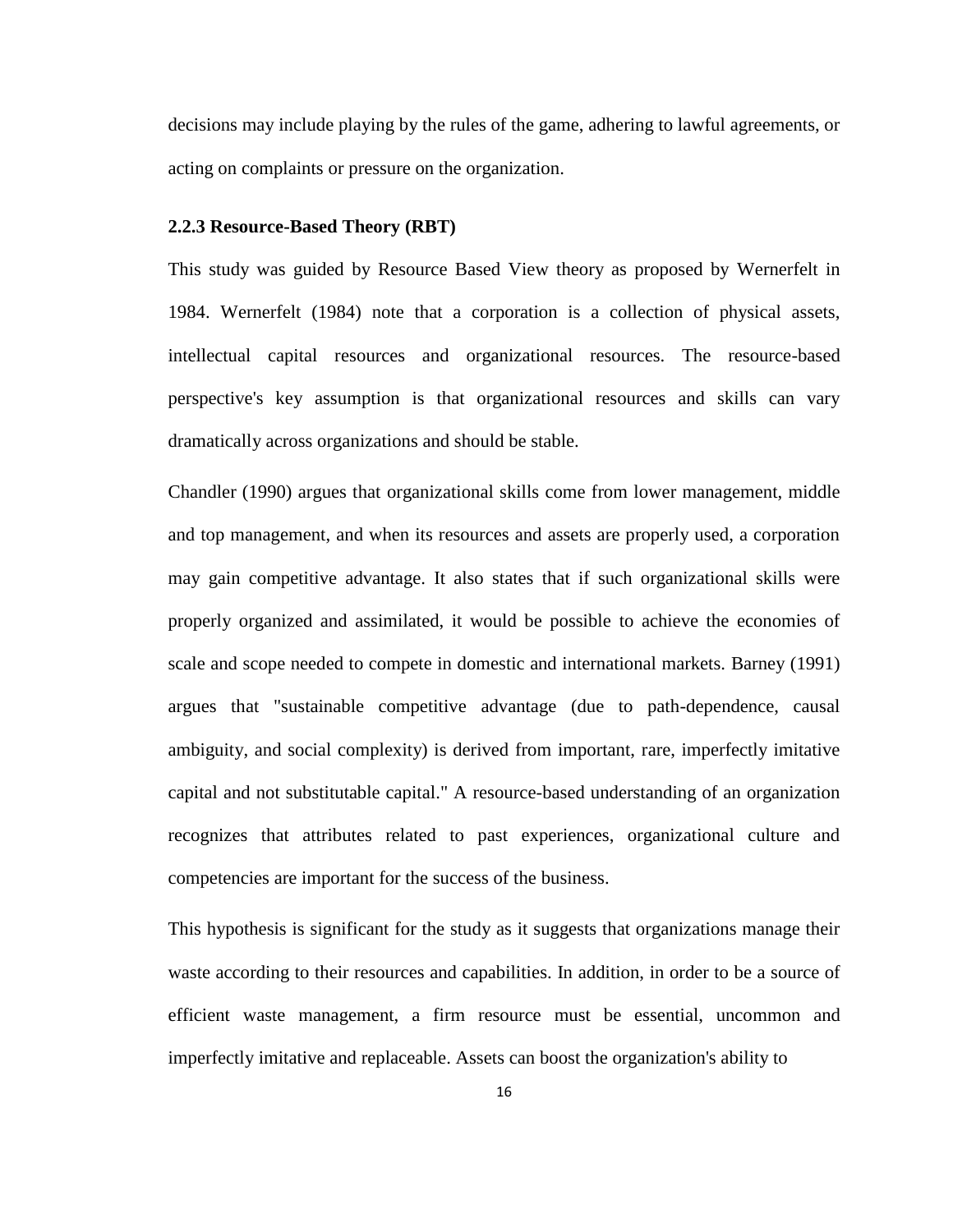manage projects better and therefore contribute to the project's performance by making the client change the profit. Alternatively, instruments can be used to establish barriers to entry and thus improve market efficiency.

# <span id="page-28-0"></span>**2.3 Review of Empirical Literature**

This section presents literature in relation to variables of the study. This includes comparing studies from different authors on project management and project implementation. The study variables are stakeholders' participation and project implementation, feasibility of the project and its subsequent implementation, support of government on implementation of the project.

# <span id="page-28-1"></span>**2.3.1 Stakeholders' Participation and Project Implementation**

Nyabera (2015) reviewed the impact of stakeholder engagement on project execution in Kenya: A case of Compassion International Supported Projects in Mwingi Sub-County. Also the analysis used techniques of both qualitative and quantitative studies. The target population of 4 Compassion-assisted projects was 391 stakeholders. The study found that stakeholder involvement in project initiation greatly affected project execution in projects with stakeholders included in the project governance system.

Ontiri (2016) studied the influence of stakeholder participation in successful project implementation: A Case of Coast Clay Works Ltd Mombasa County, Kenya. This study used exploratory research design. The target people of this study included the stakeholders involved in the processes of projects. The study employed a simple random sampling in identifying the sample size. This study used questionnaires and interviews as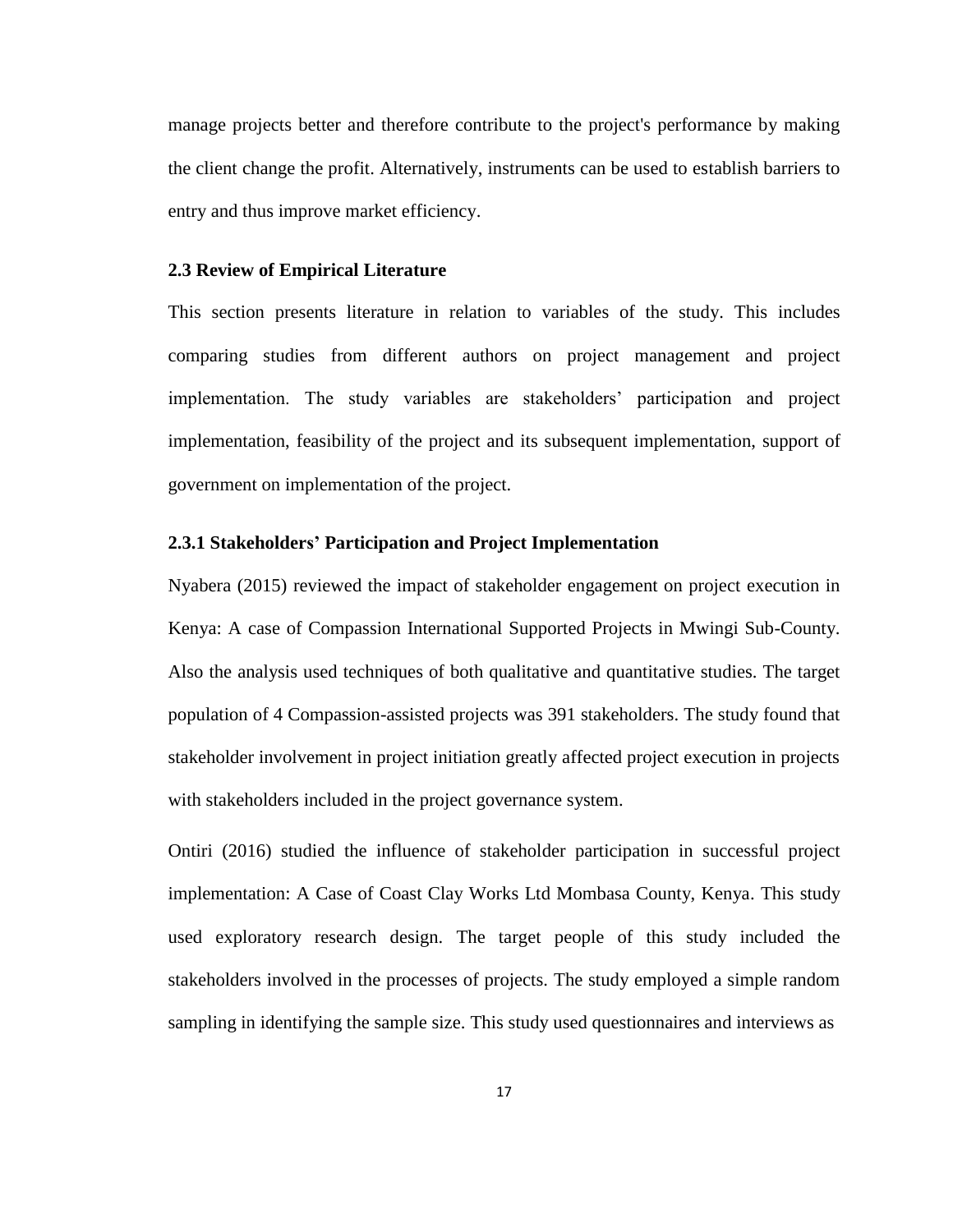the facts gathering instruments. The study revealed that participation of stakeholders in the funding process was very important in successful project implementation.

A research on the relationship between stakeholder participation models and the implementation of selected rural market stall projects in Vihiga County, Kenya, was conducted by Kadurenge (2017). A descriptive research concept of a survey was adopted. For selecting the sample population a stratified random sampling and a simple random sampling are used. Data were analysed using descriptive and inferential statistics to evaluate the relationship between the variables of the analysis. Results indicate that stakeholder participation strategy is positively and significantly correlated to project implementation.

# <span id="page-29-0"></span>**2.3.2 Project Feasibility and Project Implementation**

Project feasibility review procedures for public projects in Iceland were investigated in a study by Jónsson (2012). A qualitative case analysis of the initial reports on six construction projects in Iceland is included in this analysis. The result shows that during the conception process of public projects in Iceland, the current technique of conducting feasibility analysis differs considerably. Procedures do not tend to be very reliable and there are only a few events that can be assessed in line with best practice.

Mukherjee and Roy (2017) studied the influence of project feasibility studies on project implementation. The study examined numerous areas of project viability that could be taken into consideration during the evaluation of any project. The study found that formal agreement could lead the process for actual process implementation. It may be critical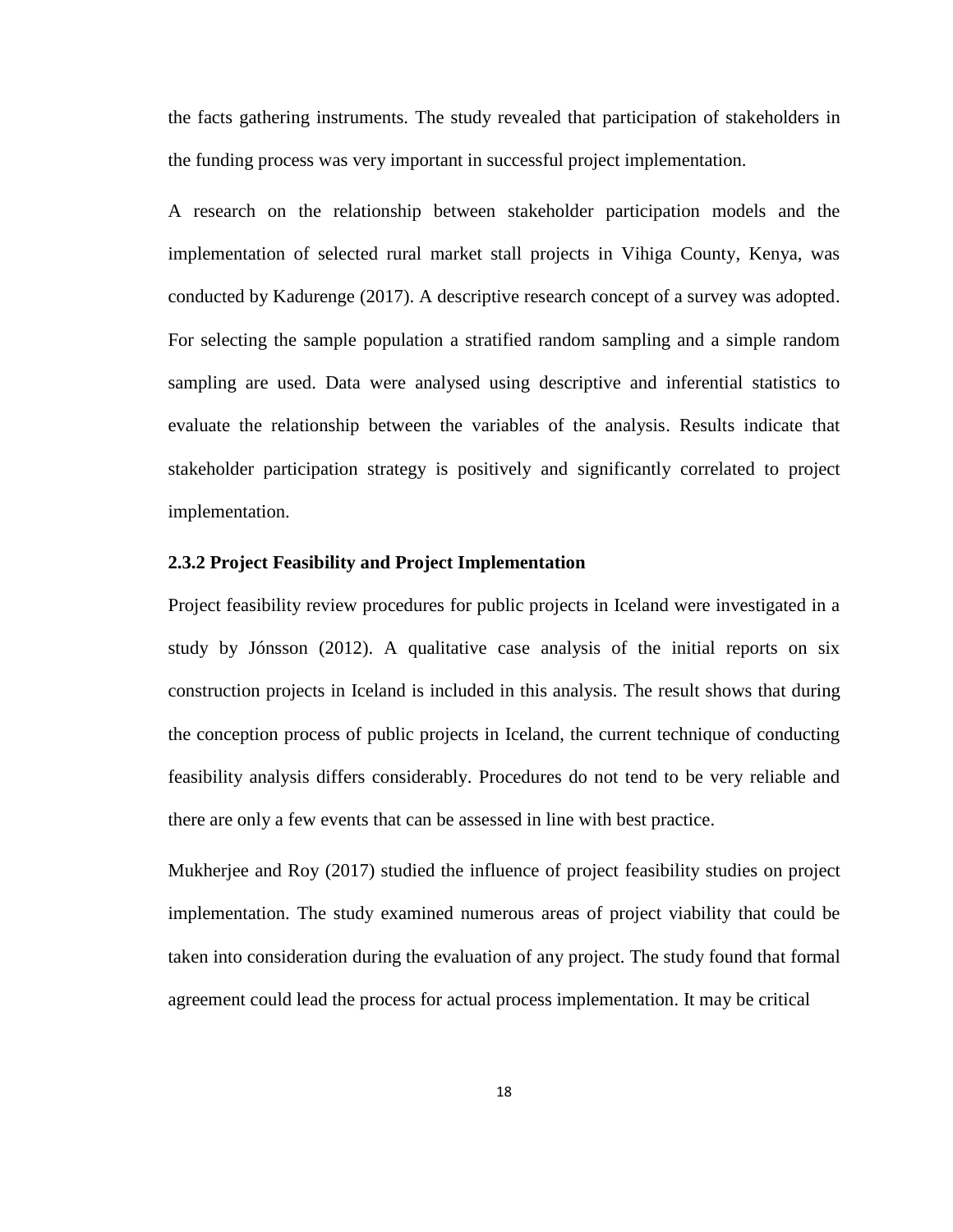and several projects may be incomplete due to the lack of a feasibility report in the implementation process.

A study by Nicholas and Chinedum (2017) examined the role of project feasibility on project implementation in Project Development Institute (PRODA). The data used for the analysis came from primary and secondary sources. The research population was 428 Project Development Institute (PRODA) employees Enugu. From the population, a sample size of 207 was calculated using the Taro Yamane type with a stratified random sampling technique used in the selection of study respondents. The results showed that the execution of feasibility studies enhances project performance to a very positive extent.

# <span id="page-30-0"></span>**2.3.3 Support of the Government on Implementation of Projects**

Commonwealth (2013) study identified projects of public in any state, country or even county are under the responsibility of the governance to ensure that the project has been planned properly and implemented based on the plan. The national government on the other hand when it comes to county government projects must strategically support the project either through planning, regulation, financial and also advisory where possible. The synergy between the government of the county and the national government adds to the achievement of the project without assistance.

Kroner (2006) in a study based on ministry of planning survey in 2004 summarised some of the aspects pertaining public projects and government support in Sub Sahara Africa (SSA). The first issues and summary identified was the need to involve various government ministries in issues related to rural development. According to the study,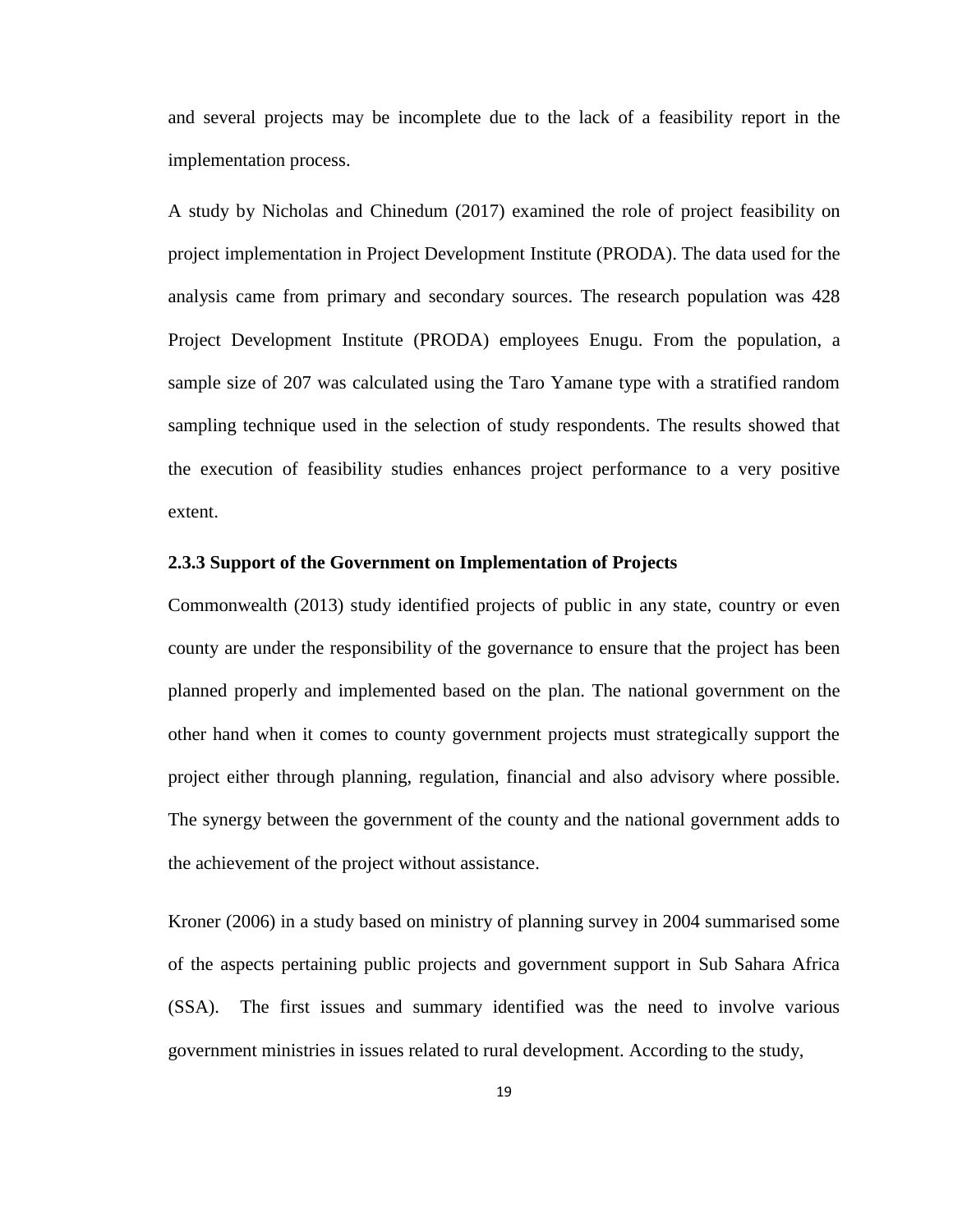when synergy is enhanced towards project by various government, a lot of success factors such as related to planning, financing and also legal aspects emanates hence resulting to project success. The second aspect considered was the need for the government to boost already established structures such as enhancing external collaboration, information and also coordination with various stakeholders towards seeking support. In third aspect identified, is the need for the government to set national qualifications strategies and framework which enhances integration between unified development in both the rural and urban regions hence contributing to unified project success and development.

A study published by Africa Development Fund (2014) in relation to how the support of the government influences the successful rate of projects in Tanzania identified that government Tanzania has invested a lot of interest and resources towards support of rural development. These include financial support, preparing for skilled manpower and also ensuring that they are strategically involved in various project. The study identified that government support of rural projects has resulted to economic development in most of the rural regions with most of the Youth and women getting involved in development agendas.

Likewise, Frame and Davidson (1978) also identified that that successful projects and sustainability in project implementation has been directly attributed to government support and ownership in the government. Although the public sector in general has been associated with corruption and weaknesses to perform such as poor disbursement of funds, the case with Tanzania government is exceptional since they are effectively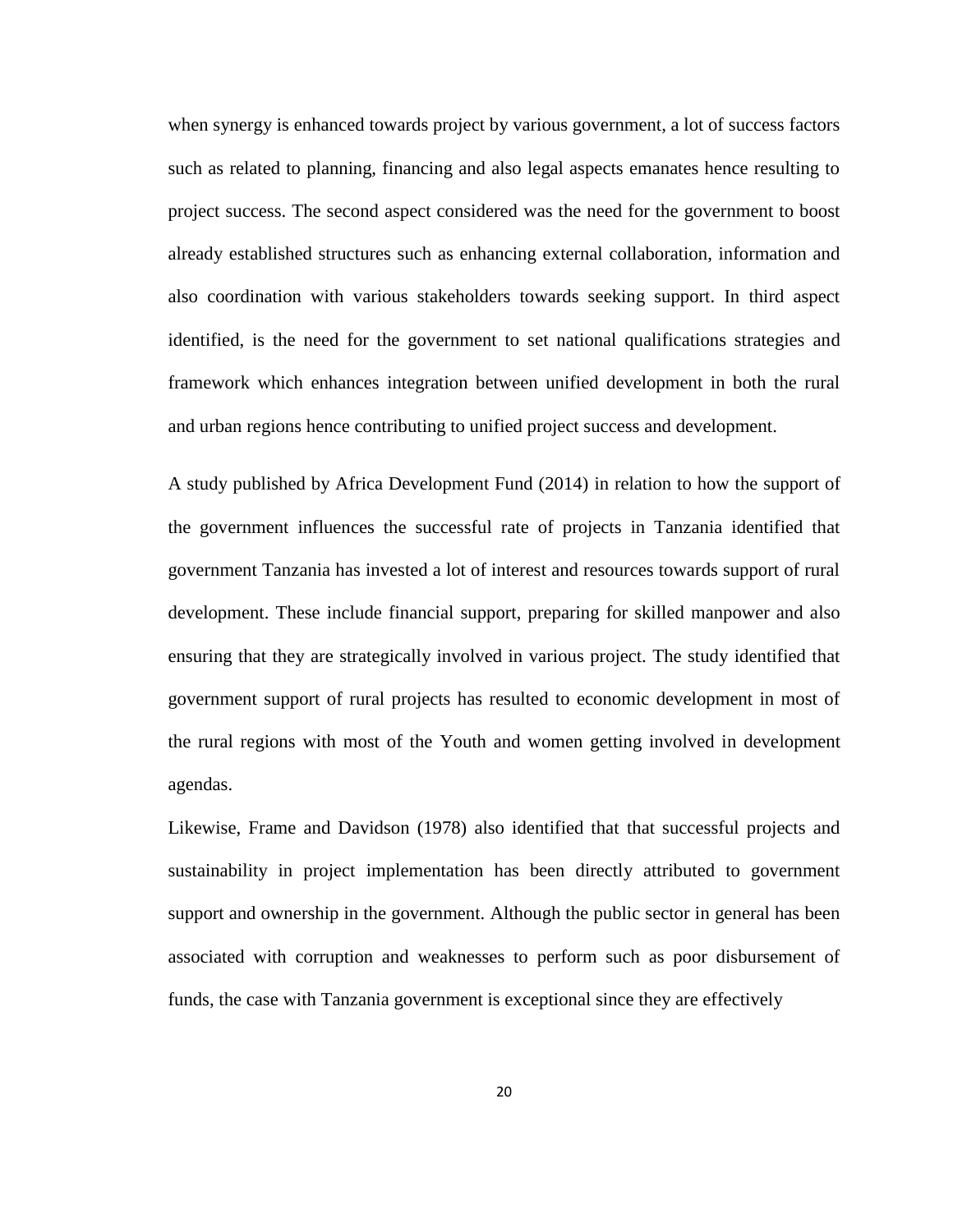concerned and involved in implementation and support of public projects (African Union, 2007).

GoK (2013) reported that the Kenya government has been concurrently involved in funding projects and also monitoring core activities of public projects. Other aspects considered include employee training and development, research and development, monitoring and evaluation. For instance, the provision of government funds through the National Treasury to the County government treasury where the local elected leaders and the executive come up with priority areas to invest and development for the realization of Vision 2030 and general growth of the rural settings.

Despite the rampant implementation of county government programs ranging from roads, water, sewerage, power and education, the effectiveness and efficiency of the implementation process remains wanting, behind schedule and out of the budget. These calls for improved management, planning and implementation of the public sector projects to enable realize the set objectives.

### <span id="page-32-0"></span>**2.3.4 Monitoring and Evaluation on Project Implementation**

In Kajiado East Sub-County, Kenya, Yusuf, Otonde, and Achayo (2017) conducted a report on the impact of monitoring and assessment on the performance of constituency development fund projects. The thesis employed a research design descriptive of the survey. A target population of 138 respondents was obtained from the same sample of 122. The data were analyzed using correlation and regression where karl-pearson correlation was used by the analysis to relate the variables. In relation to the first goal, the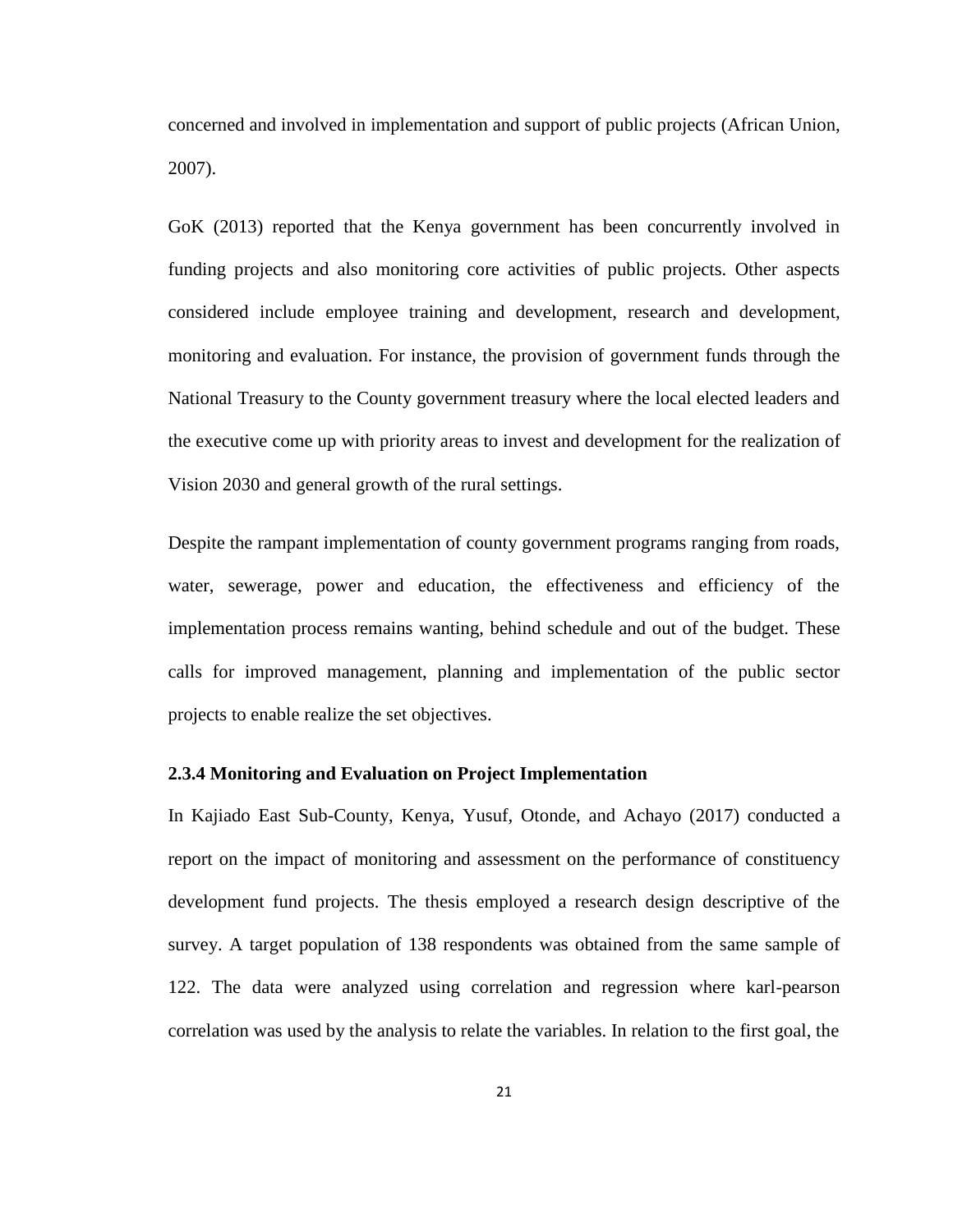results of the study showed that the level of M&E training was of central importance for public performance projects.

Kihuha (2018) study investigated the relationship between monitoring and evaluation practices and performance of Global Environment Facility Projects in Kenya. The research enrolled the entire population of UNEP GEF project staffs to respond to an in depth individual interview questionnaire. The study population had 15 project managers, 32 support staff, 5 monitoring, and evaluation staffs. The project though reported low staff awareness on M  $\&$  E planning process, lack of control mechanisms to keep track of project progress, lack of utilization of  $M \& E$  to support decision making during project implementation

Francisko (2016) studied implementation of project monitoring and evaluation to improve project effectiveness and efficiency. The Fishbone diagram is used to describe the root cause of CINTA's shortcomings in project control and assessment activities. Earned Value Analysis was used as a technical analysis to understand the quality and effectiveness of CINTA project results. The results of the research are management commitment and the provision of monitoring and assessment of process execution are proposed to enhance the efficiency of project implementation in CINTA.

# <span id="page-33-0"></span>**2.3.5 Implementation of Projects**

Omondi (2014) study examined factors influencing project implementation in nongovernmental organisations. The target population of this study included all cadres of ARO staff. The total population in the study was 25. A descriptive research design was adopted. Data was analysed qualitatively through content analysis. The study revealed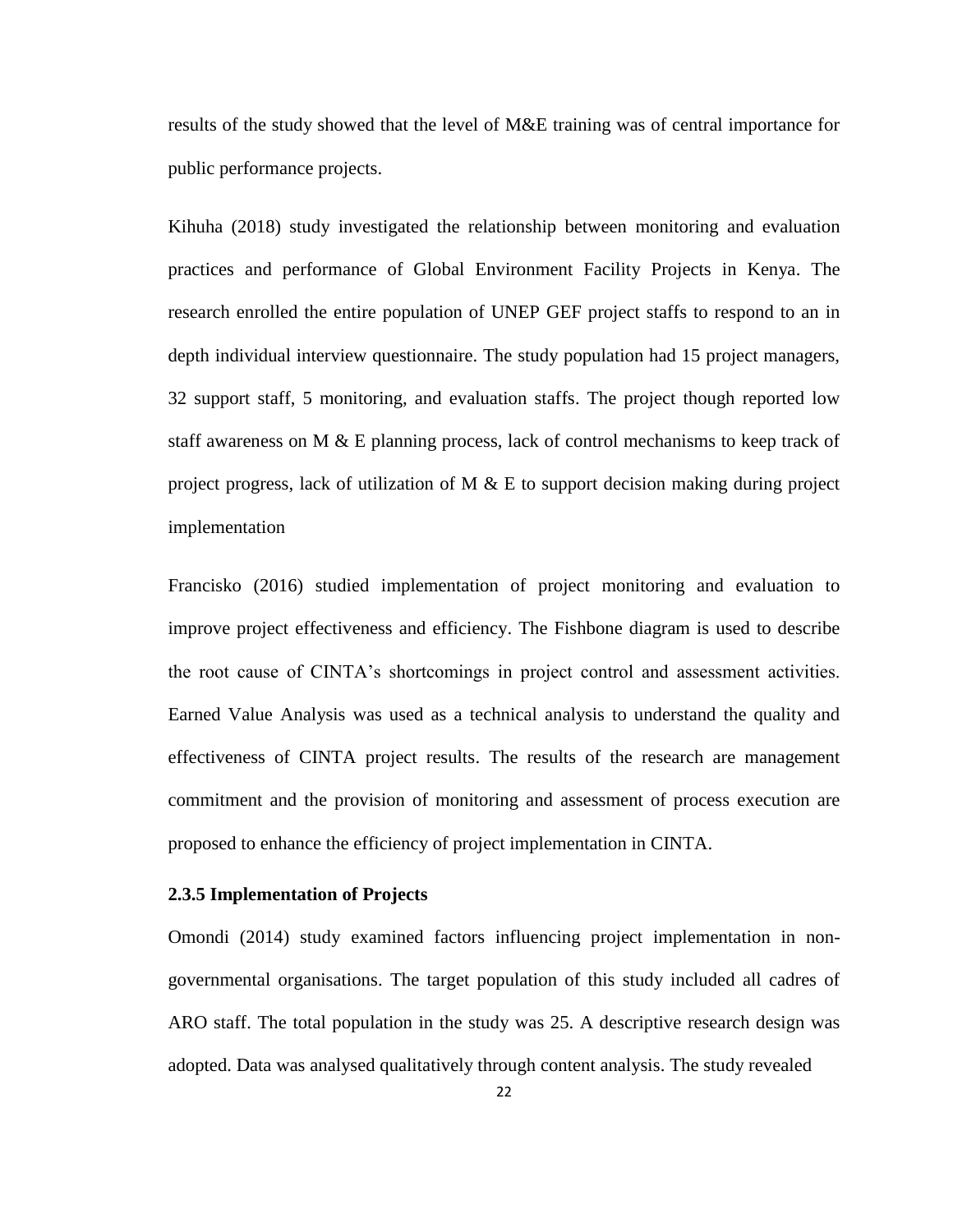that technical factors, managerial factors, organisational structures and factors attributed to donor policies and practices influenced project implementation.

Siganda (2012) conducted an analysis of factors affecting project implementation at stateowned sugar companies in Kenya. The research was carried out in project management and other departments concerned with projects in the organization in which the workers served as respondents. Other respondents were the company's top management. The study used a descriptive survey design in which the technique of stratified random sampling was used. The main findings were that the primary determinants of effective project execution in Sony Sugar Company Limited are people who are experienced in the implementation process.

Mbaria (2014) studied factors affecting implementation of projects by Consulting Firms. The researcher used a descriptive research design employed as a cross-sectional study. The target population for the study was 132 employees distributed across four market research organizations. From the target population a sample of 50 workers was chosen using stratified random sampling and data obtained from the sample using a questionnaire. The collected information was evaluated both qualitatively and quantitatively to provide answers to the research questions described. The study found that Information Technology affects implementation of projects in their organizations.

# <span id="page-34-0"></span>**2.4 Summarised Literature Review with Gaps**

| <b>Author</b> | <b>Focus of the</b><br><b>Study</b> | <b>Findings</b> | Knowledge<br>gap       | <b>Focus of the</b><br>current study |
|---------------|-------------------------------------|-----------------|------------------------|--------------------------------------|
| Jónsson       | project                             | The             | current The study used | The study used                       |
|               | feasibility                         | approach        | for   simple random    | stratified                           |

<span id="page-34-1"></span>**Table 2.1: Summarised Literature Review with Gaps**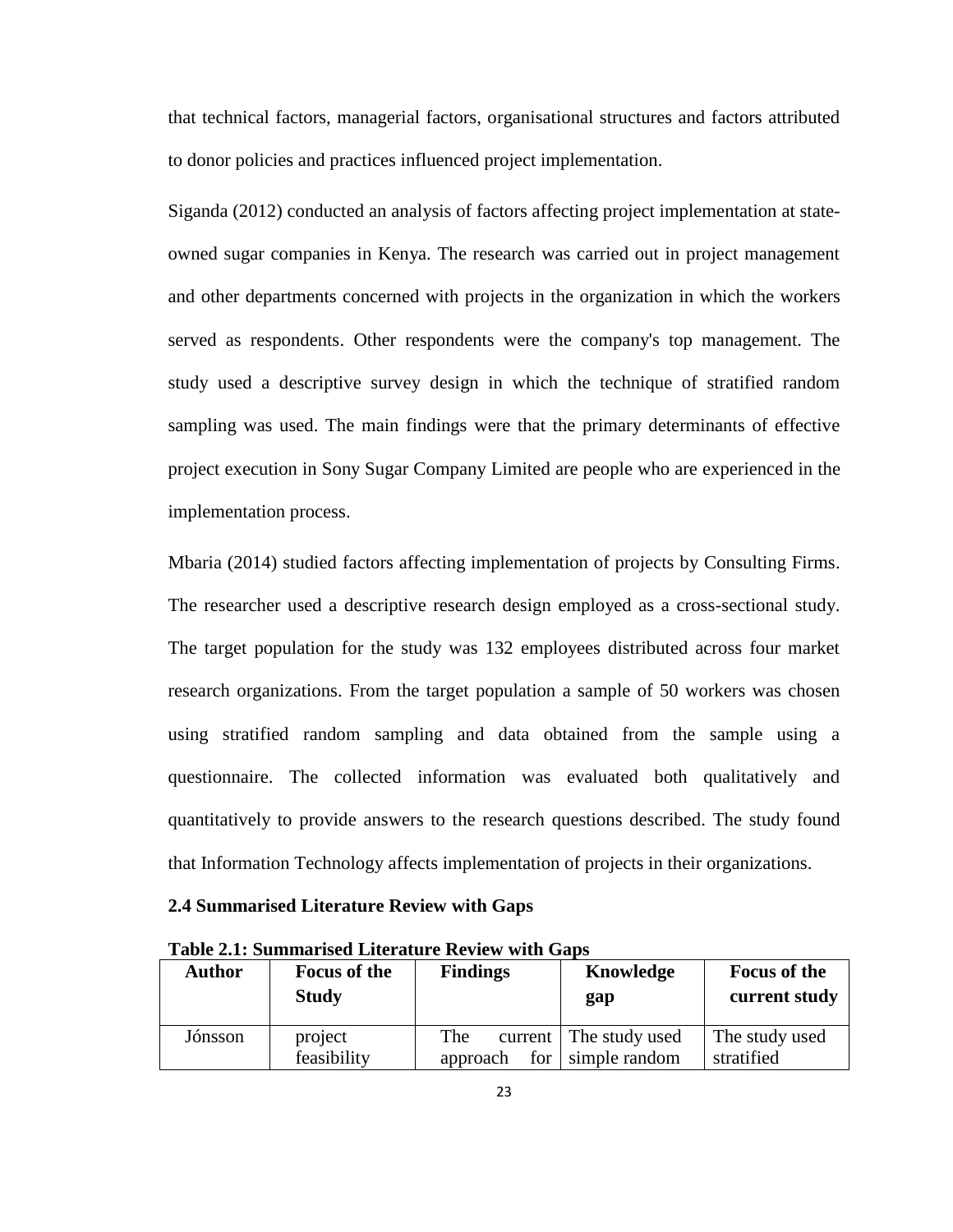| (2012)            | analysis<br>procedures for<br>public projects<br>in Iceland                                           | conducting<br>feasibility<br>analysis<br>during<br>the<br>design process<br>Iceland's<br>of<br>public projects<br>varies<br>considerably.                                                                     | sampling which<br>is limited to<br>getting a<br>representative<br>sample of the<br>entire population | sampling<br>method which<br>will ensures the<br>sample selected<br>is representative<br>of the whole<br>population                                                      |
|-------------------|-------------------------------------------------------------------------------------------------------|---------------------------------------------------------------------------------------------------------------------------------------------------------------------------------------------------------------|------------------------------------------------------------------------------------------------------|-------------------------------------------------------------------------------------------------------------------------------------------------------------------------|
| Siganda<br>(2012) | Factors<br>influencing<br>implementatio<br>n of projects<br>in state owned<br>sugar firms in<br>Kenya | Key<br>determinants<br>to successful<br>Implementatio<br>n of Projects<br>in Sony Sugar<br>Company<br>Limited are<br>finding people<br>qualified to<br>manage the<br>development<br>process of the<br>project | <b>Cluster sampling</b><br>was used which<br>is prone to<br>higher sampling<br>error                 | Stratified<br>sampling<br>method will be<br>used which<br>allows<br>researchers to<br>obtain a sample<br>population that<br>best represents<br>the entire<br>population |
| Omondi<br>(2014)  | Factors<br>influencing<br>project<br>implementatio<br>n in non-<br>governmental<br>organisations      | Technical<br>factors,<br>managerial<br>factors,<br>organisational<br>structures and<br>factors<br>attributed to<br>donor policies<br>and practices<br>influenced<br>project<br>implementatio<br>n             | The study used<br>secondary data<br>in which data<br>maybe old and<br>out of date                    | The study used<br>primary data in<br>which the<br>researcher is<br>able to collect<br>up-to-date<br>information                                                         |
| Mbaria<br>(2014)  | Factors<br>affecting<br>implementatio<br>n of projects<br>by Consulting<br>Firms                      | Information<br>Technology<br>affects<br>implementatio<br>n of projects<br>in their<br>organizations                                                                                                           | The aspect of<br>how to sustain<br>project<br>implementation<br>was not factored<br>in the study     | The study<br>sought a<br>holistic view<br>of sustainable<br>project                                                                                                     |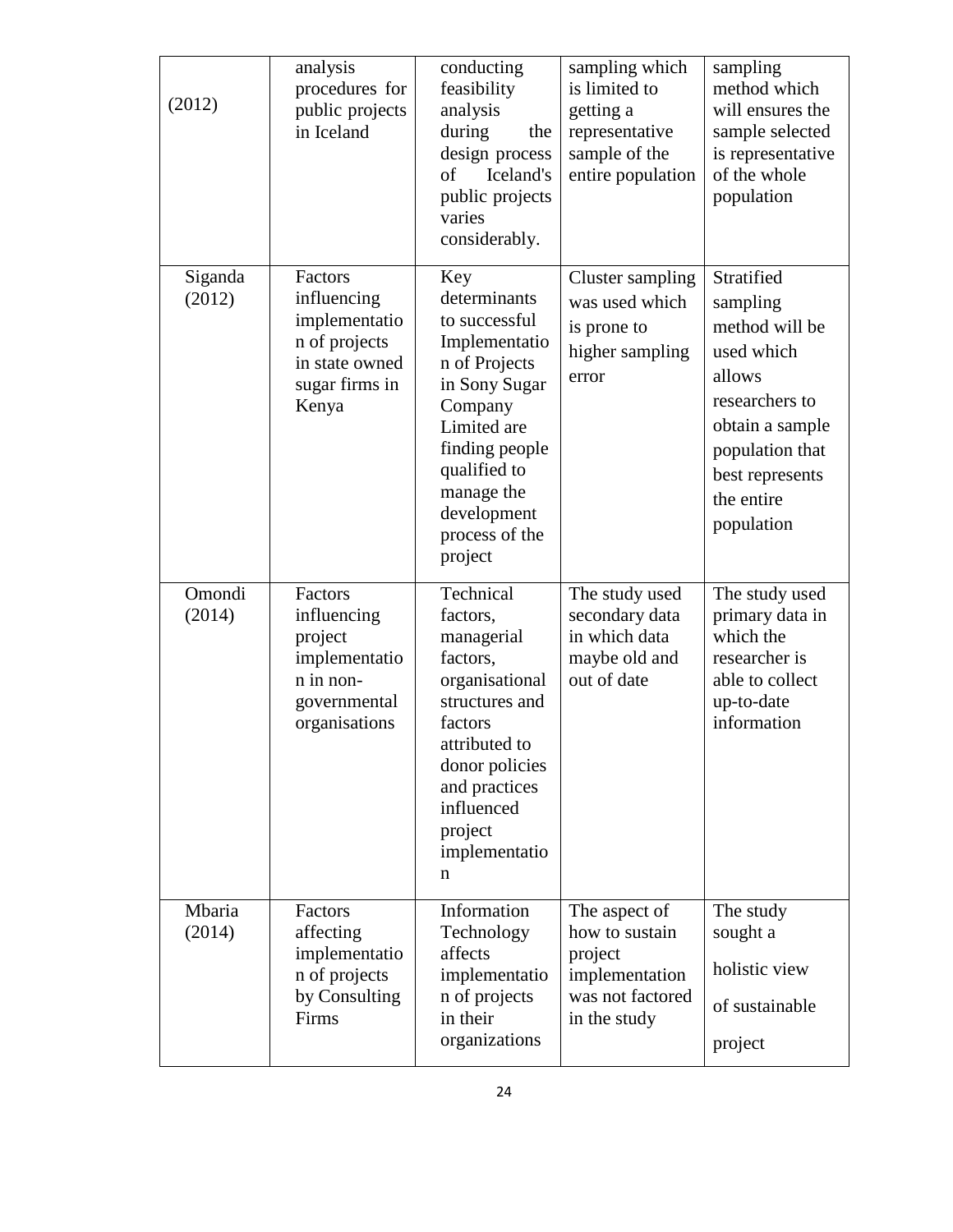|                     |                                                                                                                           |                                                                                                                                                                                                            |                                                                                                                                                   | implementation                                                                                                                                                                    |
|---------------------|---------------------------------------------------------------------------------------------------------------------------|------------------------------------------------------------------------------------------------------------------------------------------------------------------------------------------------------------|---------------------------------------------------------------------------------------------------------------------------------------------------|-----------------------------------------------------------------------------------------------------------------------------------------------------------------------------------|
| Nyabera<br>(2015)   | Stakeholder<br>participation<br><sub>on</sub><br>implementatio<br>n of projects<br>in Kenya                               | Projects with<br>stakeholders<br>included in the<br>project<br>management<br>system,<br>involvement<br>of<br>stakeholders<br>in project<br>initiation<br>significantly<br>affected<br>project<br>execution | The study was<br>a case of<br>Compassion<br>International<br>Assisted<br>Projects In<br>Mwingi Sub-<br>County                                     | The study was<br>a case of<br>Kisumu<br>County<br>Government                                                                                                                      |
| Francisko<br>(2016) | Implementatio<br>n of project<br>monitoring<br>and evaluation<br>to improve<br>project<br>effectiveness<br>and efficiency | Management<br>participation<br>and<br>availability of<br>monitoring<br>and<br>assessment of<br>process<br>execution was<br>proposed to<br>enhance the<br>efficiency of<br>project<br>implementatio<br>n    | Exploratory<br>research<br>design<br>inhibiting<br>generalization<br>due to small<br>sample size used                                             | Quantitative<br>analysis of<br>data will be<br>done that is<br>effective in<br>generation of<br>data due to large<br>sample size used                                             |
| Ontiri<br>(2016)    | Stakeholder<br>participation<br>in successful<br>project<br>implementatio<br>n                                            | Participation<br>οf<br>stakeholders<br>in the funding<br>process was<br>very important<br>in successful<br>project<br>implementatio<br>n                                                                   | Findings<br>focused on<br>simple random<br>sampling, which<br>are not<br>appropriate for<br>testing<br>hypotheses and<br>generalizing<br>findings | A proportionate<br>stratified<br>random<br>sampling was<br>used in the<br>current research,<br>allowing<br>hypothesis<br>testing and<br>further<br>generalization of<br>findings. |
| Kadureng            | Relationship                                                                                                              | Stakeholder                                                                                                                                                                                                | A survey design                                                                                                                                   | A descriptive                                                                                                                                                                     |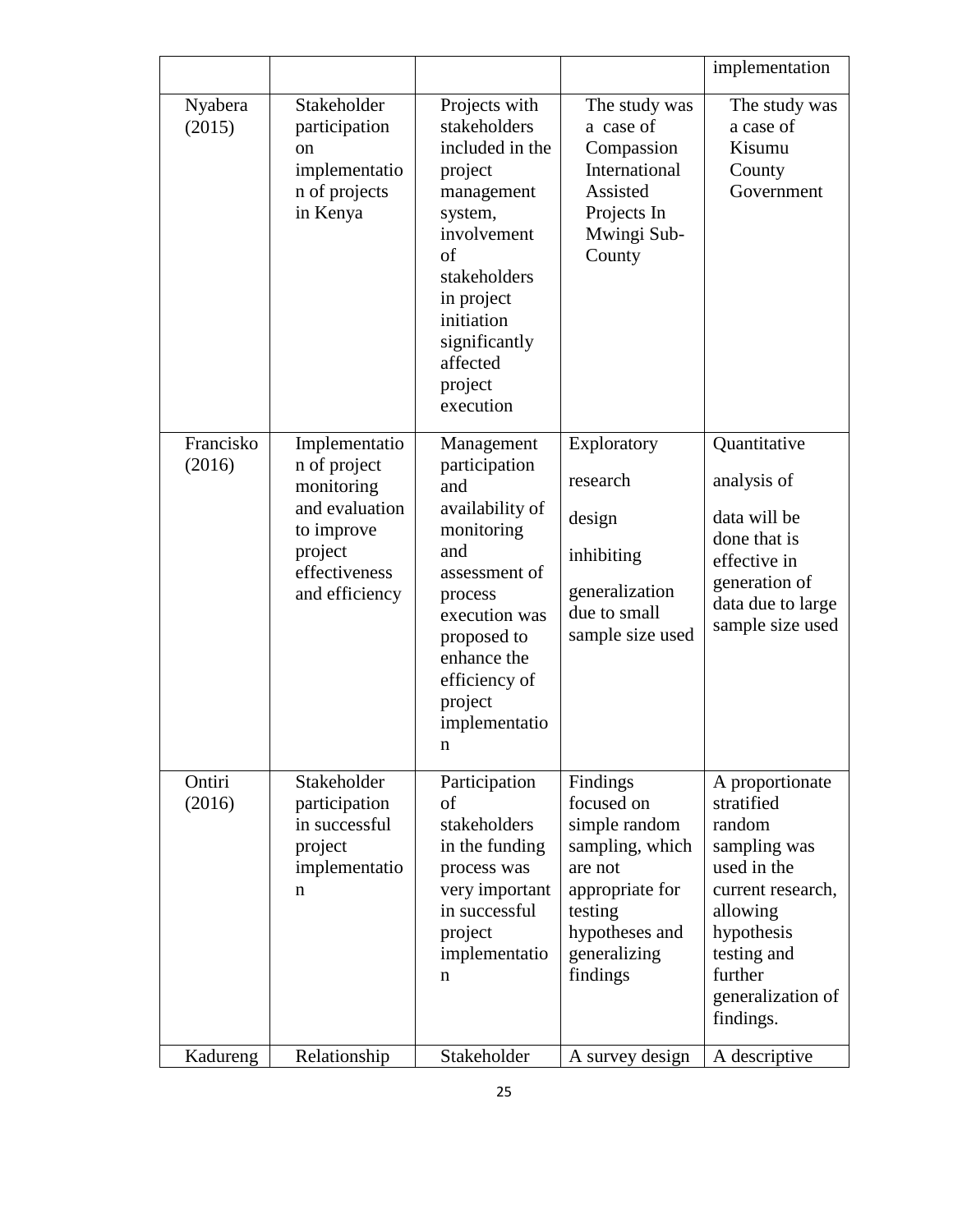| e(2017)                                      | between<br>stakeholder-<br>participation<br>models and<br>implementatio<br>n of selected<br>rural market<br>stalls projects  | participation<br>strategy is<br>positively and<br>significantly<br>correlated to<br>project<br>implementatio<br>n | was used which<br>has challenges<br>in validity and<br>reliability of<br>results                    | design was used<br>which ensures<br>validity and<br>reliability of<br>results                                                      |
|----------------------------------------------|------------------------------------------------------------------------------------------------------------------------------|-------------------------------------------------------------------------------------------------------------------|-----------------------------------------------------------------------------------------------------|------------------------------------------------------------------------------------------------------------------------------------|
| Mukherje<br>e and Roy<br>(2017)              | Project<br>feasibility<br>studies on<br>project<br>implementatio<br>n                                                        | The formal<br>agreement can<br>direct the<br>process of<br>actual process<br>implementatio<br>n                   | Project<br>feasibility alone<br>does not<br>influence<br>implementation<br>of projects              | The study<br>focused on other<br>factors apart<br>from project<br>feasibility which<br>influence<br>implementation<br>of projects. |
| <b>Nicholas</b><br>and<br>Chinedu<br>m(2017) | Role of<br>project<br>feasibility on<br>project<br>implementatio<br>n                                                        | Conduct of<br>feasibility<br>studies to a<br>very positive<br>extent<br>improves<br>project<br>implementatio<br>n | The study<br>focused on<br>implementatio<br>n of projects<br>in Project<br>Development<br>Institute | The study<br>focused on<br>implementatio<br>n of projects<br>in County<br>Government<br>of Kisumu                                  |
| Yusuf,<br>Otonde<br>and<br>Achayo<br>(2017)  | Monitoring<br>and evaluation<br>on<br>performance<br>of<br>constituency<br>development<br>fund projects                      | The degree of<br>M&E training<br>was central to<br>the success of<br>public projects                              | The study<br>focused on<br>project<br>performance                                                   | The study<br>focused on<br>project<br>implementatio<br>n                                                                           |
| Kihuha<br>(2018)                             | Monitoring<br>and evaluation<br>practices and<br>performance<br>of Global<br>Environment<br>Facility<br>Projects in<br>Kenya | Lack of<br>utilization of<br>$M & E$ to<br>support<br>decision<br>making during<br>project<br>implementatio<br>n  | The study was<br>a Case of<br>United<br><b>Nations</b><br>Environment<br>Programme                  | The study was<br>a case of<br>Kisumu<br>County<br>Government                                                                       |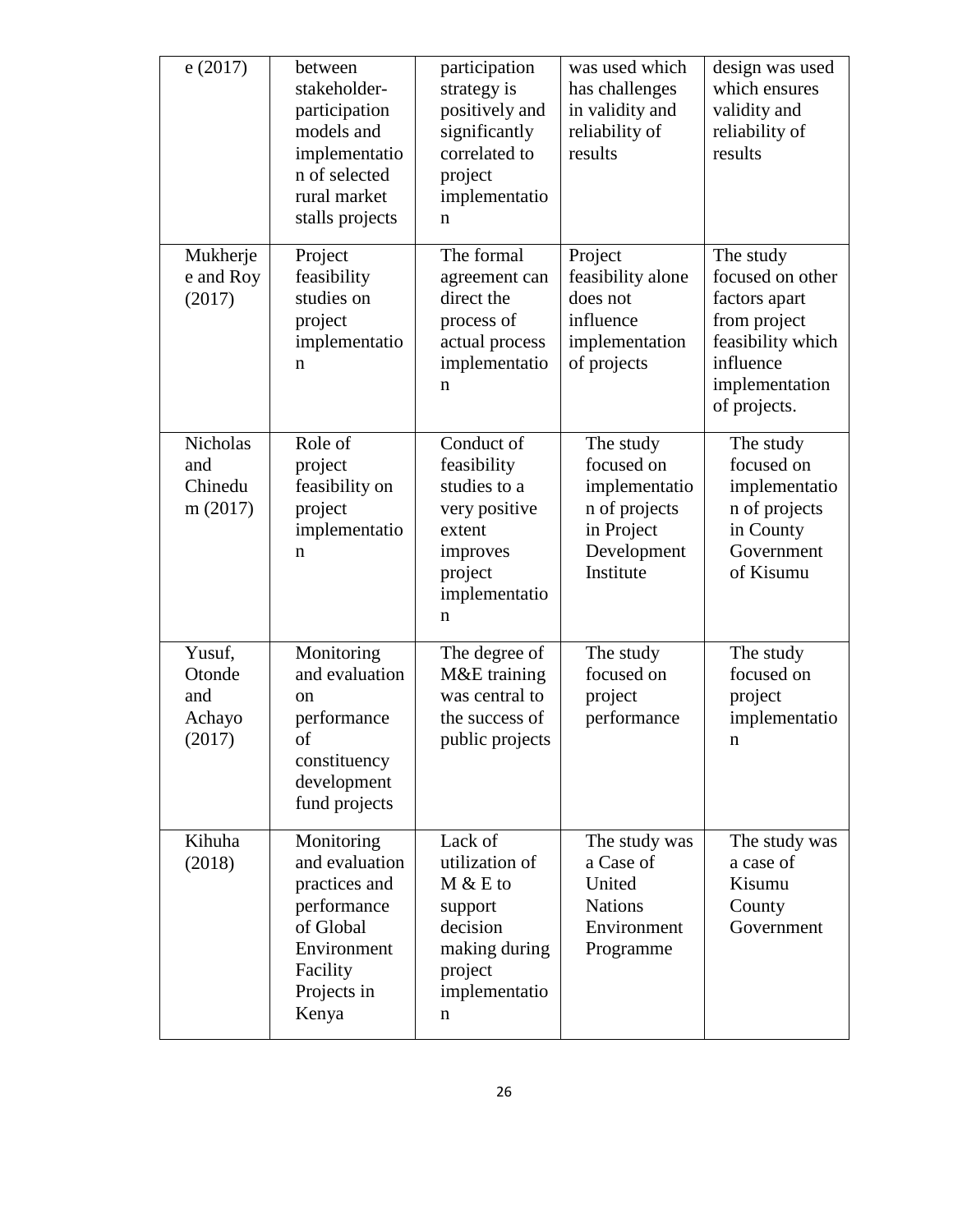#### **2.5 Conceptual Framework**

Mugenda and Mugenda (2003) show that a conceptual framework entails representation of study proposed variables and how the independent variables relate with the dependent variable. The independent variables of the study include stakeholders' participation, project feasibility, government support and also monitoring and evaluation of projects while the independent variable is made up of implementation of projects.

In relation to the independent variables of the study and dependent variable, the study identifies that through stakeholder participation, conducting project feasibility, enhancing government support and also effective monitoring and evaluation of projects, improved decision making, project planning, resources accumulation, improvement on project policies and also project control is enhanced which affects effective implementation of projects within their scope, time, budget and also quality.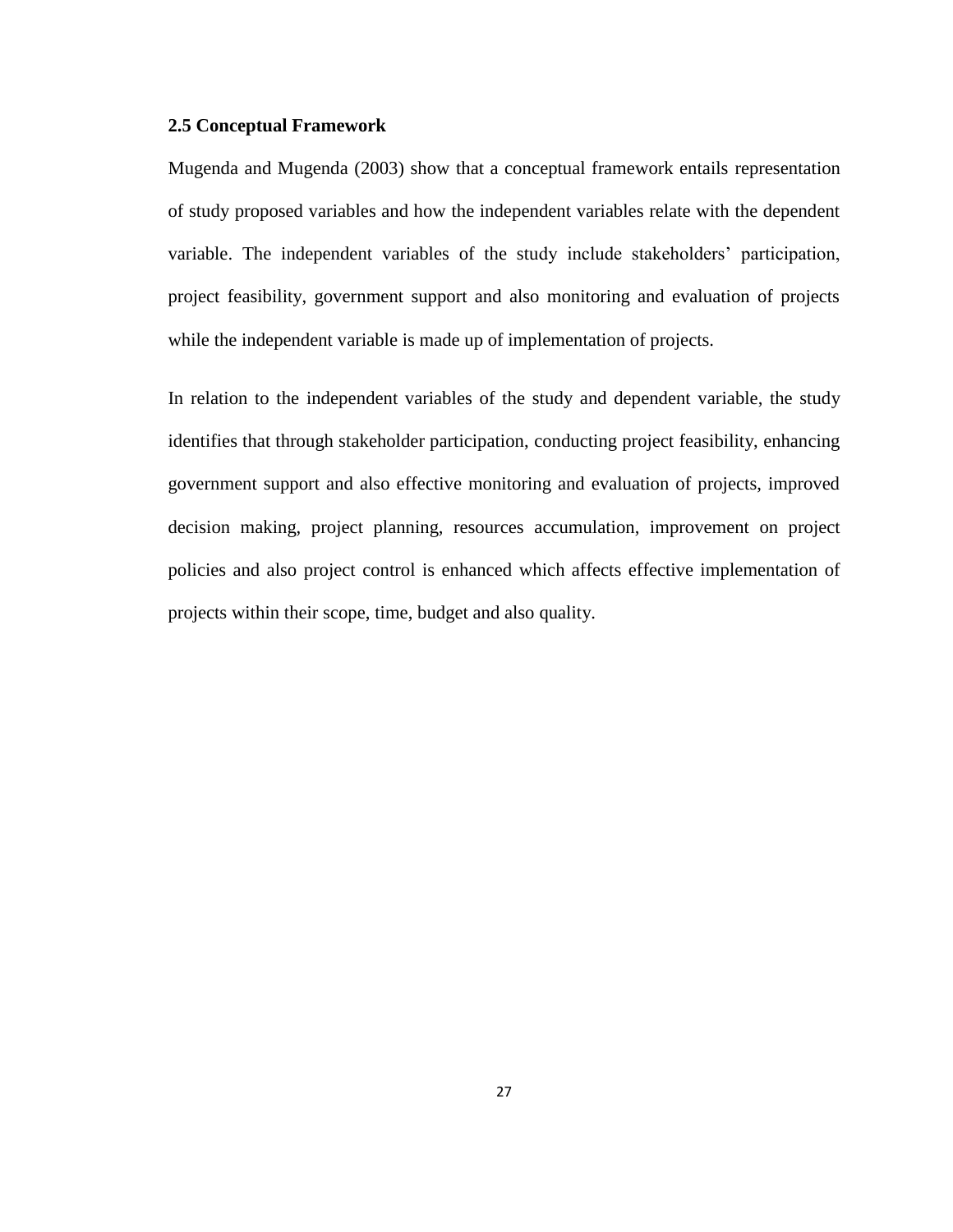# **Independent Variables**



# **Figure 2.1: Conceptual Framework**

**Source: Researcher (2020)**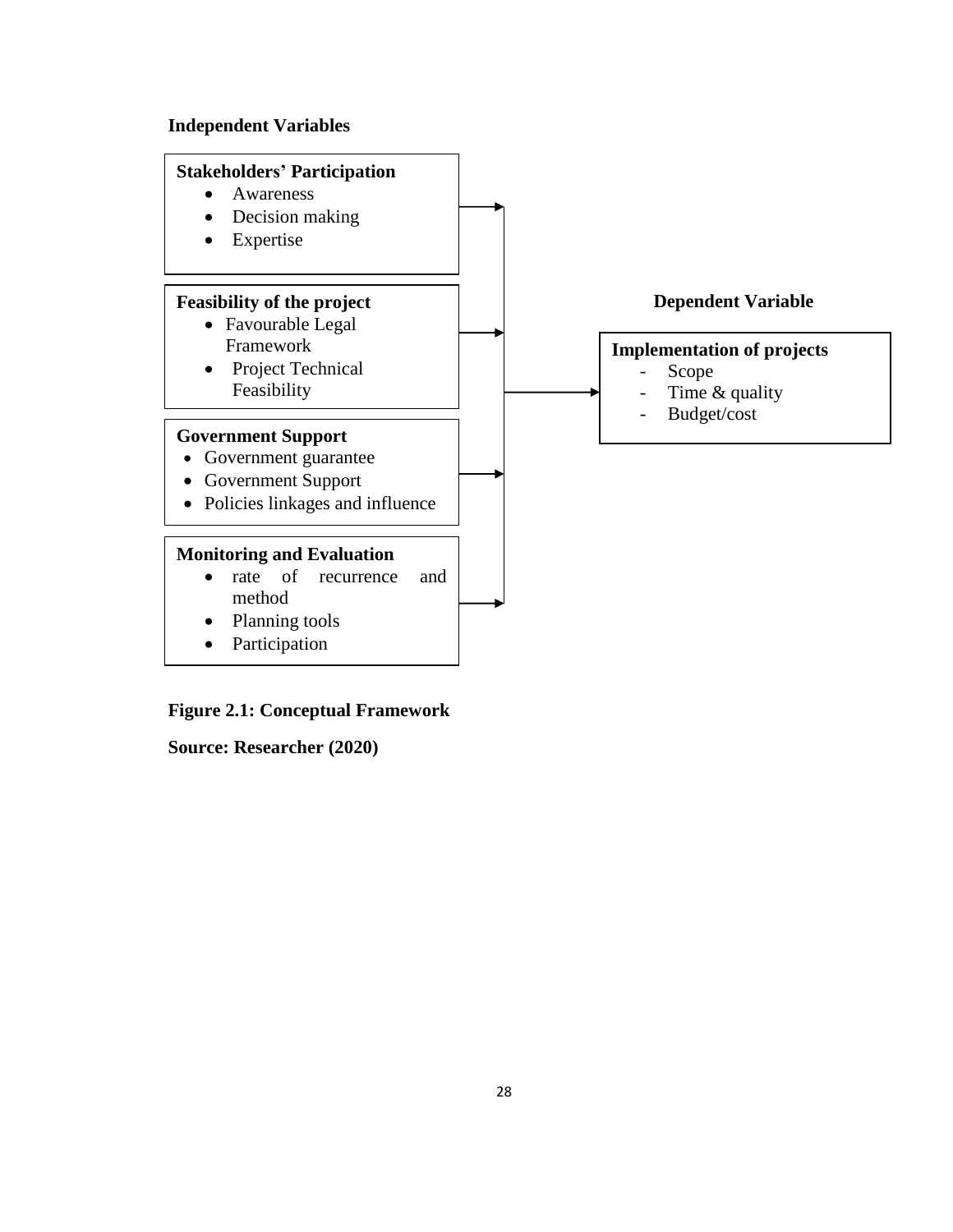#### **CHAPTER THREE**

#### **RESEARCH METHODOLOGY**

#### **3.1 Introduction**

Chapter three covered that methodologies guiding the study covering the design of the research, population of the study, the sampling methods and sample size, tool that was used to collect data, procedures of collecting data, methods of analysing data and ethical issues.

#### **3.2 Research Design**

The present research used descriptive survey to come up with confirmation on how project management, stakeholder participation, project feasibility and County Government support influence market development projects execution in in County Government of Kisumu (CGK). Mugenda and Mugenda (2003) present the intent of descriptive survey research design as data acquisition and analysis according to field observation without alterations. This, therefore, allowed the researcher to collect and analyse field information according to the view of the respondents in order to offer a clear picture of the study goals.

### **3.3 Target Population**

The target population under study comprised of all market projects developed. The respondents were drawn from market management committees and their leadership in various levels of management at the committees involving 400 officials.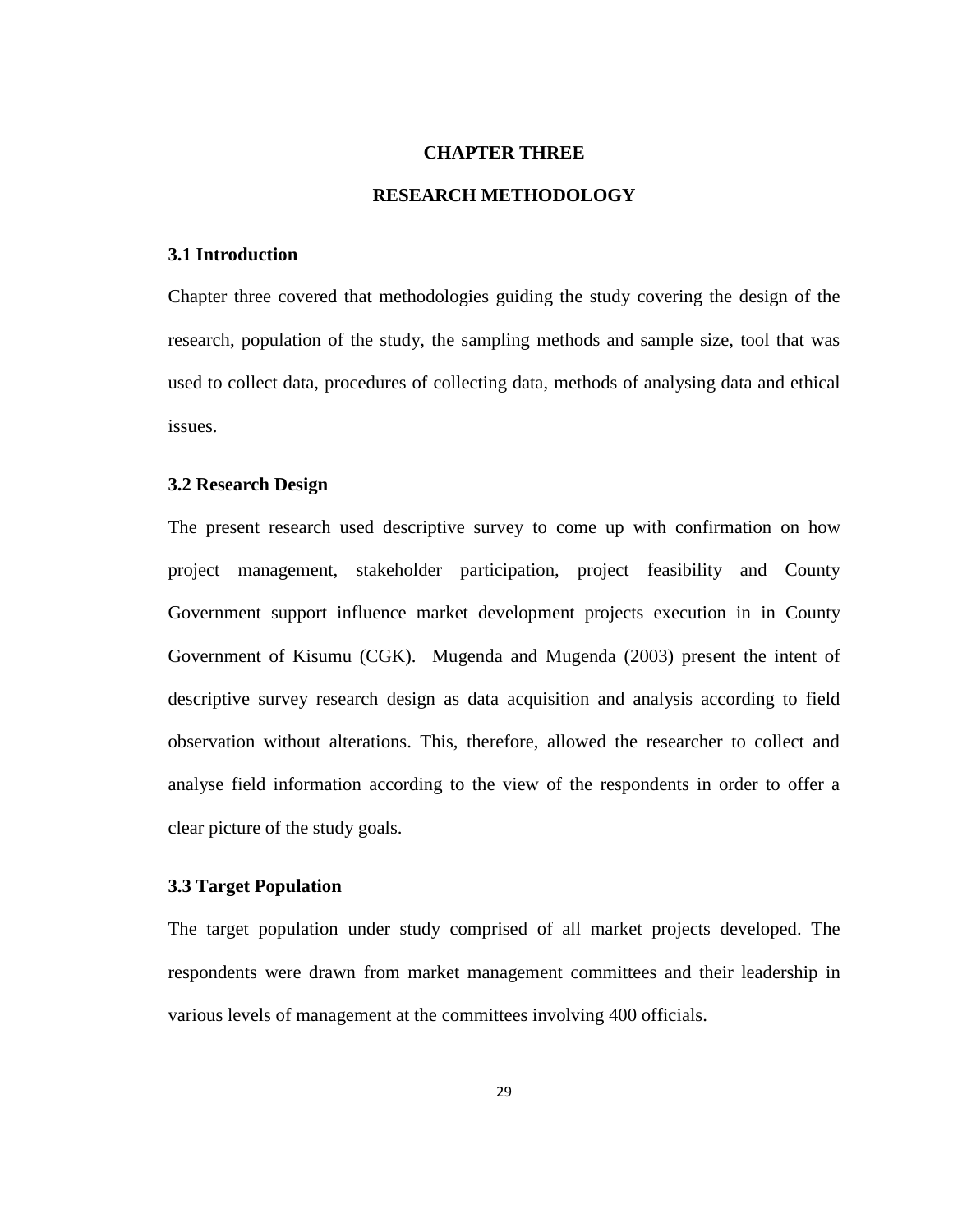| <b>Sub County</b>  | <b>Project Name</b>  | Project                                        | <b>Status</b>                                                      |
|--------------------|----------------------|------------------------------------------------|--------------------------------------------------------------------|
| Kisumu Central     | Kilo Market          | Construction of six door<br>toilet             | Project relocated from<br>the original location to<br>another area |
| Kisumu Central     | Kosawo Market        | Construction of market<br>sheds                | Incomplete                                                         |
| Kisumu Central     | Kibuye Market        | Construction of modern<br>retail market        | Not undertaken                                                     |
| Kisumu Central     | Jubilee Market       | Expansion<br>ultra-<br>to<br>modern market     | Not undertaken                                                     |
| <b>Kisumu West</b> | <b>Riat Kamung</b>   | Construction of market<br>stalls               | Incomplete                                                         |
| Kisumu West        | <b>Ulalo Market</b>  | Construction of market<br>stalls               | Incomplete                                                         |
| Kisumu West        | <b>Kisian Market</b> | Fencing and erecting a<br>gate                 | Incomplete<br>and<br>gate<br>not erected                           |
| Kisumu West        | Otonglo Market       | Construction of market   Not started<br>stalls |                                                                    |
| Nyakach            | Kokumu Market        | <b>Construction of toilets</b>                 | <b>Not</b><br>done<br>to<br>specifications in<br>the<br><b>BQs</b> |
| Nyakach            | Pap Onditi           | Construction of modern                         | Stalled<br>the<br>at                                               |

# **Table 3.1: Number of market development projects done since 2014 to 2017**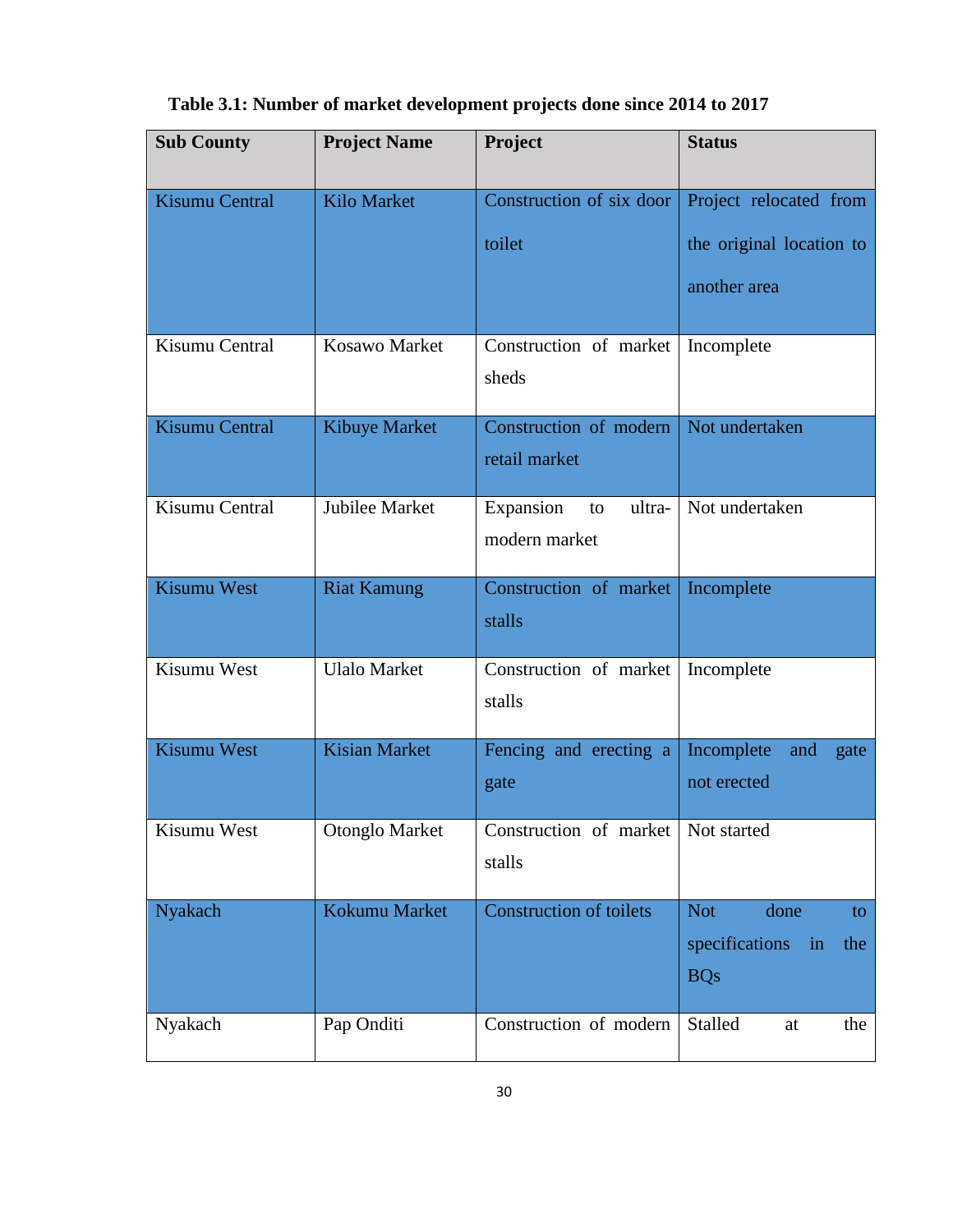|                    |                                        | retail market                                                               | foundation                                                                        |
|--------------------|----------------------------------------|-----------------------------------------------------------------------------|-----------------------------------------------------------------------------------|
| Nyakach            | Nyabondo Market                        | Construction of market<br>sheds                                             | Incomplete                                                                        |
| Nyakach            | Sigoti market                          | Construction of<br>toilet<br>infrastructure                                 | <b>Not</b><br>done<br>to<br>specifications<br>in<br>the<br><b>BQs</b>             |
| <b>Kisumu East</b> | Ofunyu/Otera<br><b>Market</b>          | Construction of market<br>sheds                                             | done<br><b>Not</b><br>to.<br>specifications<br>$\mathbf{in}$<br>the<br><b>BQs</b> |
| Kisumu East        | Ragumo Market                          | Construction of market<br>sheds                                             | Project<br>relocated<br>in<br>favour<br>of<br>Ofunyu<br>market                    |
| <b>Kisumu East</b> | <b>Orongo Market</b>                   | Construction of toilet<br>infrastructure                                    | <b>Not</b><br>done<br>to.<br>specifications                                       |
| Kisumu East        | Nyamasaria<br>Market                   | of<br>Construction<br>toilet<br>infrastructure                              | <b>Not</b><br>done<br>to<br>specifications                                        |
| Seme               | Kombewa Modern<br><b>Retail Market</b> | Construction of modern<br>retail market                                     | Incomplete                                                                        |
| Seme               | Holo market                            | Improvement of market<br>infrastructure including<br>slabbing and walk ways | Incomplete                                                                        |
| Seme               | <b>Reru Market</b>                     | <b>Construction of toilet</b>                                               | <b>Not</b><br>done<br>to<br>specifications                                        |
| Seme               | <b>Bodi Market</b>                     | Construction of toilet                                                      | <b>Not</b><br>done<br>to<br>specifications                                        |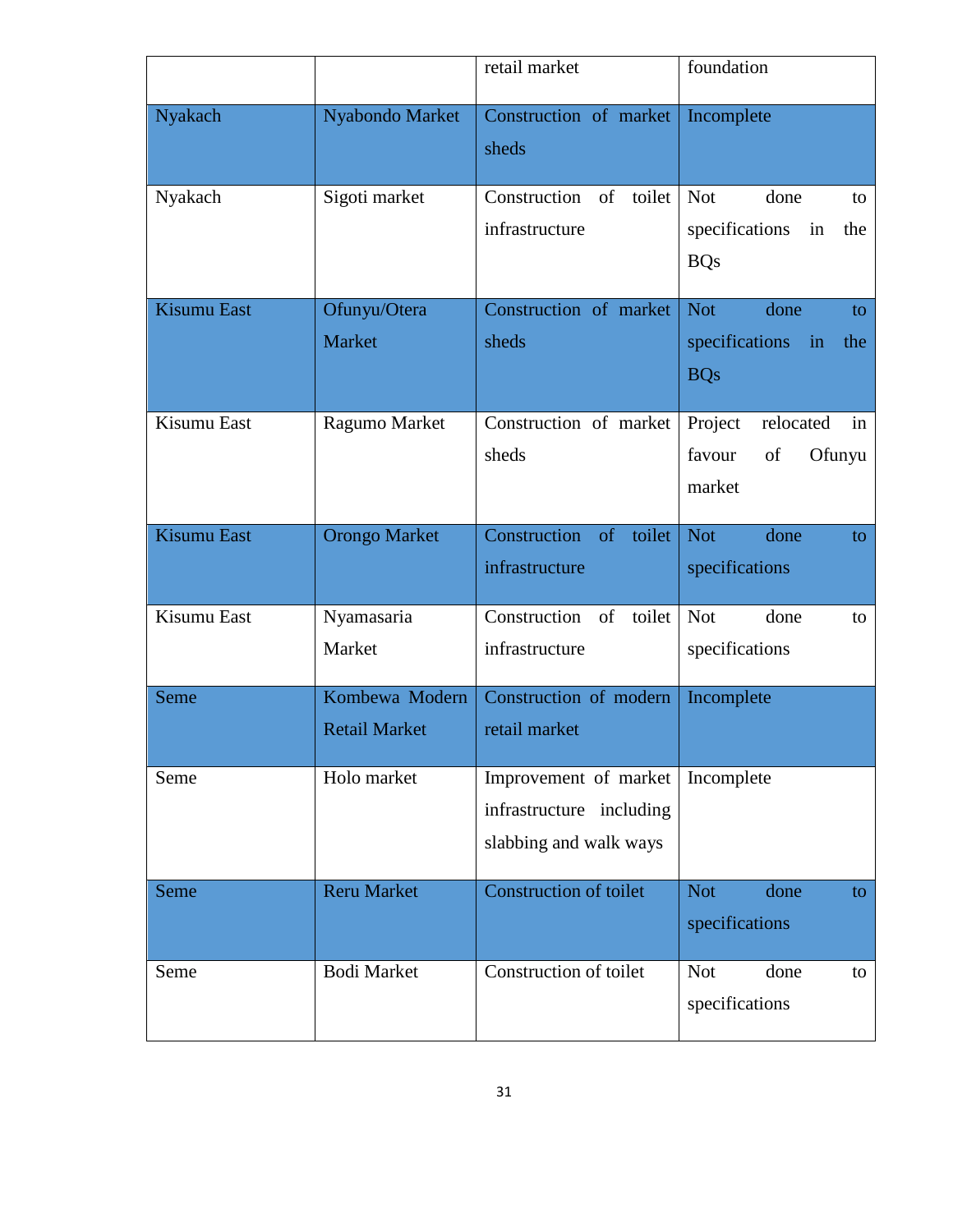| Nyando   | <b>Korowe Market</b>   | Construction of modern<br>retail market                     | <b>Not</b><br>with<br>complete<br>toilet infrastructure               |
|----------|------------------------|-------------------------------------------------------------|-----------------------------------------------------------------------|
| Nyando   | Nyangande Market       | Construction of market<br>sheds                             | Sub-standard works                                                    |
| Nyando   | <b>Awasi Market</b>    | Construction of market<br>shed                              | Incomplete                                                            |
| Nyando   | Ahero Market           | Maintenance of market<br>infrastructure                     | Not sustainable                                                       |
| Muhoroni | Koru Market            | Murraming of market<br>place and construction<br>of toilets | Sub-standard works                                                    |
| Muhoroni | Miwani Market          | Construction of market<br>shed                              | <b>Not</b><br>done<br>to<br>specifications<br>in<br>the<br><b>BQs</b> |
| Muhoroni | <b>Chemelil Market</b> | Construction of market<br>shed                              | Not done to specs in<br>the BQs                                       |
| Muhoroni | Kiliti Market          | Construction of market<br>shed                              | Not done to specs in<br>the BQs                                       |

*Source: County Government of Kisumu*

# **Table 3.2: Distribution of Target Population**

| <b>Sub Counties</b>             |            | <b>Markets</b>     | Population | Percentage |
|---------------------------------|------------|--------------------|------------|------------|
| <b>Kisumu</b><br><b>Central</b> | <b>Sub</b> | Kilo               | 10         | 2.5        |
| <b>County</b>                   |            | Kosawo             | 10         | 2.5        |
|                                 |            | Kibuye             | 40         | 10         |
|                                 |            | Jubilee            | 40         | 10         |
| <b>Kisumu West Sub County</b>   |            | <b>Riat Kamung</b> | 11         | 2.75       |
|                                 |            | Ulalo              | 12         | 3          |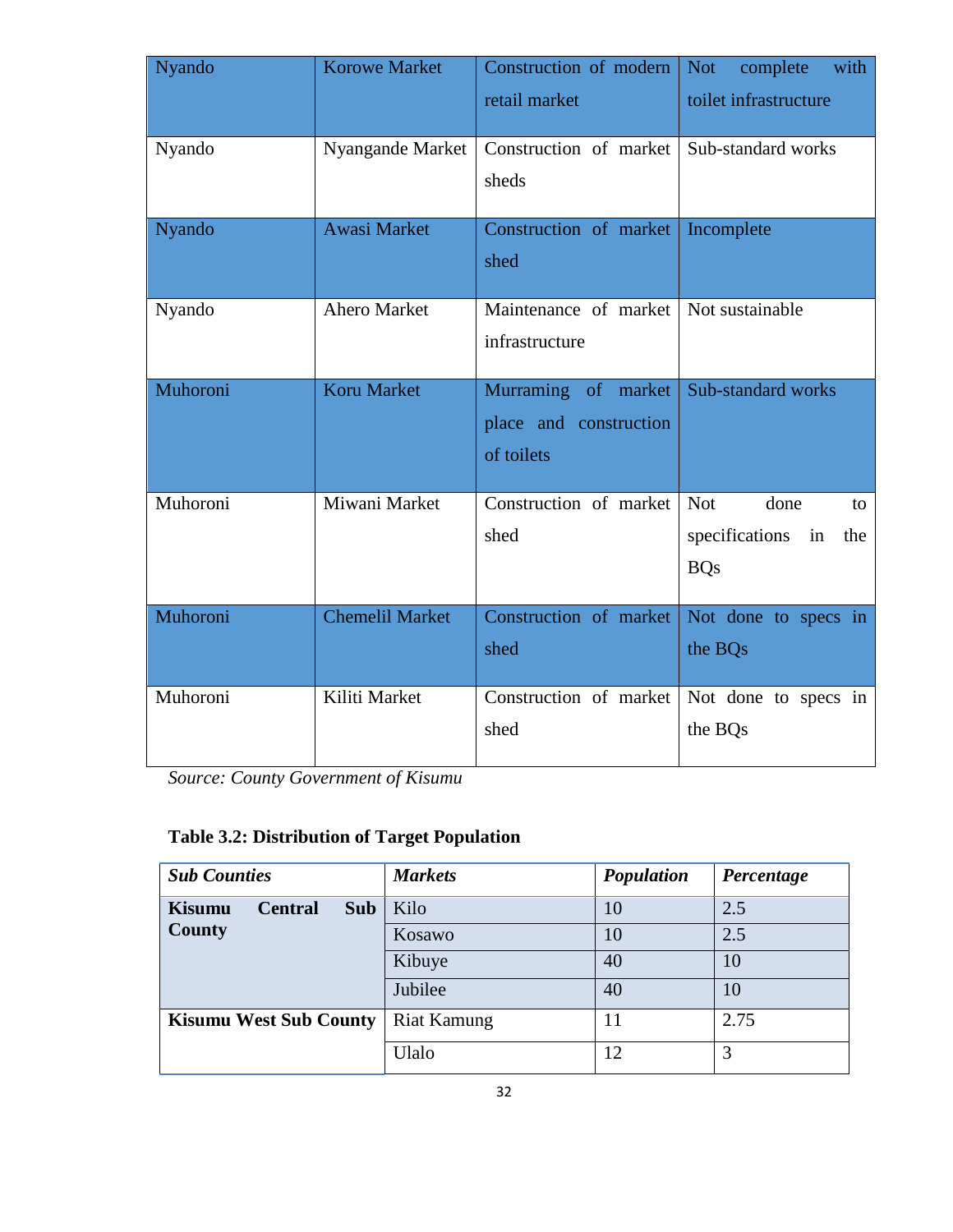|                               | Kisian       | 12              | 3              |
|-------------------------------|--------------|-----------------|----------------|
|                               | Otonglo      | $\overline{15}$ | 3.75           |
| <b>Nyakach Sub County</b>     | Pap Onditi   | 10              | 2.5            |
|                               | Nyabondo     | 10              | 2.5            |
|                               | Sigoti       | 10              | 2.5            |
|                               | Kokumu       | 10              | 2.5            |
| <b>Kisumu East Sub County</b> | Ofunyu/Otera | 15              | 3.75           |
|                               | Ragumo       | $\overline{15}$ | 3.75           |
|                               | Orongo       | 10              | 2.5            |
|                               | Nyamasaria   | 20              | $\overline{5}$ |
| <b>Seme Sub County</b>        | Kombewa      | $\overline{15}$ | 3.75           |
|                               | Holo         | 15              | 3.75           |
|                               | Reru         | $\overline{10}$ | 2.5            |
|                               | Bodi         | 10              | 2.5            |
| <b>Nyando Sub County</b>      | Awasi        | 20              | $\overline{5}$ |
|                               | Ahero        | 20              | $\overline{5}$ |
|                               | Nyangande    | $\overline{5}$  | 1.25           |
|                               | Korowe       | 15              | 3.75           |
| <b>Muhoroni Sub County</b>    | Kiliti       | $\overline{5}$  | 1.25           |
|                               | Koru         | 15              | 3.75           |
|                               | Miwani       | $\overline{10}$ | 2.5            |
|                               | Chemelil     | 10              | 2.5            |
| <b>Total</b>                  |              | 400             | 100            |

*Source: County Government of Kisumu*

# **3.4 Sample Size and Sampling Technique**

Kothari (2010) pointed out that the process of sampling presents strategies which the researcher used towards retrieving a smaller population. Adoption of stratified proportionate sampling was considered as a part of a circumstance where the populace being considered was heterogeneous and along these lines. As Mugenda and Mugenda (2003) put it, any sample size that is about 10 percent and 30 percent is a good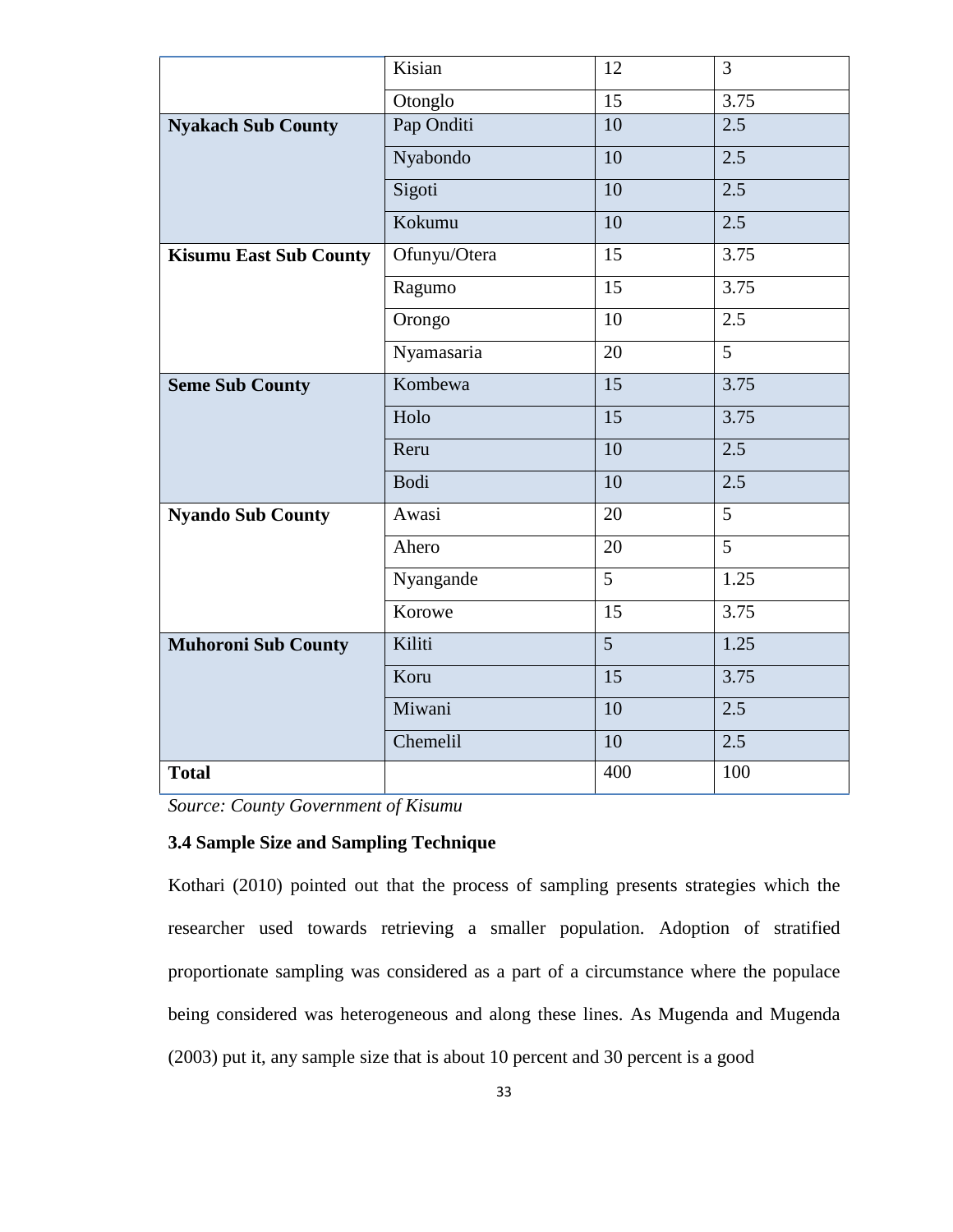demonstration of the objective population and accordingly 30% utilized for investigation from the objective populace of 400 market improvement board of trustees' individuals, the scientist chose 120 advisory group individuals was selected using simple random sampling method.

| <b>Sub-County Markets</b>                     | Population | <b>Ratio</b> | Size of the sample |
|-----------------------------------------------|------------|--------------|--------------------|
| Kisumu Central Sub<br><b>County</b>           | 100        | 0.3          | 30                 |
| West<br><b>Kisumu</b><br><b>Sub</b><br>County | 50         | 0.3          | 15                 |
| <b>Nyakach Sub County</b>                     | 40         | 0.3          | 12                 |
| <b>Kisumu East</b>                            | 60         | 0.3          | 18                 |
| <b>Seme</b>                                   | 50         | 0.3          | 15                 |
| <b>Nyando</b>                                 | 60         | 0.3          | 18                 |
| <b>Muhoroni</b>                               | 40         | 0.3          | 12                 |
| <b>Total</b>                                  | 400        |              | 120                |

**Table 3.3: Distribution of Sample Size**

*Source: Author 2018*

# **3.5 Data Collection Instrument**

The study used primary data using questionnaires because it is much more accurate because it is directly collected from a given population. According to Kealy and Turner (2013) the use of questionnaires in data collection provides more structured responses to facilitate easy and quick answers from the respondents which are easier to code and statistically analyse. The questionnaires used five sections ranging from A to F whereby section A will collect data regarding the respondents background information, section B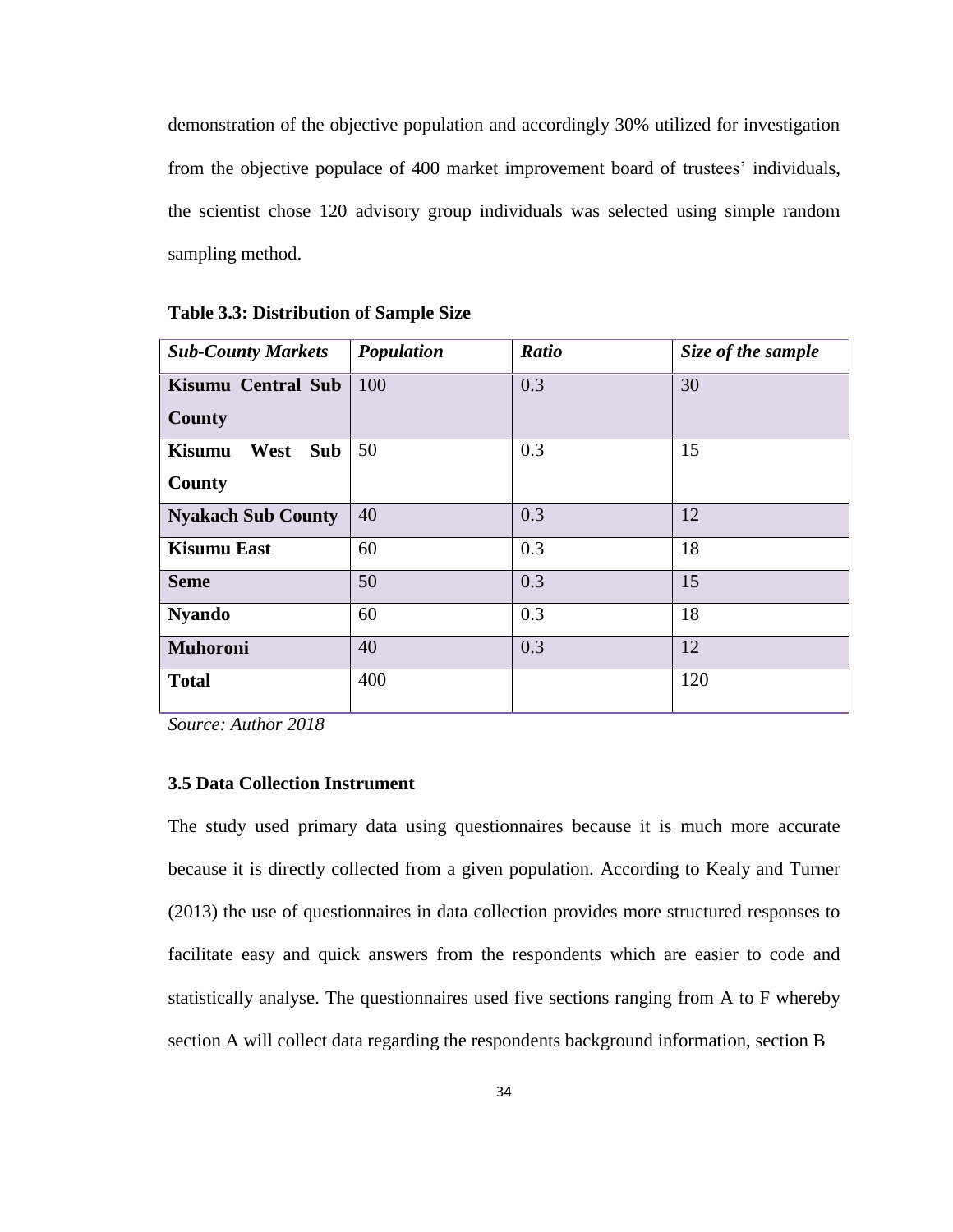will be based on top product design variable, section C strategic planning variable, section D process design variable, section E employee empowerment variable and section F will collect data on organizational performance. The questions will follow a Likert scale on which respondents will be asked to score questions according to their agreement level.

#### **3.6 Pilot Study**

A small test to help the investigator verify the accuracy of the questionnaires and find any flaws before going to the final data collection phase is a pilot study (Orodho, 2005). A pilot study with a sample of one tenth of the total sample with homogenous characteristics is acceptable for the pilot study according to Mugenda and Mugenda (2003). Pilot testing is an important phase in the research process because it exposes ambiguous questions in the instruments and contradictory instructions. It also collects important feedback and suggestions from the respondents that enable the researcher to enhance the research instrument's effectiveness. Questionnaires for 10 respondents were therefore piloted and these respondents would not be included in the final data collection process.

#### **3.7 Validity**

The validity as explained by Cooper and Schindler (2011) is the degree to which the instrument tests the constructions under investigation. There are three types of validity tests; content, criterion and construct validity. Content validity refers to the extent to which the items on a test are fairly representative of the entire domain the test seeks to measure. Therefore, content validity was evaluated by involving the supervisor as the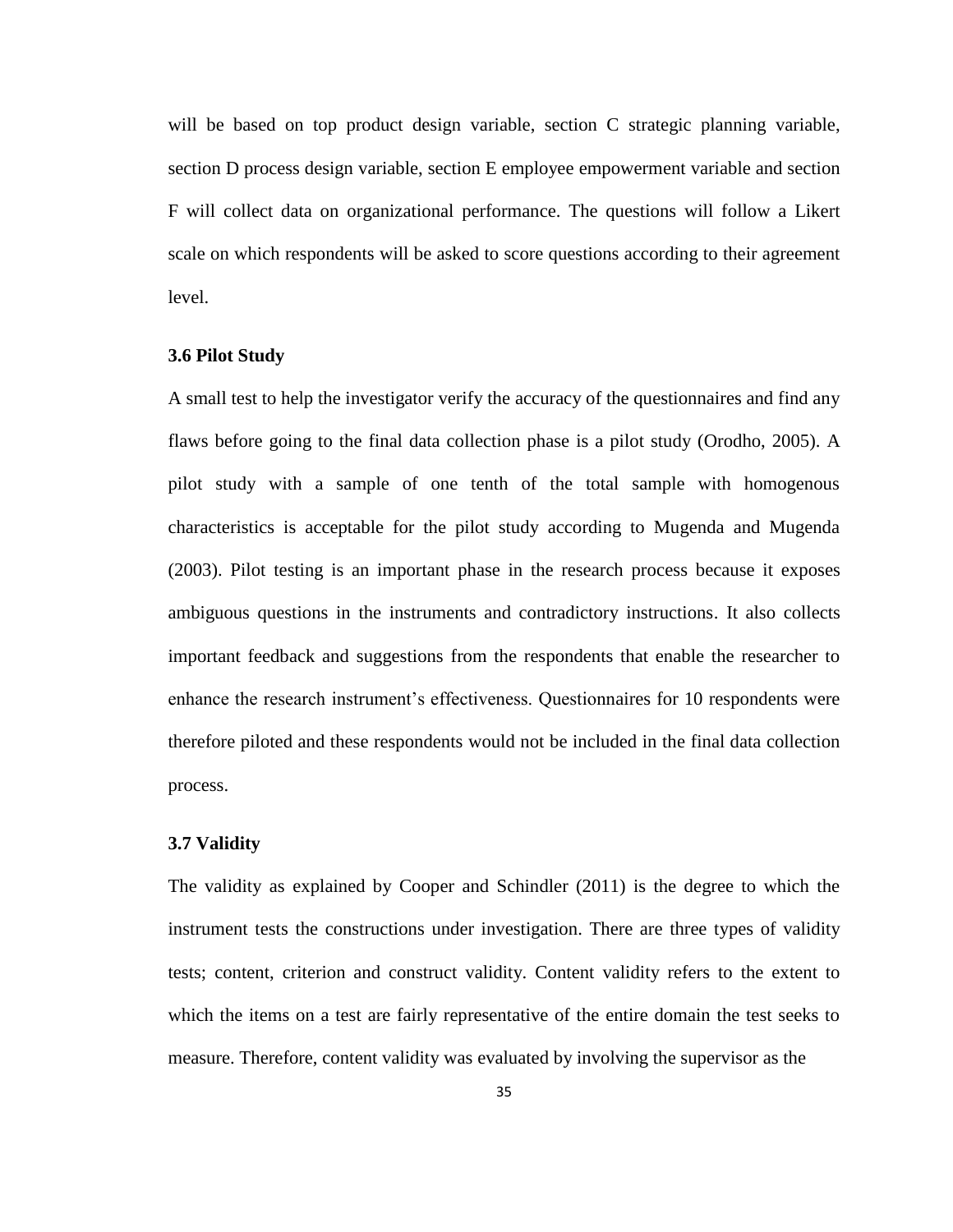research expert to rate the questionnaire items based on their relevance and representativeness to the content domain. Criterion validity measures how well one measure predicts an outcome for another measure. In this regard, criterion validity was used to assess whether a test reflects a certain set of abilities. Construct validity is an estimation of the degree to which a measure accurately calculates the intended variable is involved. The assessment of construct validity therefore demanded that the correlations of the measure be tested with respect to variables known to be linked to the construct.

#### **3.8 Reliability**

Reliability on the other hand is used to determine whether the study instrument is consistence when subjected to the same measure for more than once. A unified figure must be retrieved after testing the instrument in various times. The current study adopted Cronbach's alpha which stated that for an instrument to be reliable, it must produce a reliability index of 0.7 (George & Mallery, 2003). The alpha was tested through subjecting the data collected from few respondents in SPSS, where the researcher did reliability test.

#### **3.9 Data Collection Procedure**

The researcher first contacted the county administration to express his intention to undertake the study and to explain the importance of the study and the dedication expected by the management. Every respondent was dropped self-administered questionnaires and picked after two weeks later. The researcher followed up with phone calls and also visited the respondents before the prescribed time to inform them of the significance of responding to the questionnaire.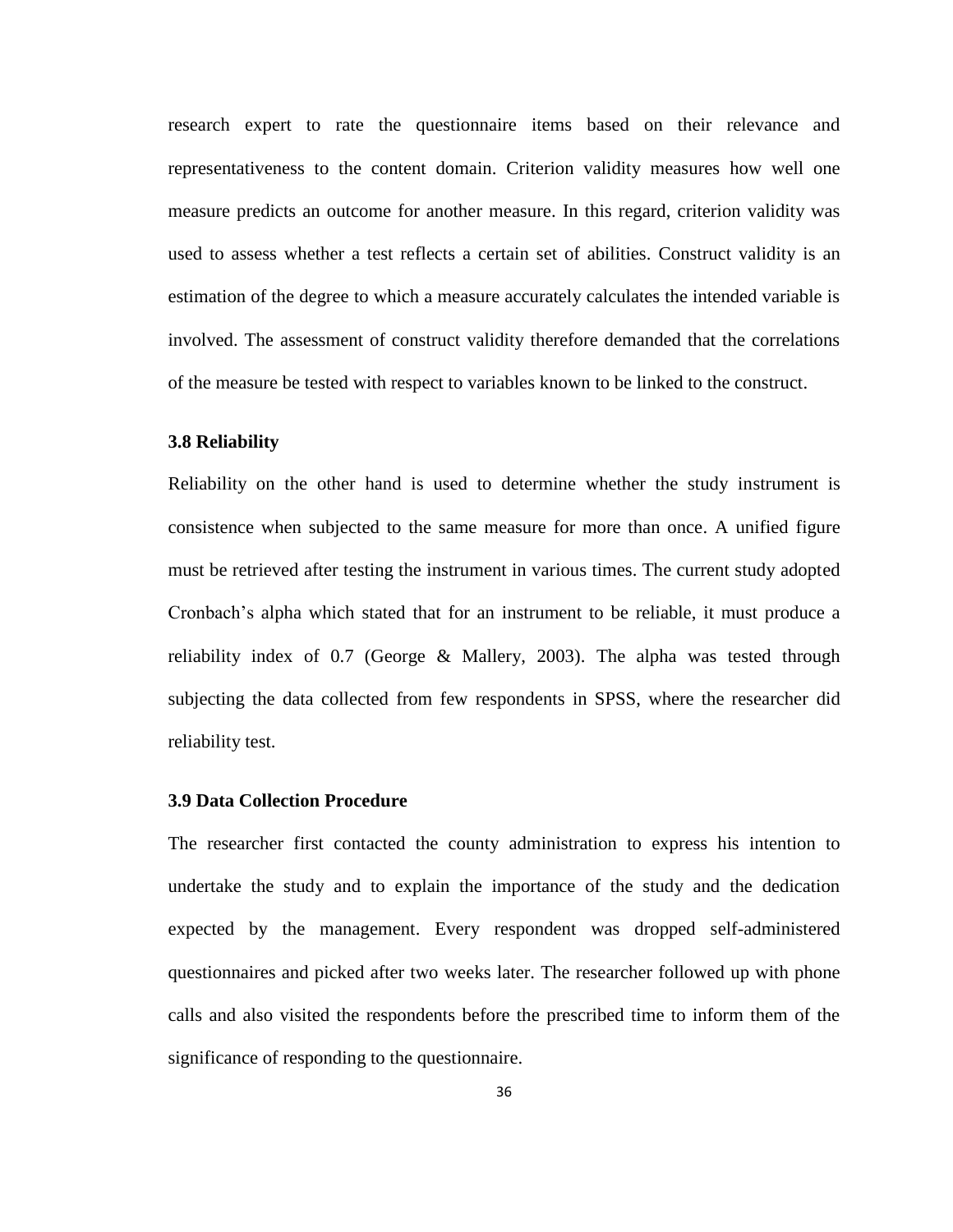#### **3.10 Data Analysis and Presentation**

The data collected was first coded for easier analysis. Engaging insights strategy is going to be utilized to portray or condense the data in a way that will empower a specialist to seriously depict a circulation of estimations or qualities utilizing a couple of records or measurements. Recurrence dispersions and rates were created from the data gathered.

Data was likewise be examined utilizing various straight relapse to show which were for setting up impact of the autonomous factors for the variable vital in the study. A model known as relapse was utilized to ascertain viability of management practices for projects and execution of government venture at Kisumu County Government.

# $Y = \beta_0 + \beta_1 X_1 + \beta_2 X_2 + \beta_3 X_3 + \beta_4 X_4$

| Where; | Y - Project Implementation                                                     |
|--------|--------------------------------------------------------------------------------|
|        | $X_1$ - Project Feasibility                                                    |
|        | $X_2$ - Stakeholder participation                                              |
|        | $X_3$ - Monitoring and evaluation of projects                                  |
|        | $X_4$ - Government Support                                                     |
|        | $\beta_0$ - Constant Term;                                                     |
|        | $\beta_1 - \beta_4$ – coefficients of beta values; $\varepsilon$ = Error Term. |

#### **3.11 Diagnostic Test**

Normality, heteroscedasticity, and autocorrelation were tested in this study. Normality is important in understanding the distribution's shape and helps to predict scores for dependent variables. Heteroscedasticity means a situation where the variance of the variable dependent differs across the results, as opposed to a situation where Ordinary Least Squares, OLS, allows the assumption that  $V(\pi) = \pi 2$  is constant (homoscedasticity)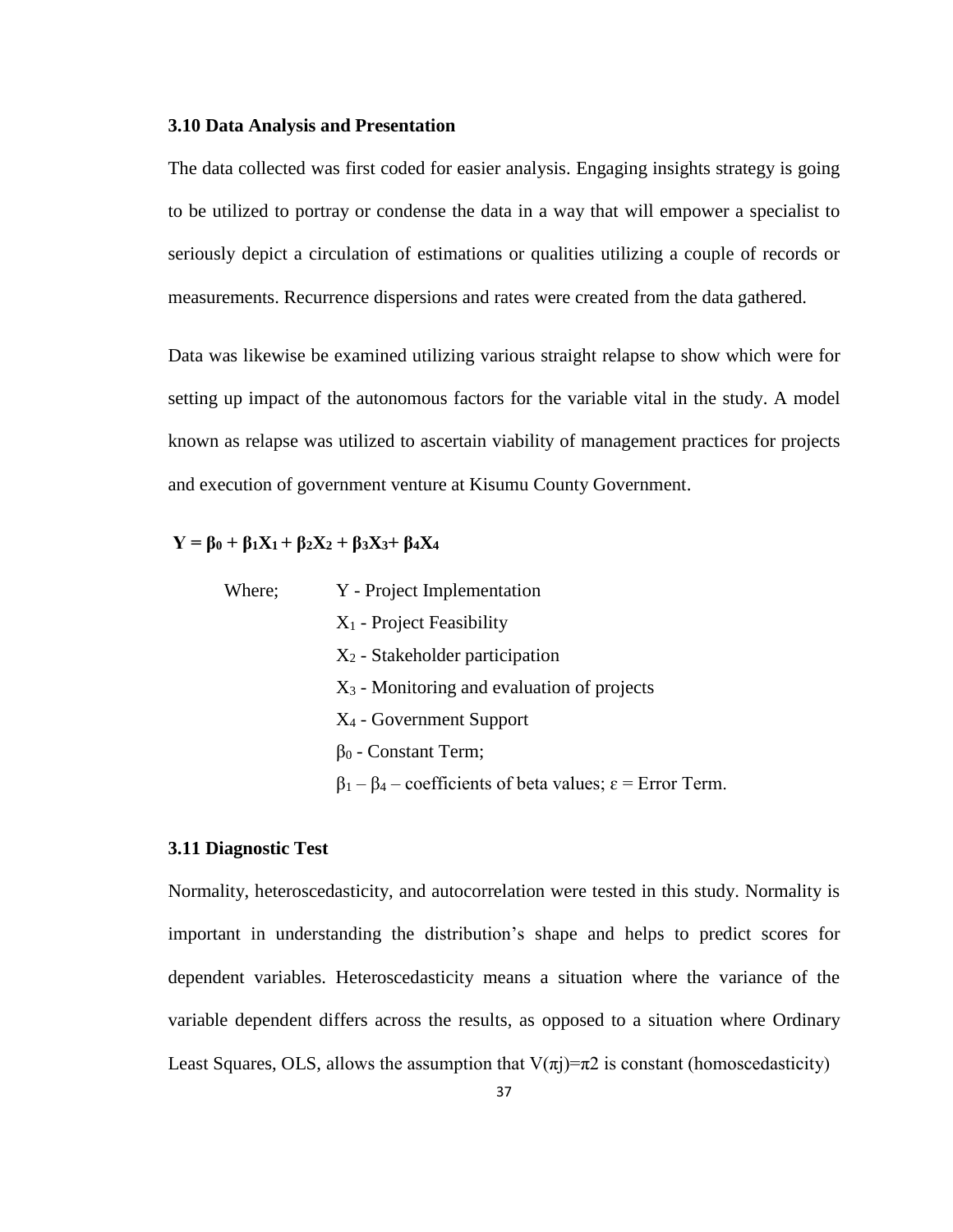for all j, meaning the variation on the error term is constant. Heteroscedasticity complicates the research, since certain approaches presume equal variance in regression analysis. Autocorrelation is the link between a time series and its own past and future values is alluded to (Box  $\&$  Jenkins, 2013). The autocorrelation function can be used to detect non-random data and also to define a suitable time series model when the data is not random.

This research used the Jarque-Bera test to test normality, heteroscedasticity and serial correlation (autocorrelation) of regression residuals, which, unlike most other studies, does not appear to discount the null hypothesis when N becomes high (Jarque & Bera, 2011). This study also placed multicollinearity tests into practice. Multicollinearity is an undesirable condition in which there is a clear association between the independent variables.

Correlations were calculated between all pairs of independent variables to evaluate for multicollinearity. If a certain r is similar to 1 or -1, the model has been excluded from one of the two associated independent variables. Another approach is the use of Variance Inflation Factor (VIF). Multicollinearity in the model is measured here. If there is no association between two independent variables then all VIFs will be 1. If VIF is below or greater than 5 for one of the variables, this variable has multicollinearity associated with it. One of these variables must be omitted from the regression model in this case.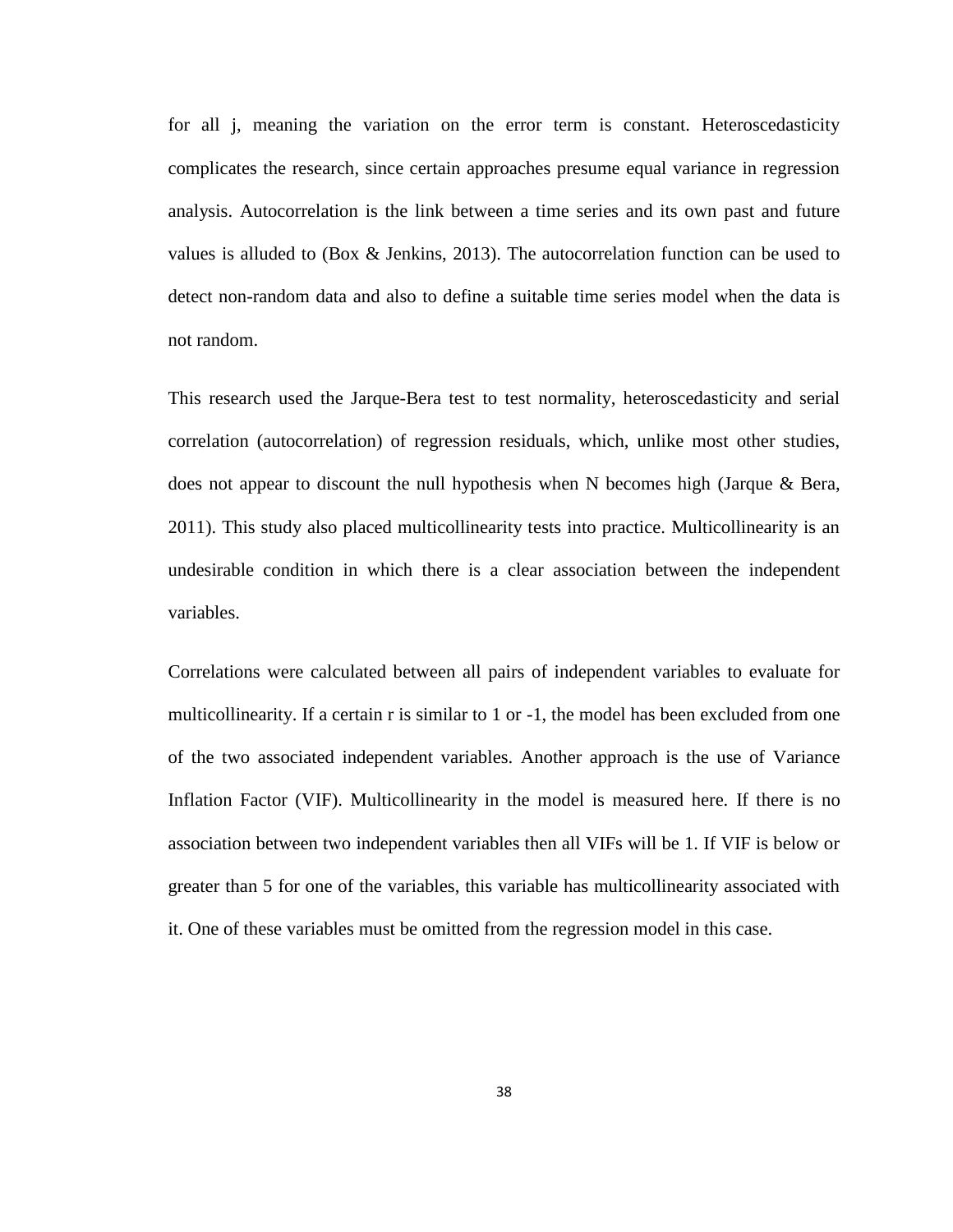# **3.12 Ethical Considerations**

Study upheld high most degree of privacy. Respondents' personal details and other details which could reveal their identity the research was not regarded. The study ensured that collection of data was conducted in relation to university guidelines and also the county government administration. This involved application of letter for conducting research and seeking Kisumu County Government consent. The researcher also ensured that every respondent equal opportunities to engage in the research. The researcher could bar away from data manipulation. Others aspects which the researcher intended to uphold included accountability and transparency.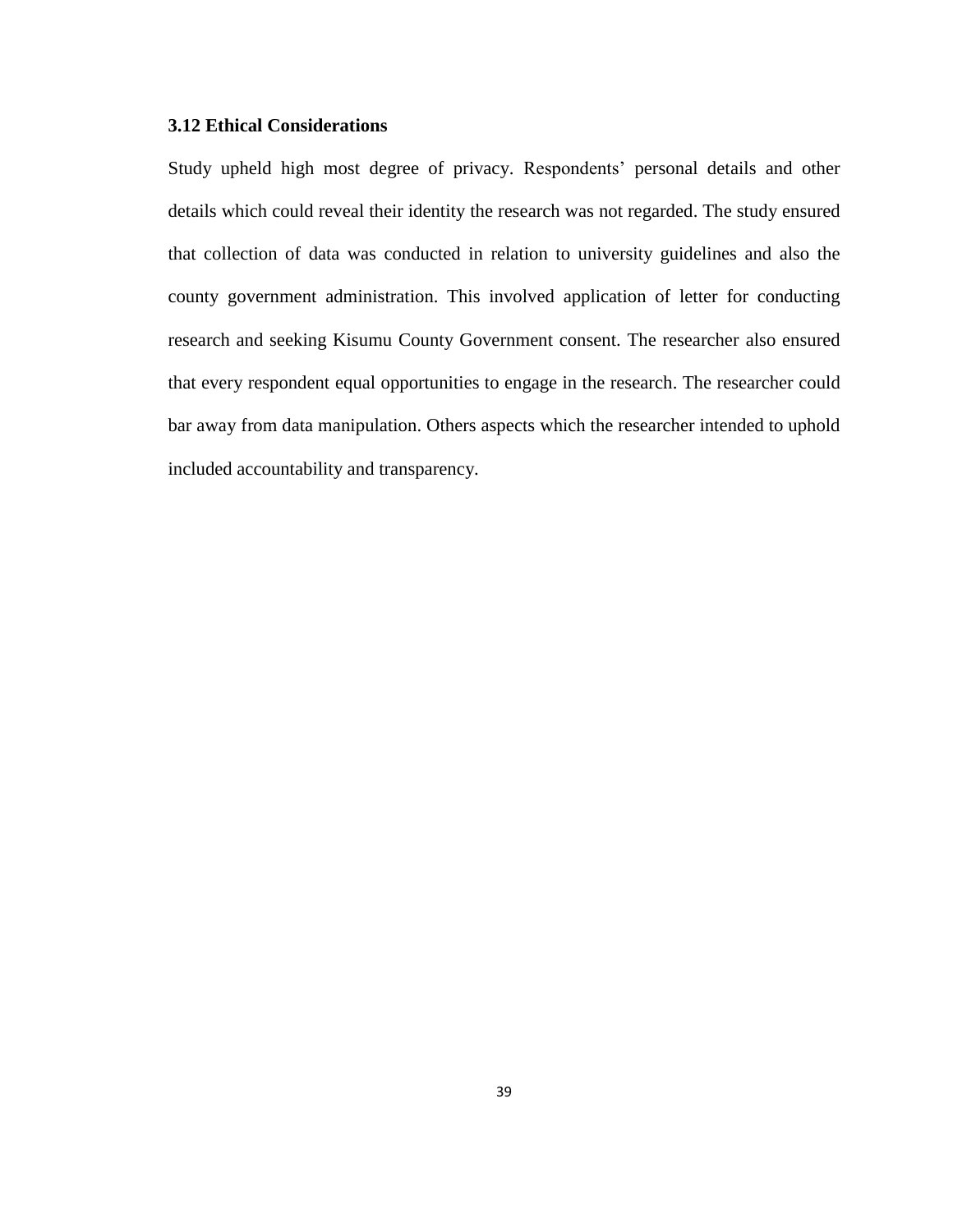# **CHAPTER FOUR**

# **DATA ANALYSIS, PRESENTATION AND INTERPRETATION**

# **4.1 Introduction**

This chapter covers the presentation and discussion of data collected from the field.

# **4.2 Response Rate**

These are tabulated and represented in the table below.

| <b>Table 4.1: Response Rate</b> |  |  |
|---------------------------------|--|--|
|---------------------------------|--|--|

| <b>Response</b>        | <b>Frequency</b> | <b>Percent</b> |  |
|------------------------|------------------|----------------|--|
| Response               | 94               | 79.            |  |
| Non-Response           | 26               |                |  |
| <b>Total</b>           | 120              | <b>100</b>     |  |
| $\alpha$ n in $(2010)$ |                  |                |  |

**Source: Research Data (2019)**

It is observed that 78% respondent and 22% did not respond. Baruch and Holtom (2014) indicated that 80 percent or more of the response rate was adequate for data analysis. The response rate for the study was therefore considered to be 78 per cent appropriate for data analysis. The research results of the study were therefore acknowledged and were reliable due to the high response rate.

# **4.3 Reliability Results**

These are tabulated and represented in the table below.

| <b>Variable</b>             | <b>Number of Items</b> | <b>Cronbach Alpha</b> |
|-----------------------------|------------------------|-----------------------|
| Feasibility of the project  |                        | .789                  |
| Stakeholders' Participation |                        | .859                  |

### **Table 4.2: Reliability Results**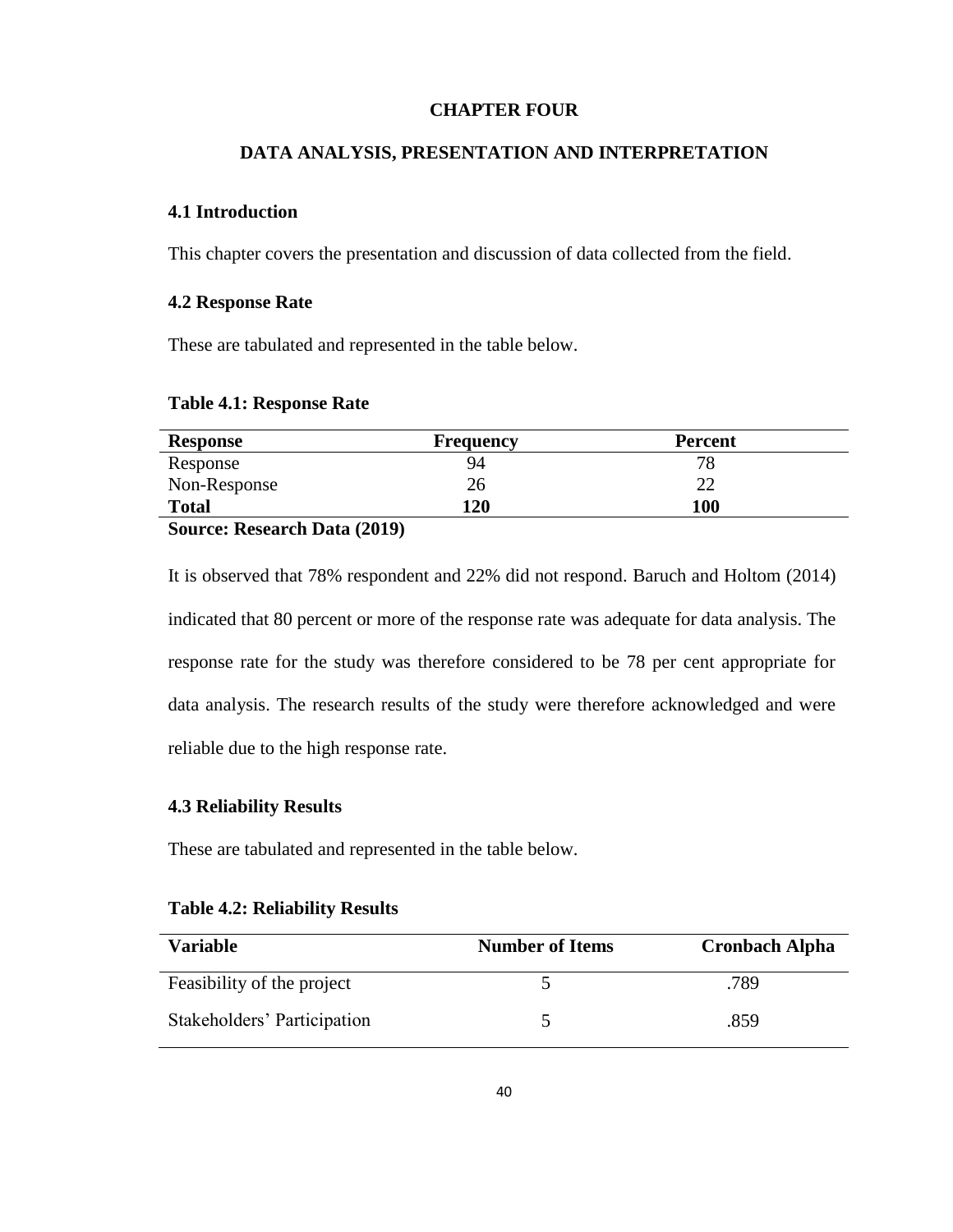| Government Support        | .847 |
|---------------------------|------|
| Monitoring and Evaluation | .823 |

Table 4.2 show that project feasibility with the value of alpha coefficient as 0.789, stakeholders' participation (0.859), government support (0.847) and monitoring and evaluation He had 0.823 Cronbach alpha. The results indicate that all variables had an alpha of Cronbach of 0.7 and above which is considered adequate. This is endorsed by Cronbach (1951) who says that a 0.7 alpha coefficient value and above shows that the research tools are sufficient for the study.

#### **4.4 General Information**

The figure below represents the general information.



### **4.4.1 Level of Education**

# **Figure 4.1: Respondents' Level of Education**

Figure 4.1 shows that 39% of the lowest rate of schooling of the respondent was diploma, 26% had university degree, 21% highest level as secondary education, 11% were post graduates and 3% highest level of education was primary. This shows that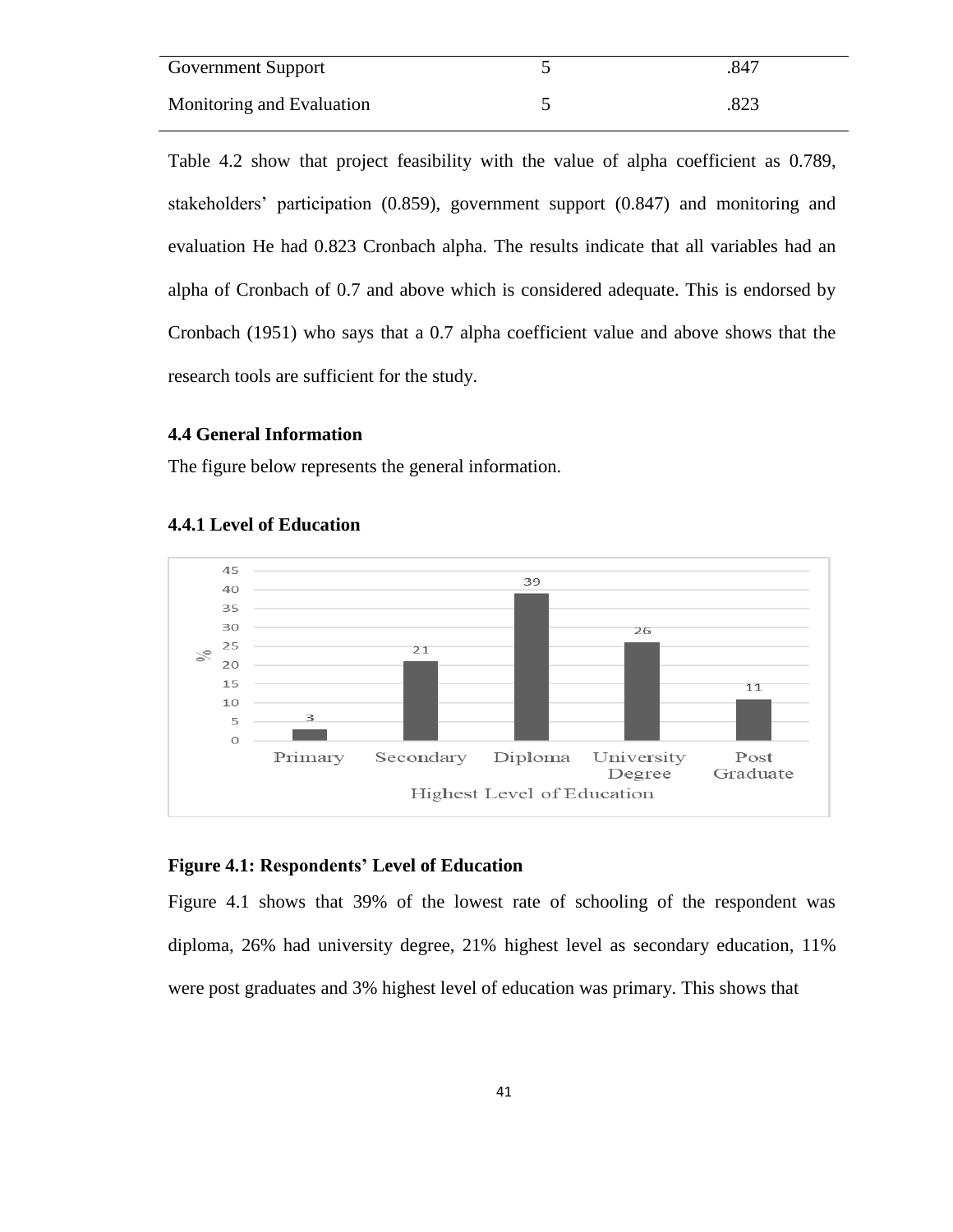most participants were trained and would comprehend the questionnaires and provide adequate answers.

# **4.4.2 Gender**



# **Figure 4.2: Respondents' Gender**

The results indicate that 57% of participants were male and 43% were female. This shows that most of the participants on market management committees and officials were male.



# **4.4.3 Age**

# **Figure 4.3: Respondents' Age**

Figure 4.3 results demonstrate that 40% of participants were 31-40 years of age, followed by 26% who were 41-50 years of age, 23% were 20-30 years of age, and 11%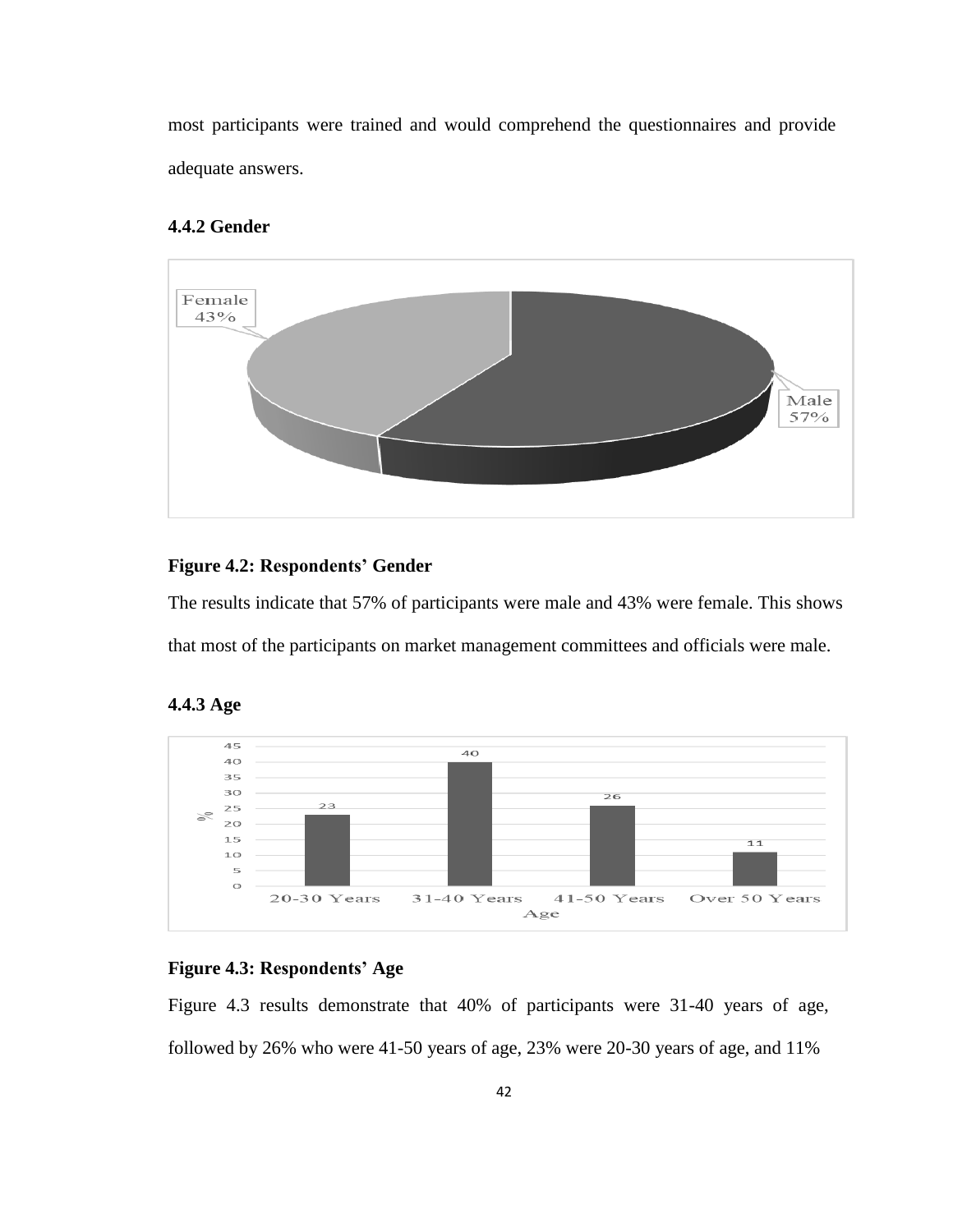were over 50. This shows that most of the respondents were over 30 years of age an indication of maturity and therefore would give reliable data.



#### **4.4.4 Position Held**

# **Figure 4.4: Position Held**

Figure 4.4 demonstrate that 32% were treasurers, followed by 30% who were secretary, 23% were members and 15% were chairman. The results indicate that the research sought information from all levels to demonstrate that adequate information had been sought.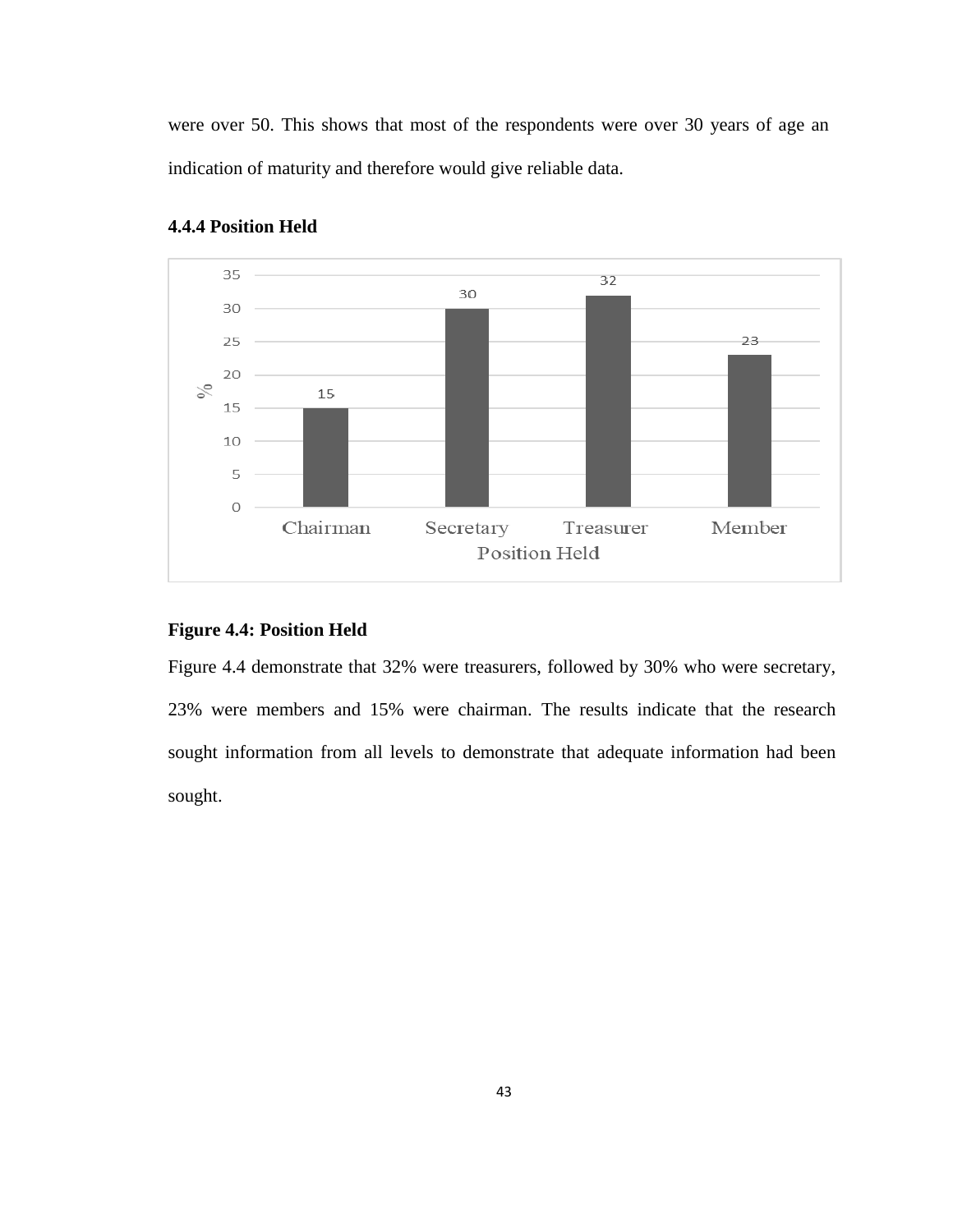#### **4.4.5 Work Experience**



# **Figure 4.5: Work Experience**

Figure 4.5 results indicate that 47% of participants had job experience over four years, followed by 32% of participants who had job experience over 2-4 years, 13% had worked for 1-2 years and 9% service length was less than 1 year. This indicates that most of the participants worked in market leadership for more than 1 year, indicating that the participants were competent and well conscious of their market leadership, indicating that the participants provided accurate information.

# **4.5 Project Implementation**

#### **Table 4.3: Project Implementation**

| <b>Statement</b>                                   | N  | <b>Mean</b> | Std. Dev. |
|----------------------------------------------------|----|-------------|-----------|
| Implementation of the project is on-schedule       | 94 | 4.2015      | 0.9684    |
| Implementation of the project is on-budget         | 94 | 3.9748      | 0.7526    |
| Implementation of the project has achieved project | 94 | 3.7458      | 1.0259    |
| implementation goals                               |    |             |           |
| Beneficiaries of the project is satisfied          | 94 | 3.8475      | 0.8956    |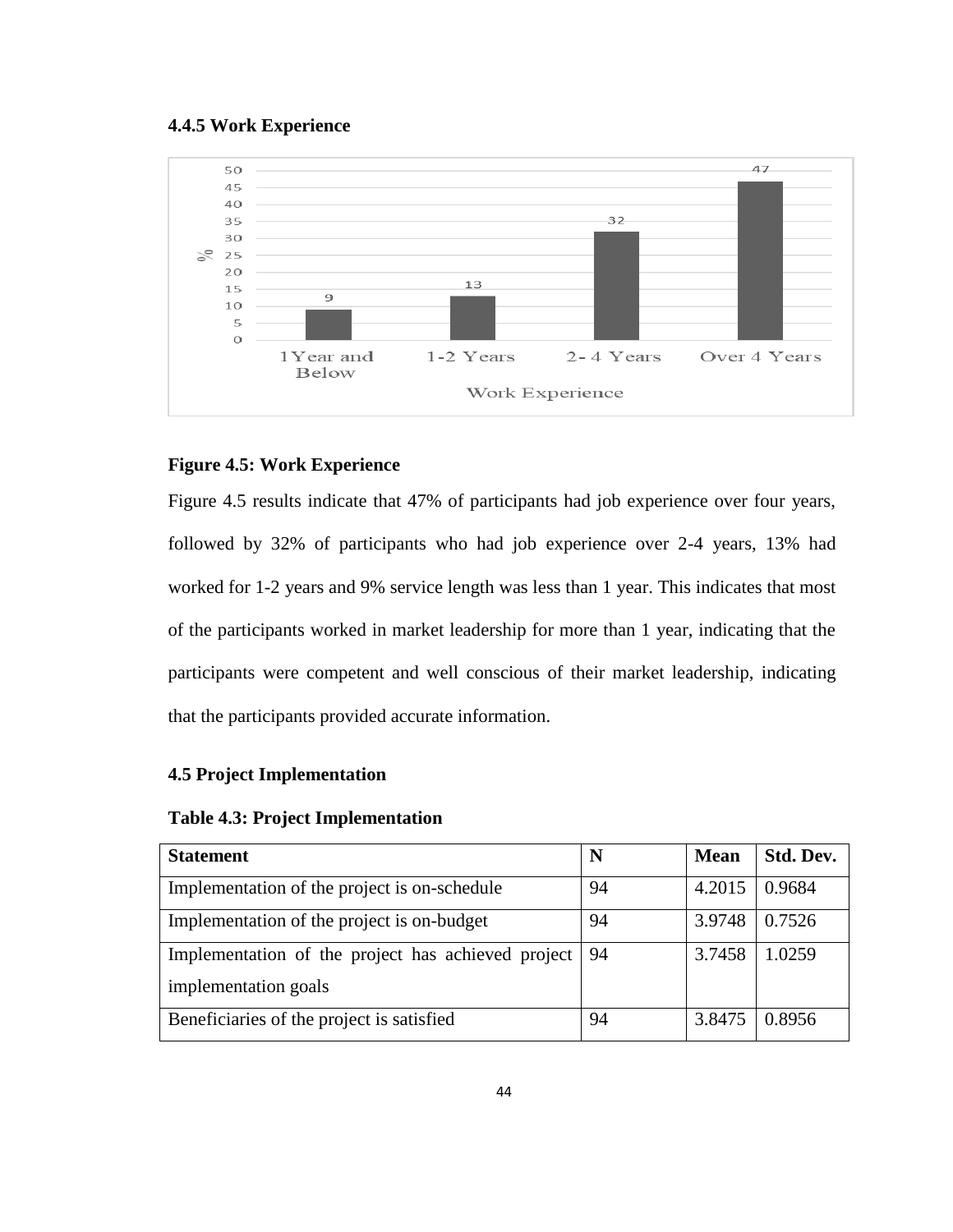Table 4.3 results indicate that most participants agreed that implementation of the project was on-schedule as backed by a standard deviation of 0.9684 on average mean of 4.2015. Majority of the respondents agreed that implementation of the project was on-budget with average mean score of 3.9748 and deviation of 0.7526. It was agreed that implementation of the project had achieved project implementation goals with a mean of 3.7458 variation of 1.00259. It was found that the beneficiaries of the project satisfied with score of mean as 3.8475 and 0.8956 deviation. White and Fortune (2002) reported that projects that are termed to be successful in entirety through budget, time as well as specification, also encountered some challenges.

## **4.5.1 Planning tools and monitoring**

The following were considered.



# **4.5.1.1 Plan and Tools of Monitoring**

#### **Figure 4.6: Monitoring Plan and Monitoring Tools**

The Study discovered that 84% of participants agreed that surveillance and monitoring instruments existed available for the market management project for committee to use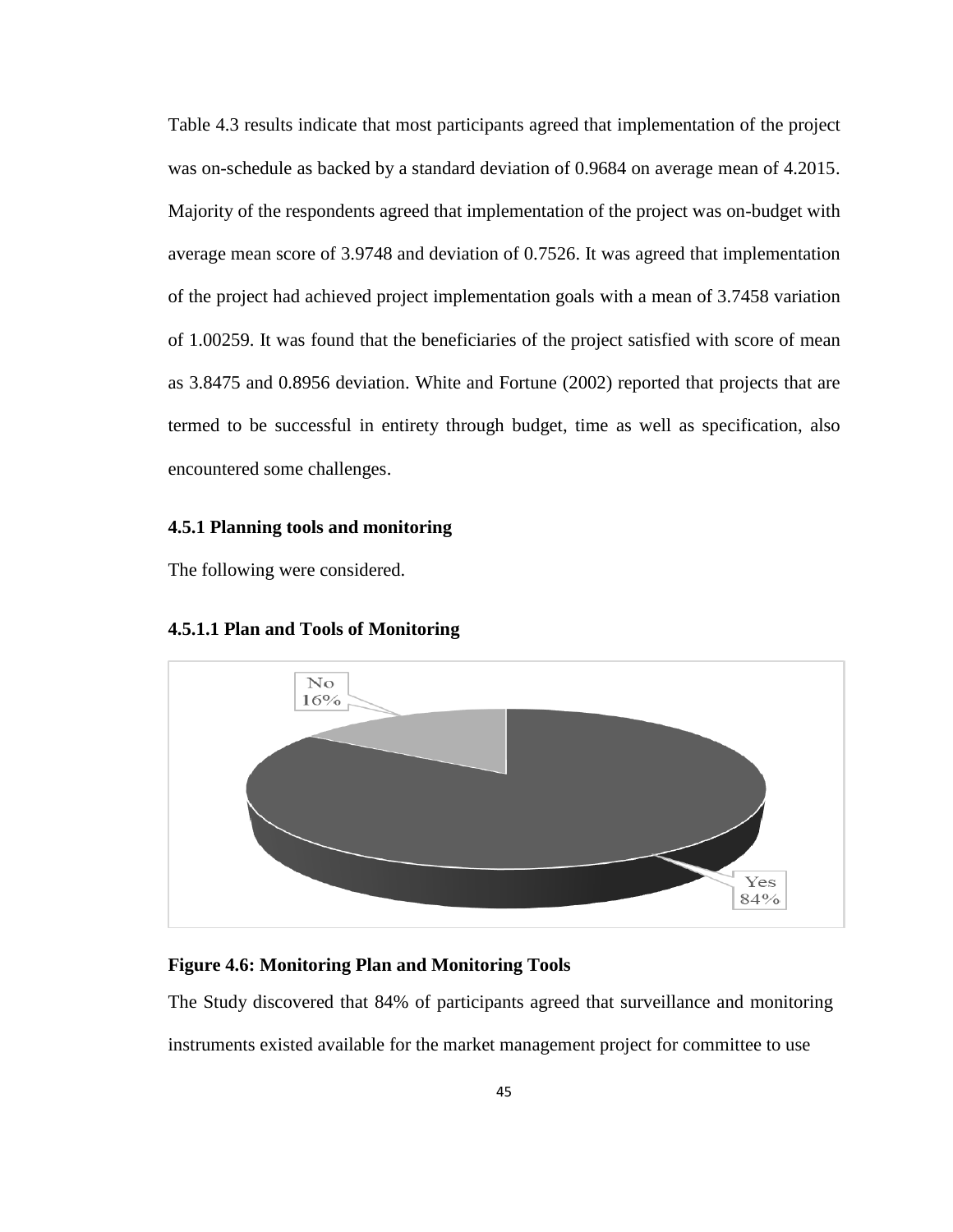while 16% indicated no. This shows that Kisumu County Government had embraced use of monitoring and evaluation tools.

### **4.5.1.2 Monitoring and Evaluation Plan**

Respondents were asked to specify what included a plan for surveillance and assessment. The results demonstrated that the project management committee included the stated theory of change, a framework for surveillance and assessment, assessment issues and instruments, baseline instruments and indicators, a description of tracking operations and important times, a timeline and budget and an overview of resources, money and staff, capacity growth and facilities.

#### **4.5.1.3 Rating of Monitoring and Evaluation**

| <b>Statement</b>                                      | N  | <b>Mean</b> | Std. Dev. |
|-------------------------------------------------------|----|-------------|-----------|
| There exists monitoring and evaluation in the         | 94 | 4.0215      | 0.5968    |
| committee                                             |    |             |           |
| Managers are able to achieve their goal through       | 94 | 3.9524      | 0.5352    |
| monitoring and evaluation                             |    |             |           |
| The committee is able to obtain a communication       | 94 | 3.7236      | 1.0235    |
| matrix through monitoring and evaluation              |    |             |           |
| Reporting and review of the project is made possible. | 94 | 3.5019      | 0.9856    |
| through monitoring and evaluation                     |    |             |           |
| The committee gets feedback through monitoring and    | 94 | 3.9875      | 0.8956    |
| evaluation                                            |    |             |           |

**Table 4.4: Monitoring and Evaluation**

The study pointed out that most participants agreed that surveillance and assessment existed as endorsed by an average of 4.0215 with a standard deviation of 0.5968 in their commission. Respondents agreed that Monitoring and assessment allowed executives to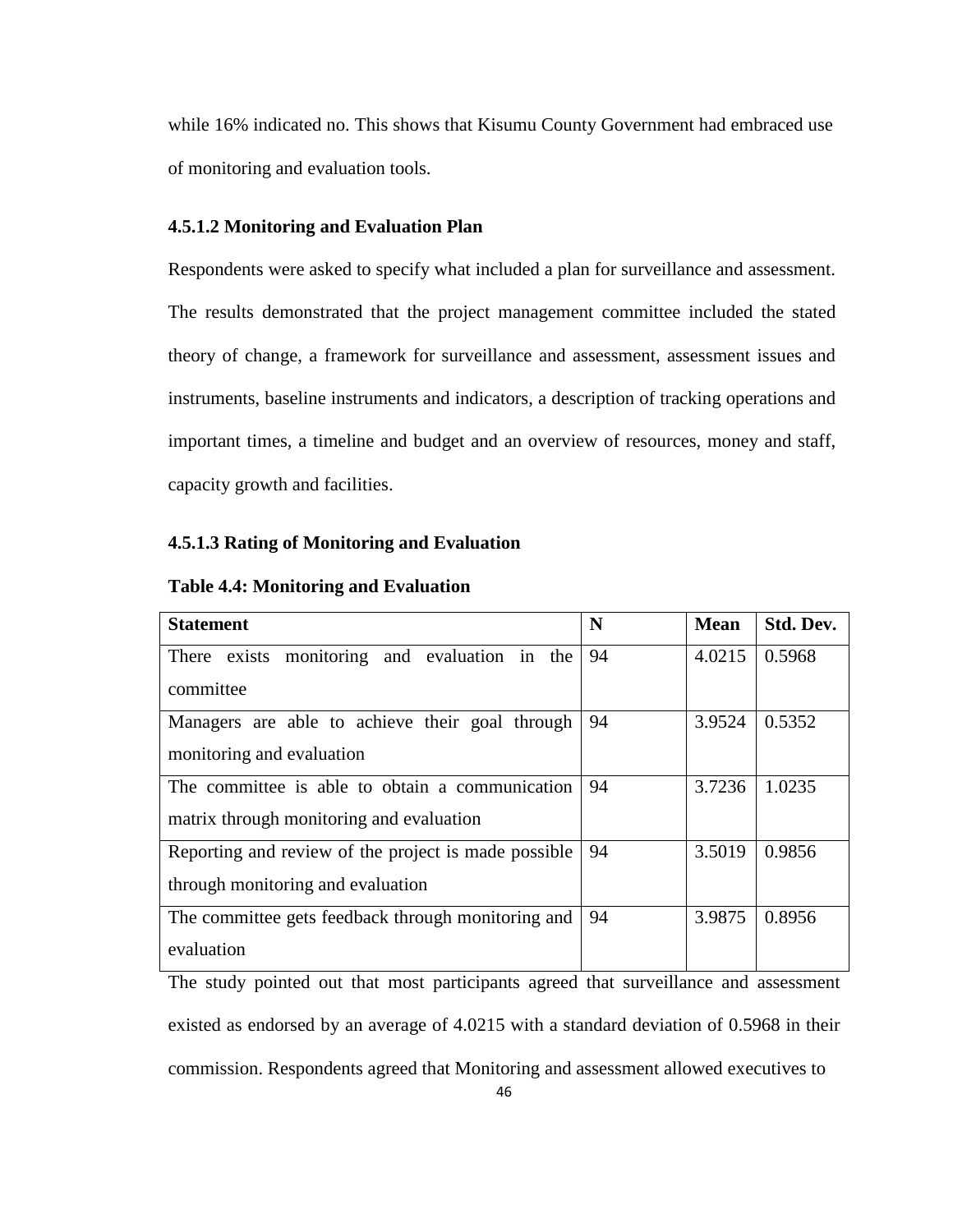achieve an average of 3.9524 with a standard deviation of 0.5352 in order to achieve the objective. Most participants agreed that surveillance and assessment allowed the committee to have an average of 3,7236 communications matrix with a standard deviation of 1,0235 as endorsed. This is backed up by Naidoo (2011) who noticed that if the checking and assessment work is distributed in a segment or connected with enormous power as far as basic leadership is concerned, it will probably be considered significant.

The study further established that most participants agreed that project reporting was facilitated by surveillance and assessment and review arrangements as backed by a 0.9856 standard deviation and by an average of 3.5019. The majority of participants agreed that surveillance and assessment provided the committee with an average of 3.9875 feedback with a variance of 0.8956. Dominique and Clara (2012) states stakeholder monitoring, cooperation between individuals and checking the task advancement is a part of the main processes used in the job of the undertaking.

#### **4.5.1.4 Key Stakeholders in the Project**

| <b>Variable</b>             | <b>Frequency</b> | <b>Percent</b> |
|-----------------------------|------------------|----------------|
| Traders                     | 62               | 66             |
| Buyers/consumers            | 79               | 84             |
| <b>Government Officials</b> | 84               | 89             |
| <b>Community Members</b>    | 55               | 59             |
| Donor                       | 83               | 88             |

The results of Table 4.5 indicate that most respondents 89% indicated that government officials were their main key stakeholders in the project followed by 88% who indicated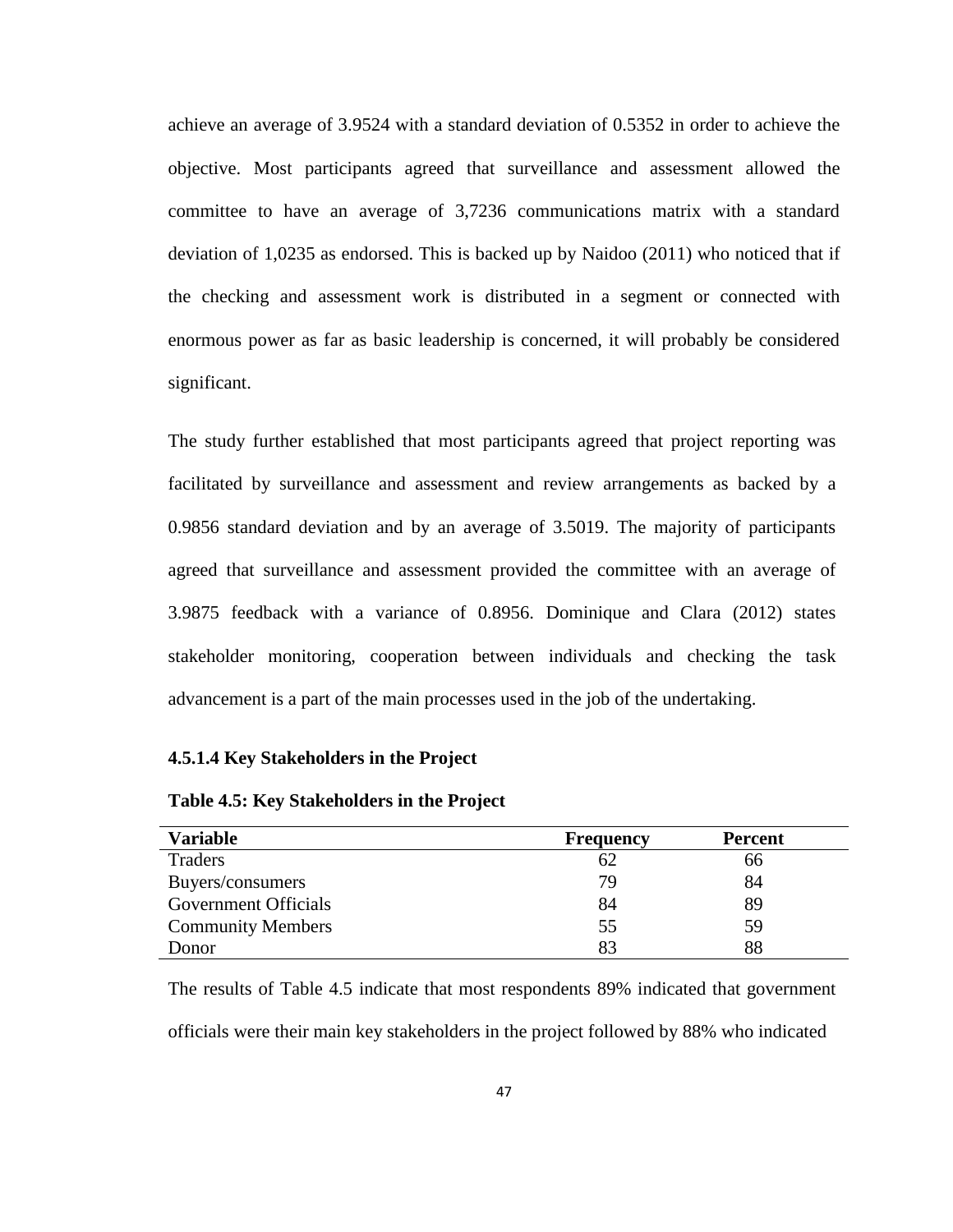donors, 84% indicated buyers/consumers, 66% indicated traders and 59% indicated community members. The research shows that most participants agreed that their main stakeholders were government officials and donors.

# **4.5.1.5 Rating of Key Stakeholders**

#### **Table 4.6: Key Stakeholders**

| <b>Statement</b>                                        | N  | <b>Mean</b> | Std. Dev. |
|---------------------------------------------------------|----|-------------|-----------|
| Projects take care of the requirements of customers     | 94 | 3.5216      | 0.5986    |
| the development of the system                           |    |             |           |
| Project consumers participate in the design of          | 94 | 3.4897      | 0.8956    |
| projects                                                |    |             |           |
| The project enables consumers to take some liability    | 94 | 3.8975      | 1.0025    |
| during the design and execution of the scheme           |    |             |           |
| The execution of the project makes consumers            | 94 | 3.9874      | 1.0000    |
| responsible for the outcomes of particular duties that  |    |             |           |
| are essential to the execution process                  |    |             |           |
| Implementation of the project promotes mutual           | 94 | 4.0251      | 0.5987    |
| ownership of the project                                |    |             |           |
| Implementation of projects provides<br>the<br>users     | 94 | 3.9874      | 0.8594    |
| opportunity to benefit directly and indirectly from the |    |             |           |
| implementation of projects                              |    |             |           |
| Implementation of projects makes it easier for          | 94 | 3.7985      | 0.8956    |
| consumers to impact decision-making and policy          |    |             |           |
| procedures                                              |    |             |           |

The research found that most participants agreed that initiatives addressed the requirements of customers in system development with mean average of 3.5216 and 0.5986 standard deviation. Respondents moderately agreed that project users were engaged as endorsed by an average of 3.4897 with a standard deviation of 0.8956 in project layout. The majority of participants agreed that the project permitted consumers to assume some measure of accountability as endorsed by an average of 3,8975 and 1,0025 standard deviation during the system design and execution phase. Respondents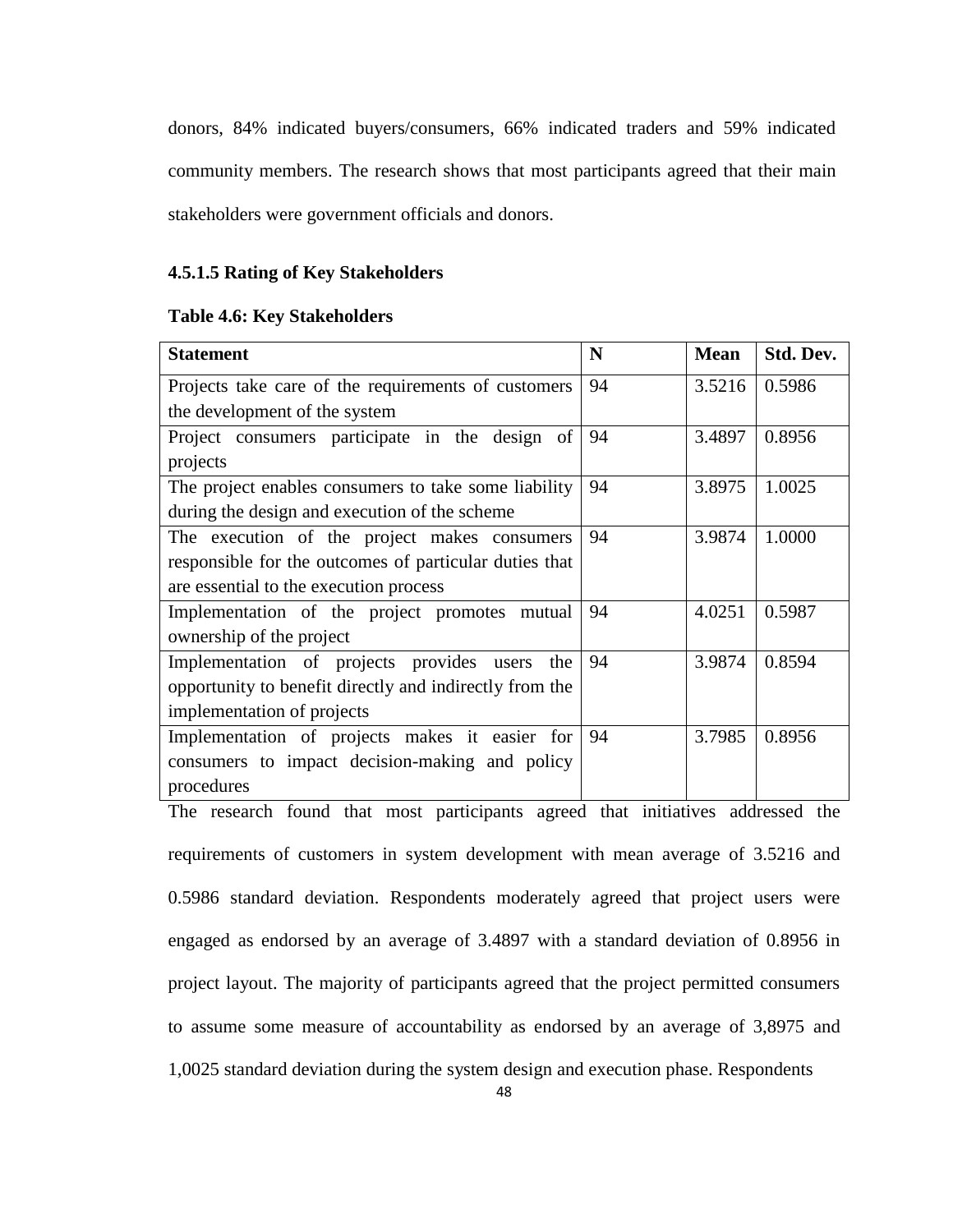agreed that the execution of the project made consumers responsible for the outcomes of particular activities essential to the execution process as shown by an average of 3,9874 with a standard deviation of 1,000. Cavaye (2001) exhibited that social and money related changes are changing nation and nearby systems.

From the study, it was further established that most participants agreed that the execution of the project promoted project combined possession as provided by an average of 4.0251 0.5987 as corresponding standard deviation. Majority of participants agreed that the execution of the project provided users the opportunity to benefit directly and indirectly from the execution of the project as backed averagely by 3.9874 and 0.8594 standard deviation. The majority of participants agreed that project execution enabled users to affect decision-making and policy-making procedures by an average of 3.7985 and 0.8956 standard deviation. Collaboration in government plots consistently infers near using the organization offered or offering commitments to encourage the errand (Abbot, 2004).

#### **4.5.1.6 Ways to Ensure Sustainability and Project Ownership by the Stakeholders**

Most donors look very closely at your proposal's sustainability plan as it provides them certainty that their fund will have a long-term effect and will continue to bring advantages to the target group even after the grant expires. Project owners should create a financial plan outlining the different alternatives available for your resource stream expansion. Some of the alternatives you can use are: product sales, Diversifying donors, service charges, membership charges, online fundraising, in-kind donations not only by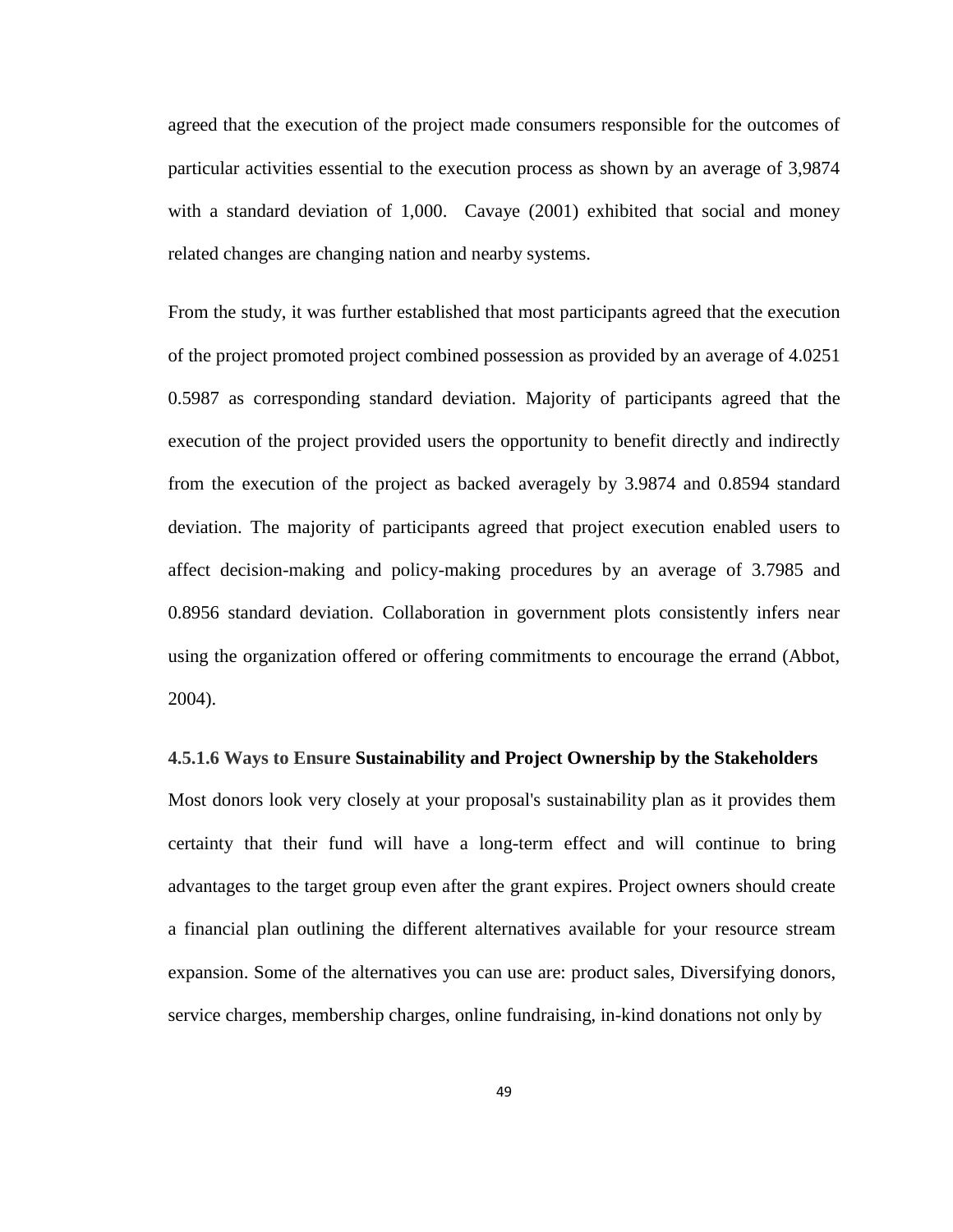looking at agencies ' economic assistance as in-kind assistance can also assist you sustain some of your project operations.

#### **4.5.2 Feasibility of the Project**

#### **Table 4.7: Feasibility of the Project**

| <b>Statement</b>                                     | N  | <b>Mean</b> | Std. Dev. |
|------------------------------------------------------|----|-------------|-----------|
| Favourable legal framework                           | 94 | 3.9874      | 0.8956    |
| Project technical feasibility                        | 94 | 3.4589      | 1.0023    |
| Adequate allocation of risk sharing                  | 94 | 4.0215      | 0.8795    |
| Public and private sector support and accountability | 94 | 3.9854      | 0.8597    |
| Strong private consortium                            | 94 | 3.5968      | 1.0251    |
| <b>Stakeholder Support</b>                           | 94 | 4.0547      | 0.5356    |

The research found that most participants agreed that a favourable legal framework existed as endorsed by an average of 3.9874 and 0.8956 deviation. A moderate majority of participants agreed that project managers accepted the technical feasibility of the project as backed by an average of 3.4589 and 1.0023 deviation. The majority of participants agreed that there was a suitable risk allocation and risk sharing a significance of 0.8795 backed by an average of 4.0215. This is backed up by Wallenborn (2010) who identified that project feasibility isn't a onetime activity but involves various success factor such as availability of favourable legal structures, stakeholders' involvement and participation and finally project technical feasibility analysis.

The majority of participants agreed that government project owners received government and private sector assistance and accountability with an average of 3.9854 and 0.8597 as the standard deviation. Most of the participants were positive that a powerful private consortium with a standard deviation of 1.00251 was backed by an average of 3.5968. Respondents agreed that stakeholder assistance was provided to government project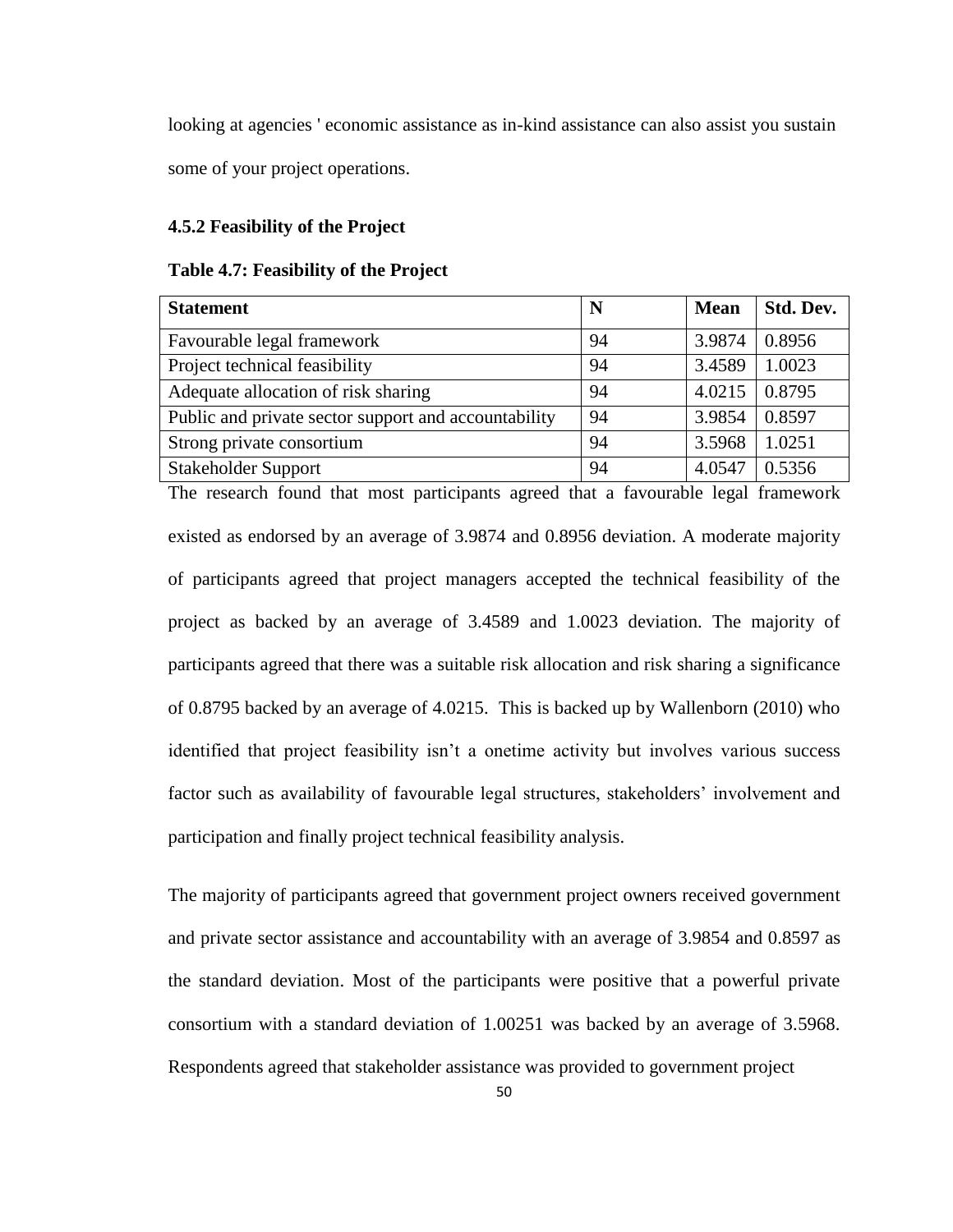owners by an average of 4.0547 with standard deviation of 0.5356. This is backed up by Cleland (1998) who indicated that provided that development partners have put a lot of concentration on legal aspects, they have forgotten on the need to focus on their ability and agenda to know their rights and duties in relation to project implementation.

#### **4.5.3 Government Support**

|  | <b>Table 4.8: Government Support</b> |  |
|--|--------------------------------------|--|
|--|--------------------------------------|--|

| <b>Statement</b>                                   | N  | <b>Mean</b> | Std. Dev. |
|----------------------------------------------------|----|-------------|-----------|
|                                                    |    |             |           |
| Guarantee from the government                      | 94 | 3.9857      | 1.0569    |
| Goodwill and help from the government              | 94 | 4.2125      | 0.8956    |
| Development of policies                            | 94 | 3.9568      | 1.0329    |
| Information,<br>interaction,<br>and<br>cooperation | 94 | 3.5987      | 0.7965    |
| coordination structures and frameworks             |    |             |           |
| Sense of ownership                                 | 94 | 3.5968      | 0.5478    |

Table 4.8 show that, with an average of 3.9857 and 1.0569 as corresponding standard deviation, it was mostly agreed. The state ensured its assistance. Respondents agreed that their assistance and goodwill had been extended to the projects as shown by an average of 4.2125 and 0.8956 deviation. The respondents agreed that an average of 3.9568 and 1.0329 deviation was backed by policy development. Commonwealth (2013) identified that public projects in any state, country or even county are under the responsibility of the governance to ensure that the project has been planned properly and implemented based on the plan.

Furthermore, the research found that most participants agreed that representatives of the management commission formulated structures and frameworks for data, interaction, cooperation and coordination as endorsed by an average of 3.5987 and variance of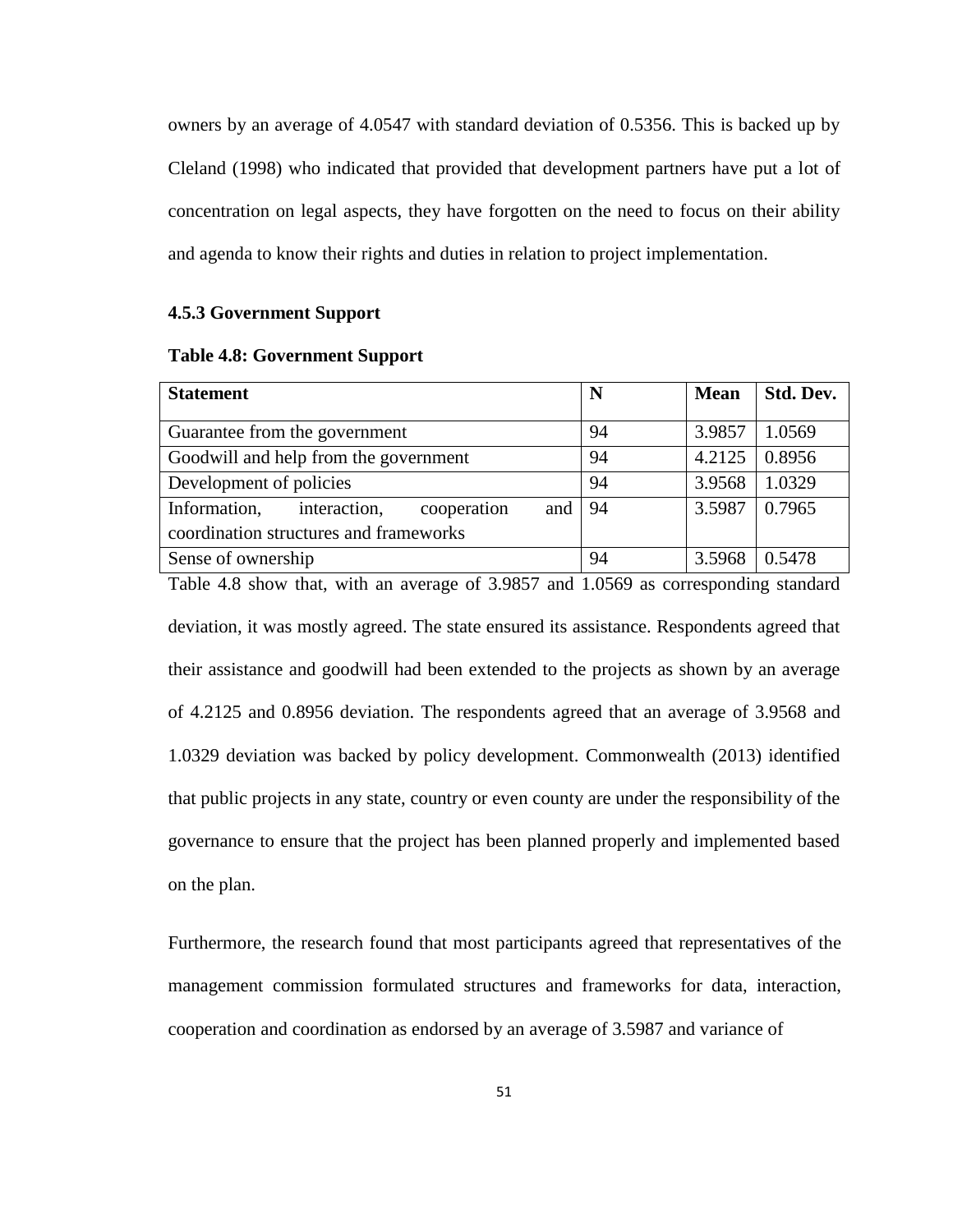0.7965. It was mostly agreed that the management board was supported by an average of 3.5968 and varied significance of 0.5478. Kroner (2006) when synergy is enhanced towards project by various government, a lot of success factors such as related to planning, financing and also legal aspects emanates hence resulting to project success.

# **4.6 Inferential Statistics**

The research used regression analysis to determine the impact of project management methods and market development initiatives being implemented in Kisumu County Government.

### **4.6.1 Multicollinearity Test Results**

In order to decide if the identified independent variables were correlated, a collinearity test was required. Using tolerance and variance inflation factors as suggested by Makau, Wawire, and Ofafa (2010), the collinearity test was conducted and the inflation tolerance and variance factors for each of the variables are as shown in Table 4.8.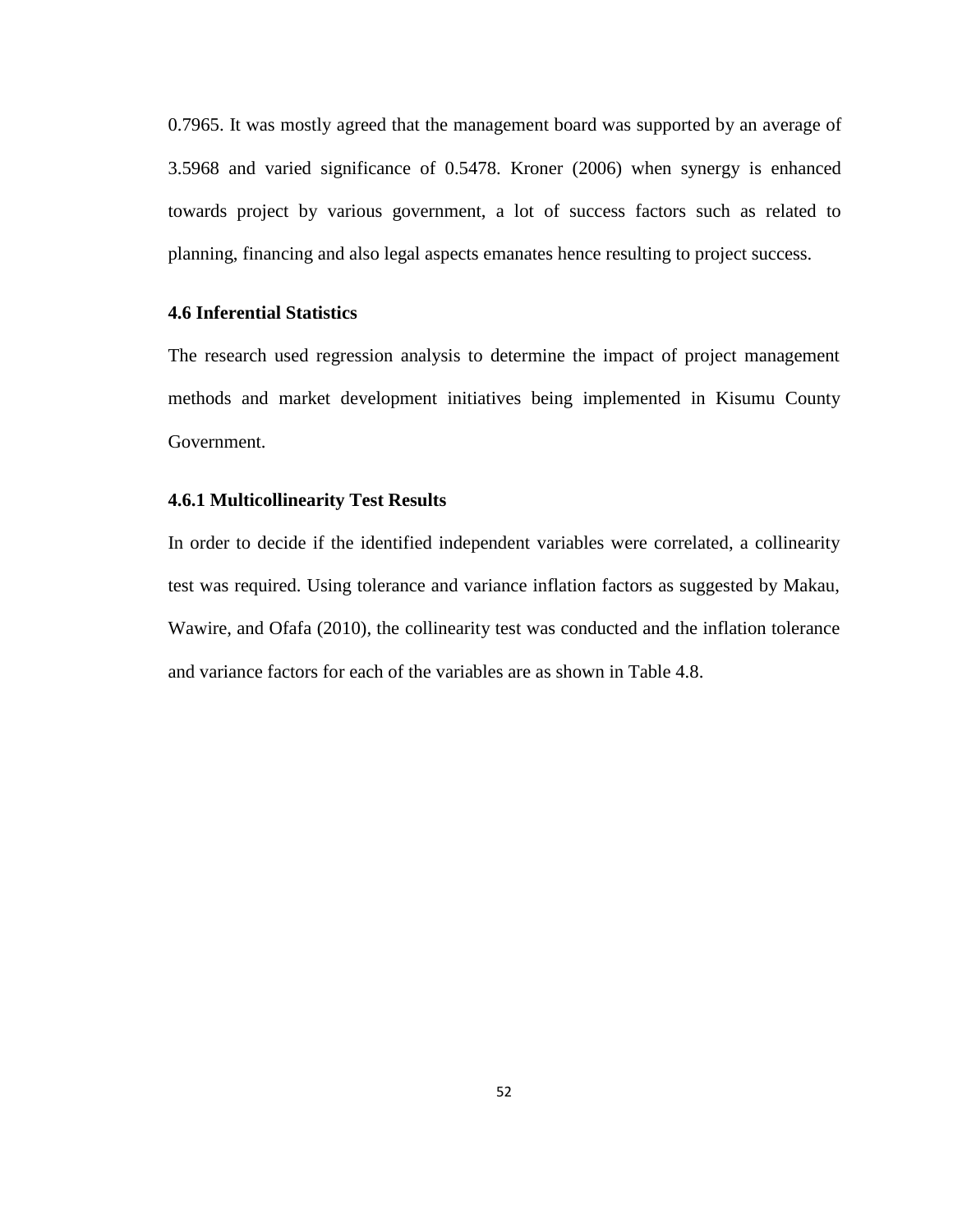| Variable                   | <b>Collinearity Statistics</b> |           |      |
|----------------------------|--------------------------------|-----------|------|
|                            |                                | Tolerance | VIF  |
| <b>Project Feasibility</b> | Favourable legal framework0.71 |           | 1.54 |
|                            | Project technical              | 0.69      | 2.23 |
| Stakeholder participation  | Decision making                | 0.84      | 1.07 |
|                            | Expertise                      | 0.72      | 1.44 |
| Government Support         | Government guarantee           | 0.50      | 1.75 |
| Monitoring and Evaluation  | Planning tools                 | 0.87      | 1.16 |
|                            | Participation                  | 0.87      | 1.14 |

#### **Table 4.8: Multicollinearity Test Results**

As shown in the Table 4.8, tolerance values for the two indicators of the project feasibility, that is favourable legal framework and project technical, were 0.71 and 0.69 that was within the appropriate limits of not more than 1.0, respectively, while the variance inflation factors (VIF) were 1.54 and 2.23 for the two variables, respectively, further suggesting that multicollinearity between the two variables was not evident. The appropriate Variable Inflation Factor (VIF) levels should be below 10. The two variables were, therefore used to compute the composite value for the project feasibility.

With stakeholder engagement, decision-making and project management skills were found to have tolerance values of 0.84 and 0.72, respectively, suggesting that there was no issue with multicollinearity. The VIF for the two variables was 1.07 and 1.44, respectively.

Government support was found to be strongly correlated, and thus the logit model and consequently the study were omitted. Dynamic had a 1.75 variance inflation factor and a tolerance value of 0.50, thereby ruling out multicollinearity with other variables.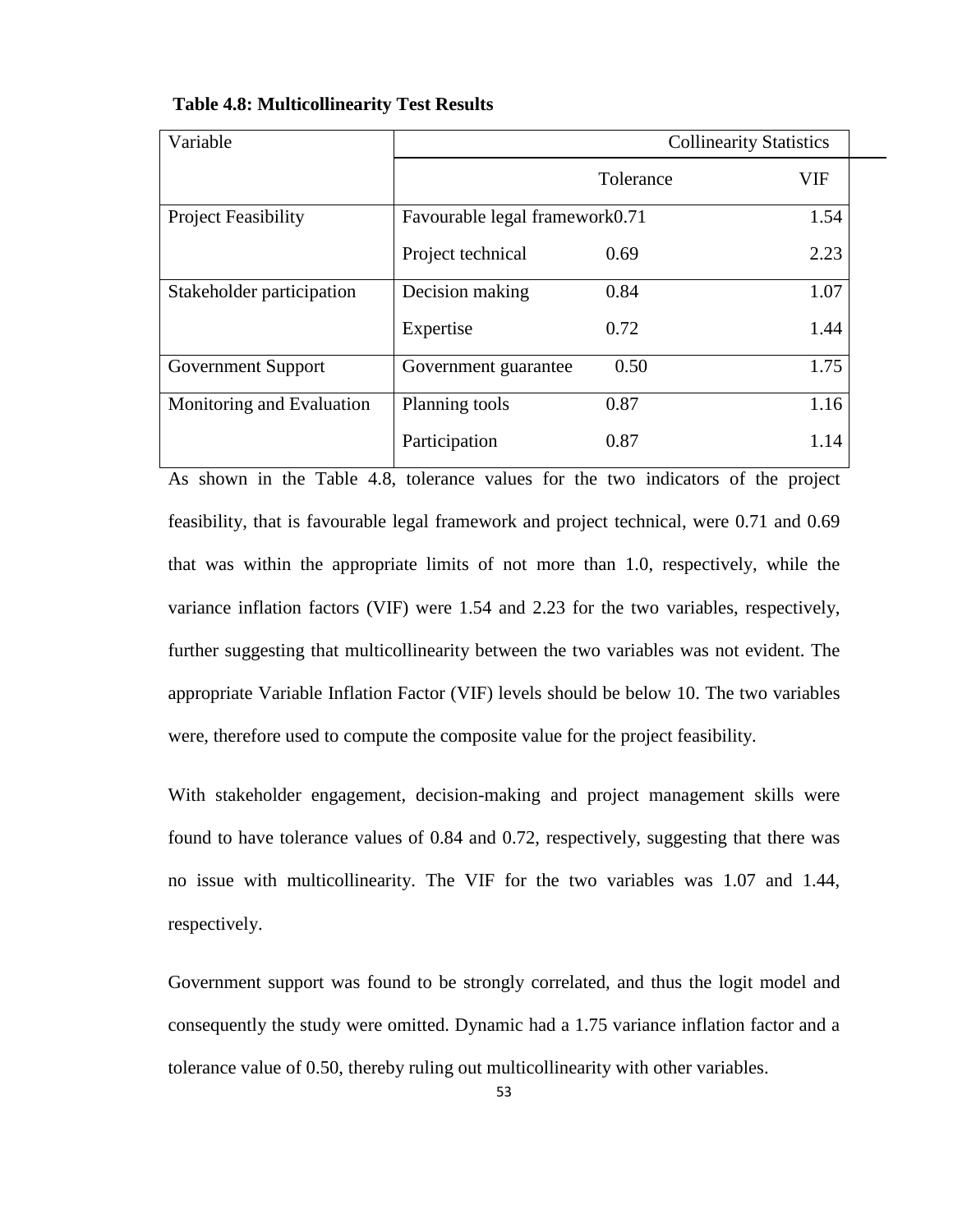Government guarantee was thus used as a predictor of the variable in organizational culture.

Under monitoring and evaluation, planning tools and participation on project implementation was found that they were not linked. The tolerance values were found to be 0.87 for both project objectives and mission, while VIF was 1.16 and 1.14 respectively for the planning tools and participation. Multicollinearity was therefore not observed, and the two variables were used to measure the composite variable for the monitoring and evaluation variable.

# **4.6.2 Autocorrelation Test Results**

Autocorrelation was measured using Durbin Watson (DW) test. If the value of the Durbin-Watson for the model is far from 2, then there is a problem of autocorrelation. The findings are as illustrated in Table 4.9.

**Table 4.9: Autocorrelation Test Results**

| <b>Model</b>             | <b>Durbin-Watson</b>                                                                     |
|--------------------------|------------------------------------------------------------------------------------------|
|                          | 1.933                                                                                    |
|                          | According to Bhattacherjee (2012), the statistic of Durbin Watson is a number that       |
|                          | checks for autocorrelation in residuals from a statistical study of regression, which is |
|                          | always between 0 and 4. A value of 2 means that an autocorrelation in the sample is not  |
|                          | present. Values near 0 display positive autocorrelation and values toward 4 display      |
|                          | negative autocorrelation. As per the results, Durbin-Watson's value for the model was    |
|                          | 1.933. The null hypotheses for the model have therefore been rejected, so there is no    |
| autocorrelation problem. |                                                                                          |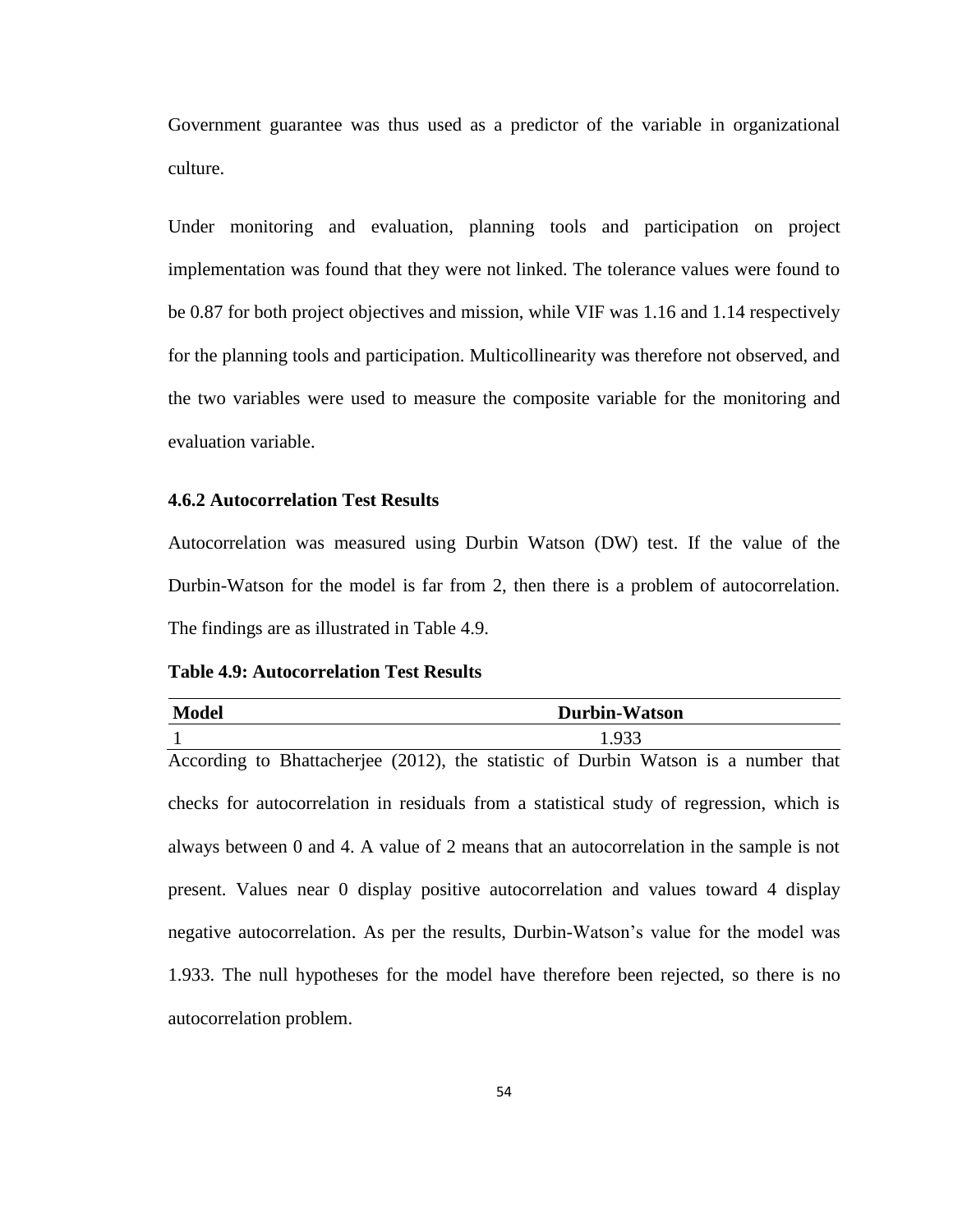#### **4.6.3 Normality Test**

The -Shapiro-Wilk test was used to test this. If in that case the Sig. Shapiro-Wilk Test value is greater than 0.05, and the data is regular. If it is below 0.05, the data deviates greatly from a normal distribution. The findings are as illustrated in Table 4.10.

|                    | Kolmogorov-Smirnov <sup>a</sup> |    | <b>Shapiro-Wilk</b> |                  |    |      |
|--------------------|---------------------------------|----|---------------------|------------------|----|------|
|                    | <b>Statistic</b>                | df | Sig.                | <b>Statistic</b> | df | Sig. |
| Project            | .160                            | 88 | .000                | .929             | 88 | .073 |
| implementation     |                                 |    |                     |                  |    |      |
| Stakeholder        | .107                            | 88 | .015                | .972             | 88 | .056 |
| participation      |                                 |    |                     |                  |    |      |
| Feasibility of the | .208                            | 88 | .000                | .897             | 88 | .320 |
| project            |                                 |    |                     |                  |    |      |
| Monitoring and     | .169                            | 88 | .000                | .940             | 88 | .659 |
| Evaluation         |                                 |    |                     |                  |    |      |
| Government support | .101                            | 88 | .028                | .947             | 88 | .701 |

## **Table 4.10: Normality Test**

Table 4.10 shows that the p-value for both tests is less than 0.05 using both normality tests, the Kolmogorov Smirnov test and the Shapiro-Wilk tests, so the analysis rejected H0 and it was concluded that data on both dependent and independent factors were not normally distributed and thus helped to predict dependent variables. This is as Wang (2015) prescribed, if the Sig. Shapiro-Wilk Test value is greater than 0.05, and the data is regular. If it is below 0.05, the data deviates greatly from a normal distribution.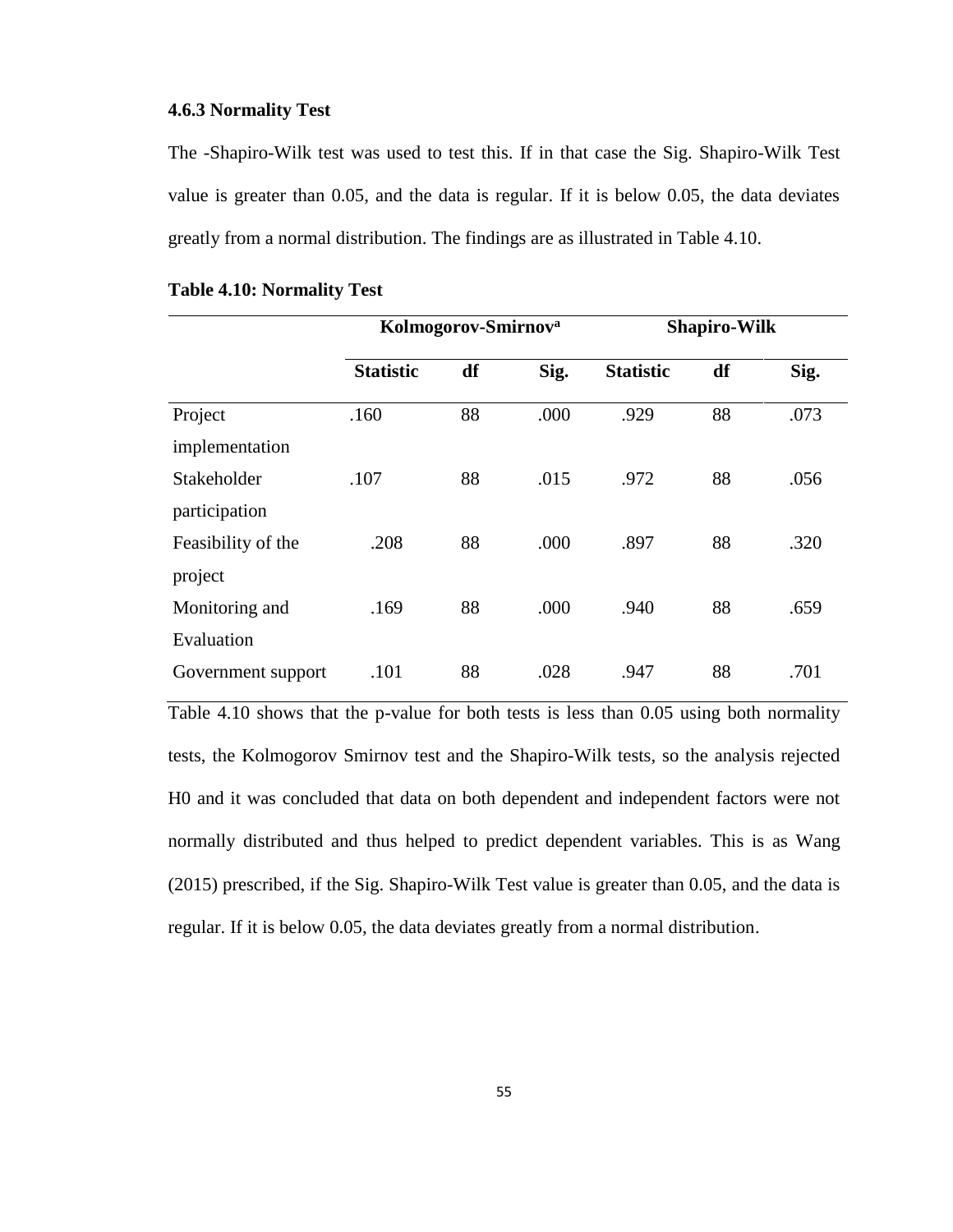#### **4.6.4 Heteroscedasticity**

Heteroscedasticity was tested using Levene test. In this case if P-value was less than 0.05, then this is an indication of presence of non-uniform variance. The findings are as illustrated in Table 4.11.

|                            | <b>Levene Statistic Df1</b> | Df <sub>2</sub> | Sig.  |
|----------------------------|-----------------------------|-----------------|-------|
| Project implementation     | 0.183                       | 87              | 0.021 |
| Stakeholder participation  | 2.171                       | 87              | 0.014 |
| Feasibility of the project | 3.172                       | 87              | 0.031 |
| Monitoring and Evaluation  | 4.238                       | 87              | 0.003 |
| Government support         | 1 2 1 1                     | 87              | 0.047 |

#### **Table 4.11: Levene Test Results**

From the findings, the p-value for all the variables (project implementation, stakeholder participation, feasibility of the project, monitoring and evaluation and government support) therefore, the null hypotheses for equivalent variances were less than 0.05 and suggested that the data set had no heteroscedasticity that is ideal for regression equation modelling.

#### **4.6.5 Model Summary**

# **Table 4.12: Model Summary**

| Model R |                  |            | R Square Adjusted R Square | <b>Std. Error of the Estimate</b>                                               |
|---------|------------------|------------|----------------------------|---------------------------------------------------------------------------------|
|         | 939 <sup>a</sup> | 881        |                            | 1.04459                                                                         |
|         |                  |            |                            | a. Feasibility, Stakeholders' Participation, Government Support, Monitoring and |
|         |                  | Evaluation |                            |                                                                                 |

In Table 4.9, a model description provides information about the ability of the regression line to take care of the total variance in the dependent variable. R2 also referred to as the determination coefficient, refers to the statistical calculation of how similar the data are to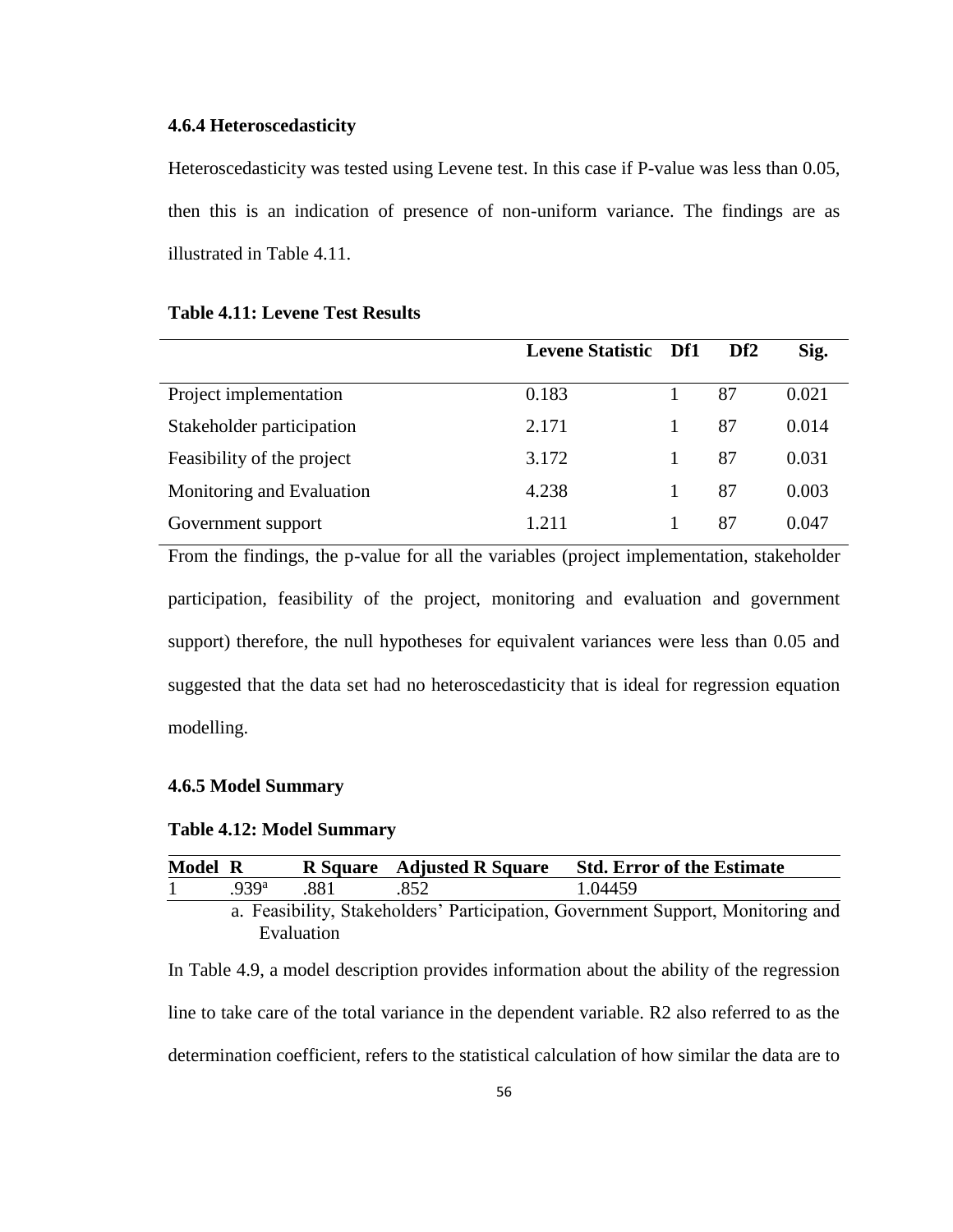the 0.881(88.1%) fitted regression line. The modified R2, also called the multiple determinations coefficient, is the percentage of the variance in the dependent described uniquely or jointly by the independent variables. 0.852(85.2%) of improvements in management activities relating to the implementation of business growth programs in Kisumu County Government variables. Other variables not studied meant and contributed to 14.8% and there is need to carry out more research work to bridge the gap.

#### **4.6.6 ANOVA**

#### **Table 4.13: ANOVA**

| <b>Model</b> | <b>Sum of Squares of</b> |    | <b>Mean Square</b> |         | Sig.              |
|--------------|--------------------------|----|--------------------|---------|-------------------|
| Regression   | 129.779                  |    | 32.445             | 165.414 | .000 <sup>b</sup> |
| Residual     | 17.459                   | 89 | 0.196              |         |                   |
| <b>Total</b> | 147.238                  | 93 |                    |         |                   |

Table 4.10 shows that F was 165.414 and that F was 2.4695. Therefore, an indication that the general model of regression was important in determining the impact of project management procedures and implementing County Government's market development initiatives. The p value was  $0.00 < 0.05$  indicating that at least one variable had an impact on the execution of County Government's market development initiatives.

# **4.6.7 Regression Coefficient**

#### **Table 4.14: Regression Coefficient**

| <b>Unstandardized</b>       |                     |                   | <b>Standardized</b> |       |      |
|-----------------------------|---------------------|-------------------|---------------------|-------|------|
|                             | <b>Coefficients</b> |                   | <b>Coefficients</b> |       |      |
| <b>Model</b>                | B                   | <b>Std. Error</b> | <b>Beta</b>         |       | Sig. |
| (Constant)                  | 19.622              | 3.419             |                     | 5.739 | .101 |
| <b>Project Feasibility</b>  | .330                | .078              | .567                | 4.251 | .001 |
| Stakeholders' Participation | .719                | .233              | .021                | 3.084 | .004 |
| Government Support          | .733                | .304              | .483                | 2.410 | .028 |
| Monitoring and Evaluation   | .939                | .294              | .835                | 3.197 | .006 |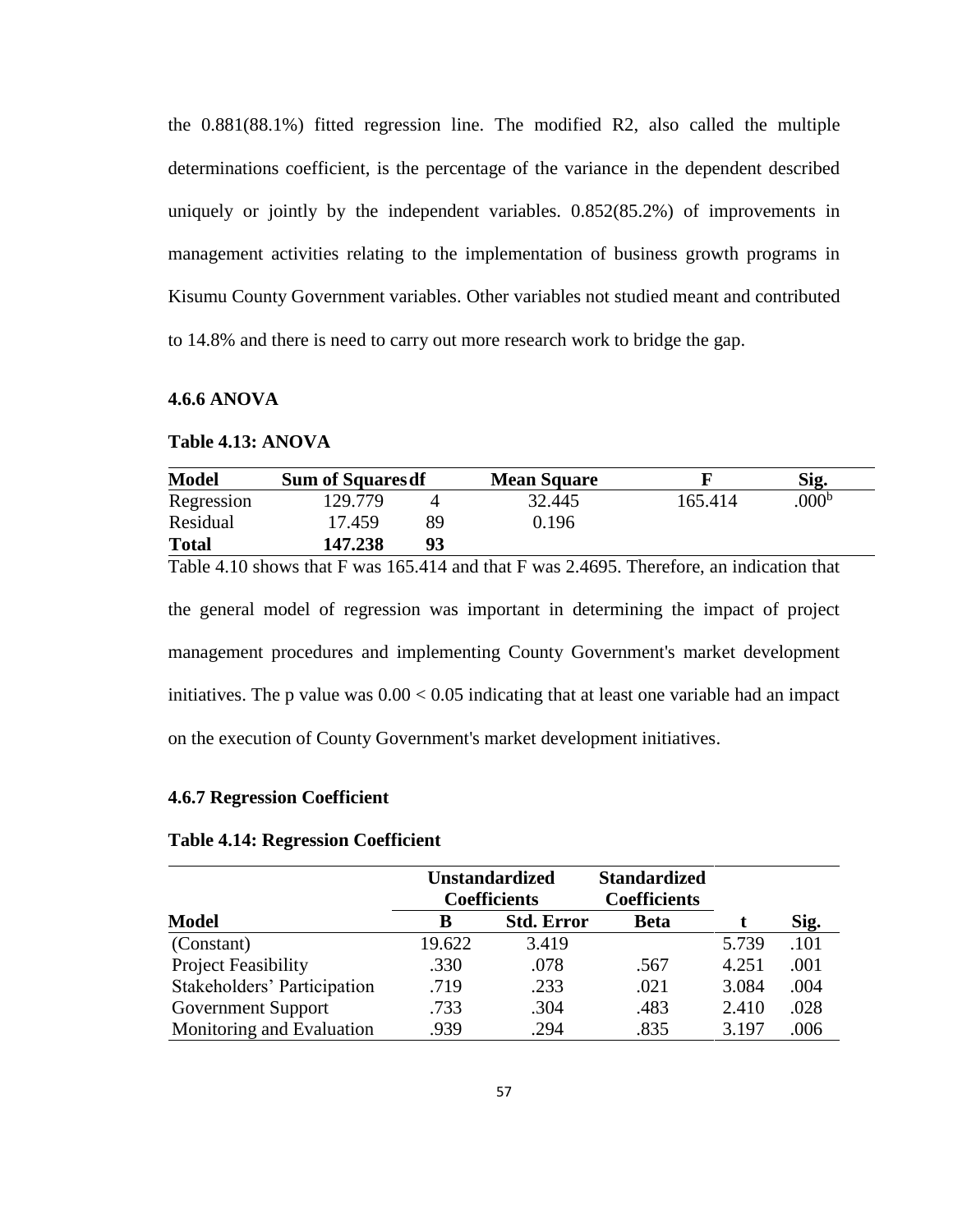#### **Y= 19.622+ 0.330X1 + 0.719X2 + 0.733X3 + 0.939X<sup>4</sup>**

Where; Y - Project Implementation

- X<sup>1</sup> Project Feasibility
- X<sup>2</sup> Stakeholder participation
- $X_3$  Monitoring and evaluation of projects
- X4- Government Support

From Figure 4.10, when all the variables were held constant the execution of the Kisumu County Government's market development initiatives would take place at 19,622. Project execution is 0.330 a unit rise in project feasibility while keeping other variables constant. If all other variables were kept constant, project execution would be a unit increase in stakeholder involvement at 0.719. If all other variables were kept constant, project execution would be a unit increase in stakeholder involvement at 0.733. A rise in monitoring and assessment unit would be 0.733 if all other variables remained constant, increase in government support unit would be 0.939.

In regard to β Beta and t value, it was revealed that project feasibility had a  $(β=0.001,$ B=0.567 and t=4.251), this shows that the variable had a  $\beta$  value the indication that the variable had a significant influence was less than 0.05 and at a value higher than 1.96 project implementation. Nyerere (2009) identified that in relation to project management on Kenya, various number of key partners correlate with the government to ensure that there are effective frameworks and rules to towards improvement and management of projects hence contributing to a successful project.

It was found from the study that participation of stakeholders had a value ( $\beta$ =0.004, B=0.021 and t=3.084), this shows that the variable had a value of  $\beta$  less than 0.05 and an indication that the variable had a significant influence at a value greater than 1.96. Hofisi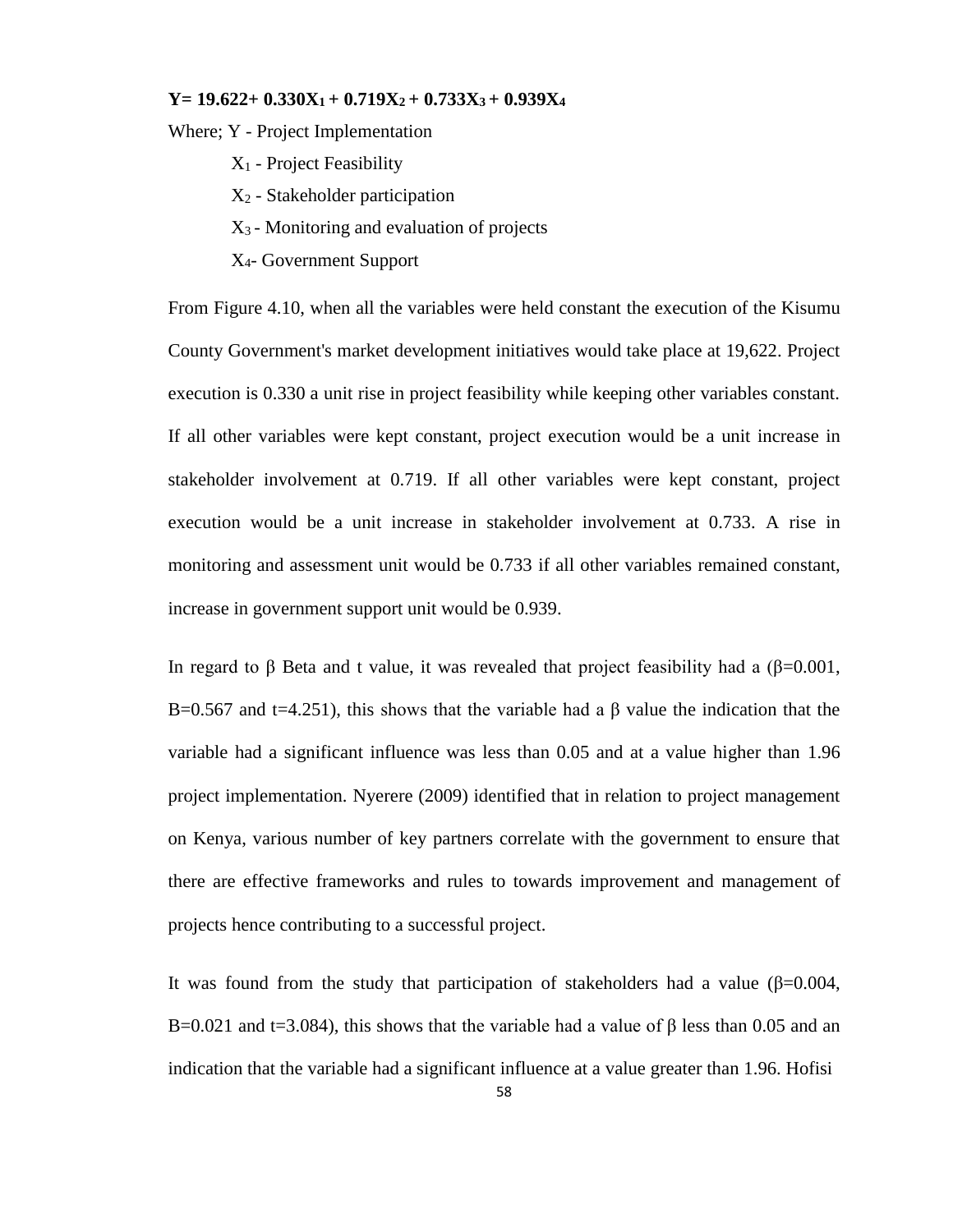(2013) recommends that endeavour setup ought to obviously verbalize leave methods and obligation regarding assets after exercises touch base at an end. Likewise, the systems ought to be totally taught about these philosophies.

The research pointed out that public assistance had a value ( $\beta$ =0.028, B=0.483 and t=2.410), which showed that the variable had a value of β less than 0.05 and a value of t higher than 1.96, which indicated that the variable contributed significantly in influencing on project implementation. Commonwealth (2013) identified that public projects in any state, country or even county are under the responsibility of the governance to ensure that the project has been planned properly and implemented based on the plan.

It was established that monitoring and evaluation had a  $(\beta=0.006, B=0.835)$  and t=3.197) this shows that the variable had a β value less than 0.05 and a t value higher than 1.96 indicates that the variable affected the execution of the project considerably. This is backed by the finding of Gwadoya (2012) there were common requirement for legitimately comprehension of observing and assessment hones in ventures. Similarly, Pinto and Slevin (2007) states that checking and input are the venture control forms whereby at each phase of the task execution, the undertaking group get criticism on how the venture is contrasting with beginning projections.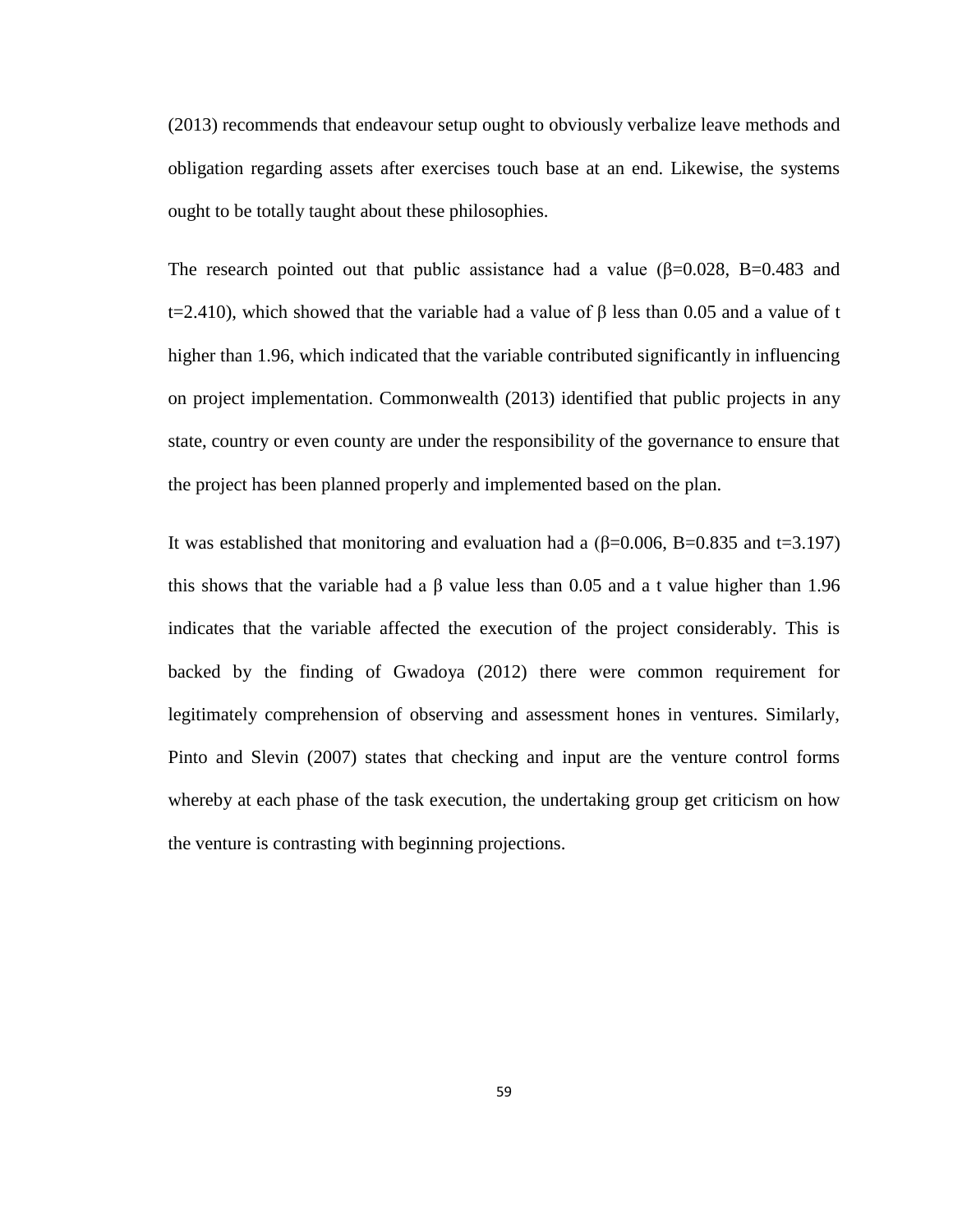#### **CHAPTER FIVE**

#### **SUMMARY, CONCLUSION AND RECOMMENDATIONS**

#### **5.1 Introduction**

This chapter gives the summary of findings, conclusions, study recommendations and suggestions for further studies.

### **5.2 Summary of the Findings**

The study's primary goal was to determine the impact of project management on market development projects being implemented in Kisumu County Government, Kenya. Specifically the study focused on the impacts of stakeholder involvement on leadership practices on market development initiatives being implemented in Kisumu County Government? How does project feasibility on management procedures affect the execution of Kisumu County Government's market development projects? Does public assistance influence management procedures in Kisumu County Government's execution of market development projects? How monitoring and evaluation impact execution in Kisumu County Government's market development initiatives.

Descriptive survey was used to establish how project management influenced market development projects implementation within the County Government of Kisumu, Kenya. The target population under study comprised of all market projects developed in County Government of Kisumu. This study used semi structures questionnaire where respondents were given a chance to fill their responses. Descriptive and inferential statistics were carried out.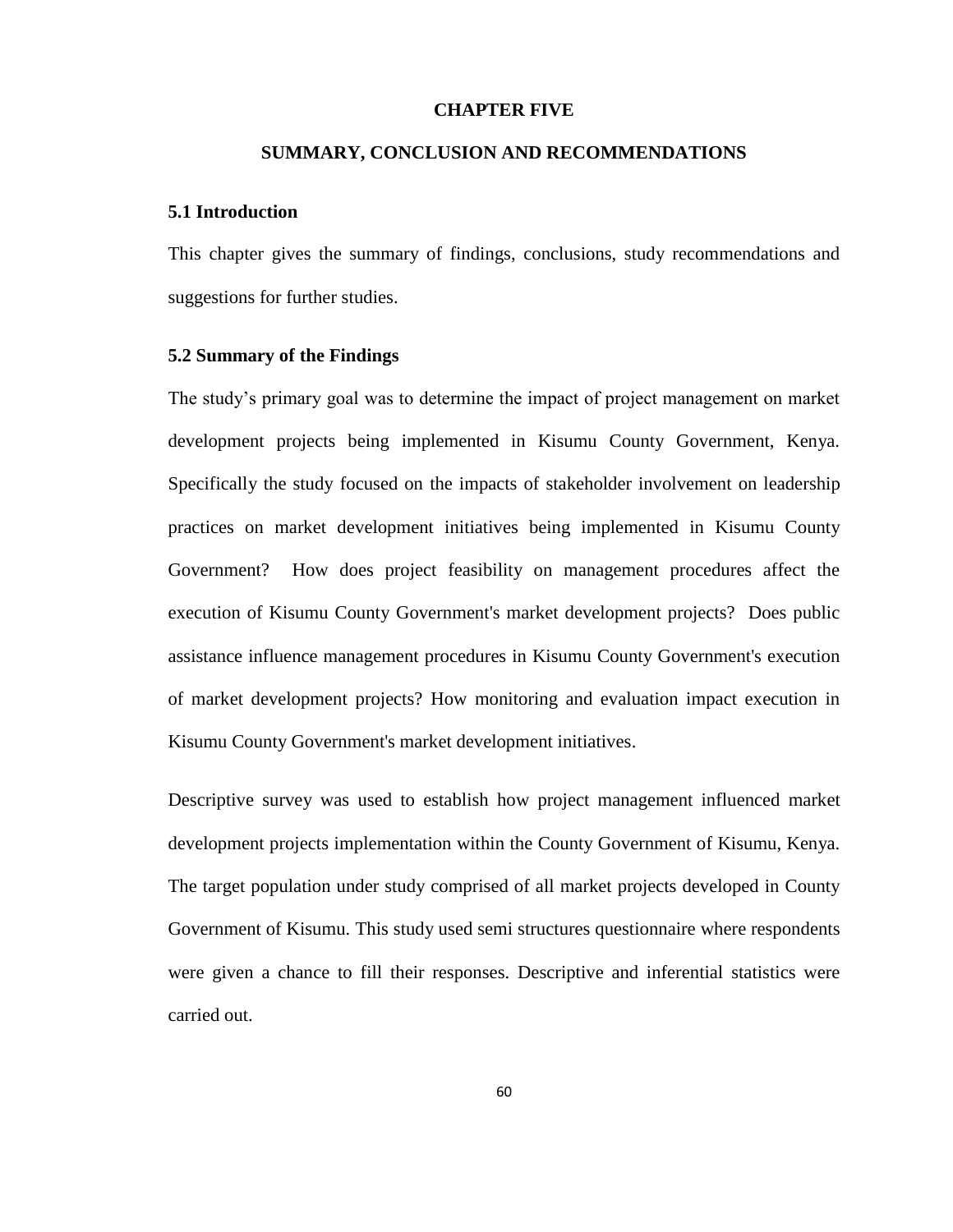### **5.2.1 Monitoring and Evaluation**

The research discovered that most participants agreed that their committee had surveillance and assessment. Most participants agreed that surveillance and assessment allowed a communications matrix for the commission. Most participants agreed that surveillance and assessment made it possible for executives to achieve the objective. The majority of participants agreed that the committee received feedback from surveillance and assessment. The majority of participants agreed that project reporting and review arrangements were facilitated by surveillance and assessment. Results as per regression analysis indicated that surveillance together with assessment have had a significant impact on project execution.

### **5.2.2 Stakeholder's Participation**

The research pointed out that most participants agreed that execution of the project promoted mutual project ownership. The majority of participants agreed that execution of the project provided users the opportunity to benefit directly and indirectly from execution of the project. The majority of participants agreed that execution of the project made it easier for consumers to impact decision making and policy making procedures. The majority of participants agreed that initiatives addressed the requirements of customers in system growth.

The research further pointed out that most participants agreed that the project enabled customers to assume some liability during the process of designing and implementing the scheme. The majority of participants agreed that execution of the project made consumers responsible for the outcomes of particular duties essential to the process of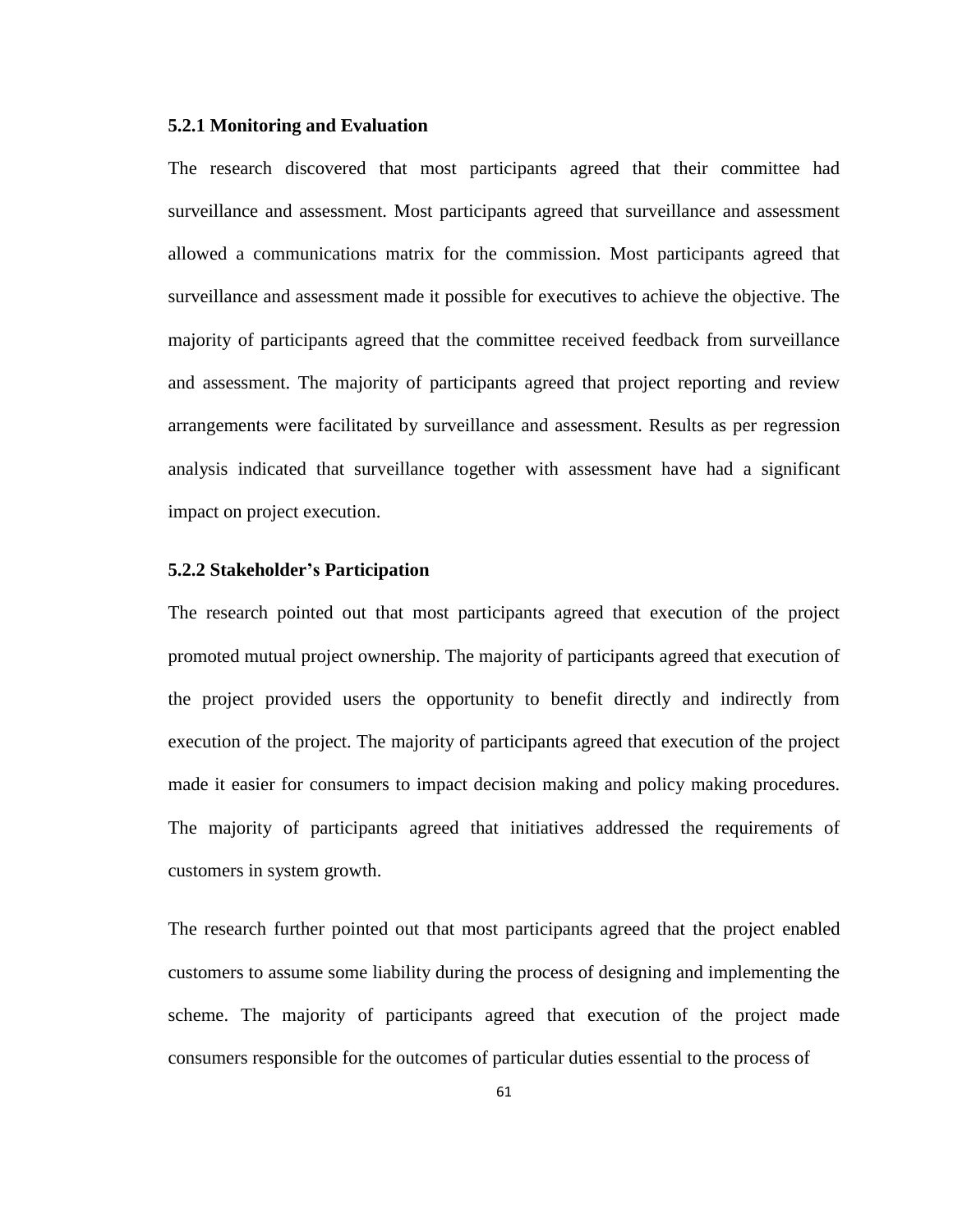execution. A moderate majority of participants agreed that project users were engaged in the design of the project. The results of the regression analysis showed that the involvement of stakeholders considerably affected project execution.

#### **5.2.3 Feasibility of the Project**

The research found that most participants agreed that there was a favourable legal framework. It was agreed by a majority of the participants appropriate risk allocation and risk sharing. It was mostly agreed that public project owners received Public and private sector support and accountability. Quite a number of those interviewed concurred with the notion of public projects owners received stakeholder support. It was agreed most that there was a strong private consortium. It was moderately agreed that project owners accepted the technical feasibility of the project. The findings of regression analysis pointed out that project feasibility significantly influenced projects implementation.

#### **5.2.4 Government Support**

The research discovered that most participants agreed that the government guaranteed its support. It was agreed by a majority of the participants extended its support and goodwill to the projects. Most of the participants agreed that a policy development was taking place. Most participants agreed that management committee officials formulated Information, interaction, cooperation and coordination structures and frameworks. Majority of the respondents agreed that management committee had sense of ownership. The results of the regression assessment showed that public support considerably influenced project implementation...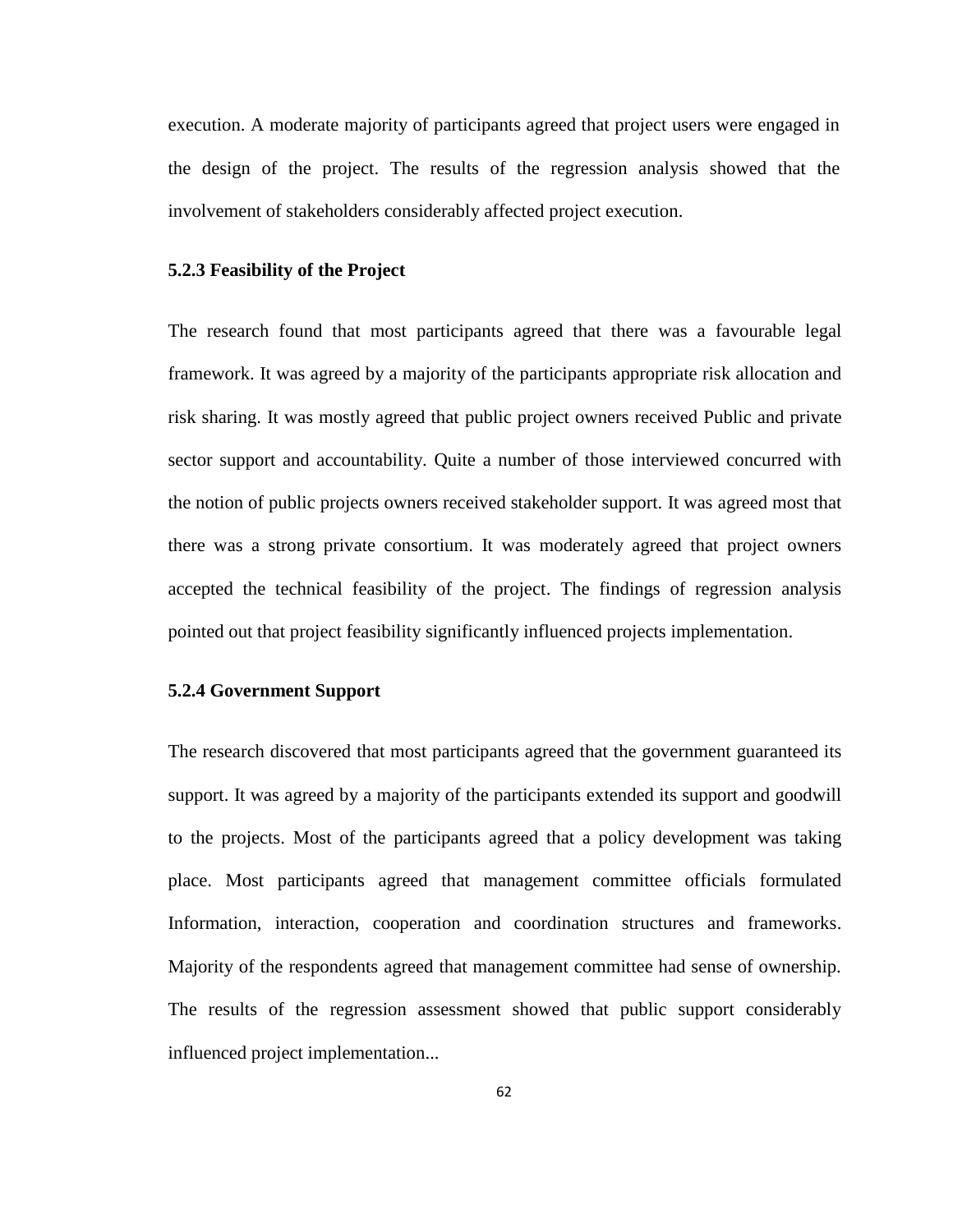### **5.3 Conclusion**

On project feasibility, the study concluded that market management committees embraced monitoring and evaluation in their committee. The committee through monitoring and evaluation process have a matrix for communications. This made it possible for executives to achieve the objective. The market management committee received feedback from the monitoring and assessment. Monitoring and evaluation facilitated the feedback and re-examination of projects.

On stakeholder participation, the study concluded that implementation of the project promoted mutual project ownership. Projects that are being implemented make it easier for users to impact decision-making and policy procedures. Projects implementation took care of user requirements in system growth. During the design and execution phase, the project permitted customers to assume some measure of accountability. The execution of the project made consumers responsible for the outcomes of particular functions that are essential to the execution process. Market management committees were involved in project design.

On government support, the study concluded that there was a favourable legal framework on market development projects. There was adequate allocation of risks and risk sharing when implementing market development projects in Kisumu County. Public project owners received public and private sector support and accountability. Public projects owners received stakeholder support. There was a strong private consortium in the County Government. Market management committees' owners embraced project technical feasibility.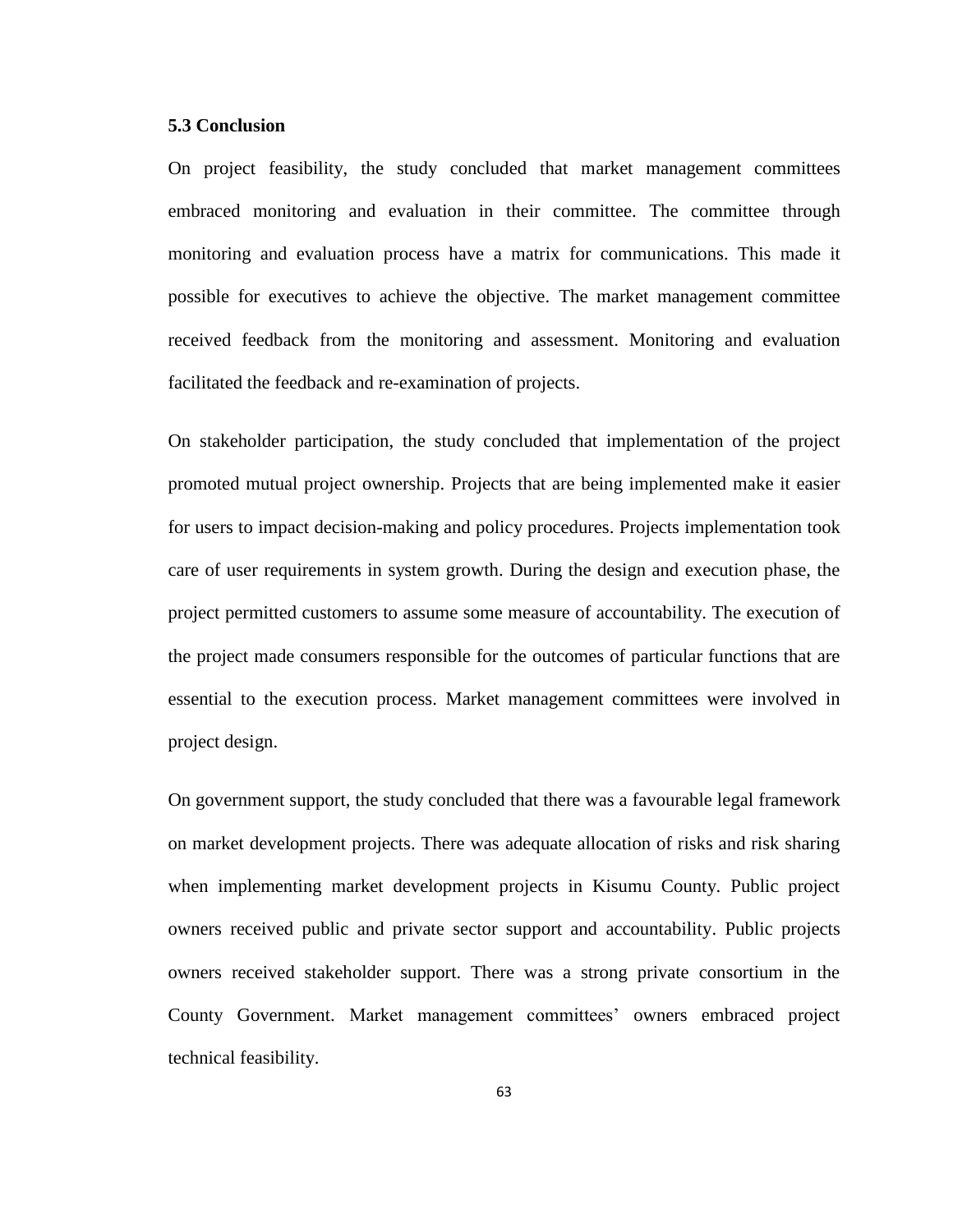On monitoring and evaluation, the study concluded that the government guaranteed its support to market management committees'. The government extended its support and goodwill to the market management committee. Market management committee formulated policy development to guide them in implementing projects. Management committee officials formulated information, interaction, cooperation and coordination structures and frameworks. The management committee had sense of ownership on market improvement projects and developments.

### **5.4 Recommendations**

On project feasibility, the study recommended that market management committees ought to embrace monitoring and evaluation in their committee. Monitoring and evaluation ought to enable market committee to have a communications matrix. There is need to enable executives to achieve their goals, set goals and established feedback to the market management committees. It is also necessary to facilitate project reporting and review agreements.

On stakeholder participation, the study recommended that project implementation ought to Encourage shared project ownership. The execution of the project should give users the opportunity to benefit directly and indirectly from the execution of the project. Implementation of projects should enable consumers to impact procedures of decision making and policy making. Implementation of projects should take account of the requirements of customers in system growth. During the design and execution phase, the project should allow customers to assume some measure of accountability. Project execution should render the findings of particular duties essential to the implementation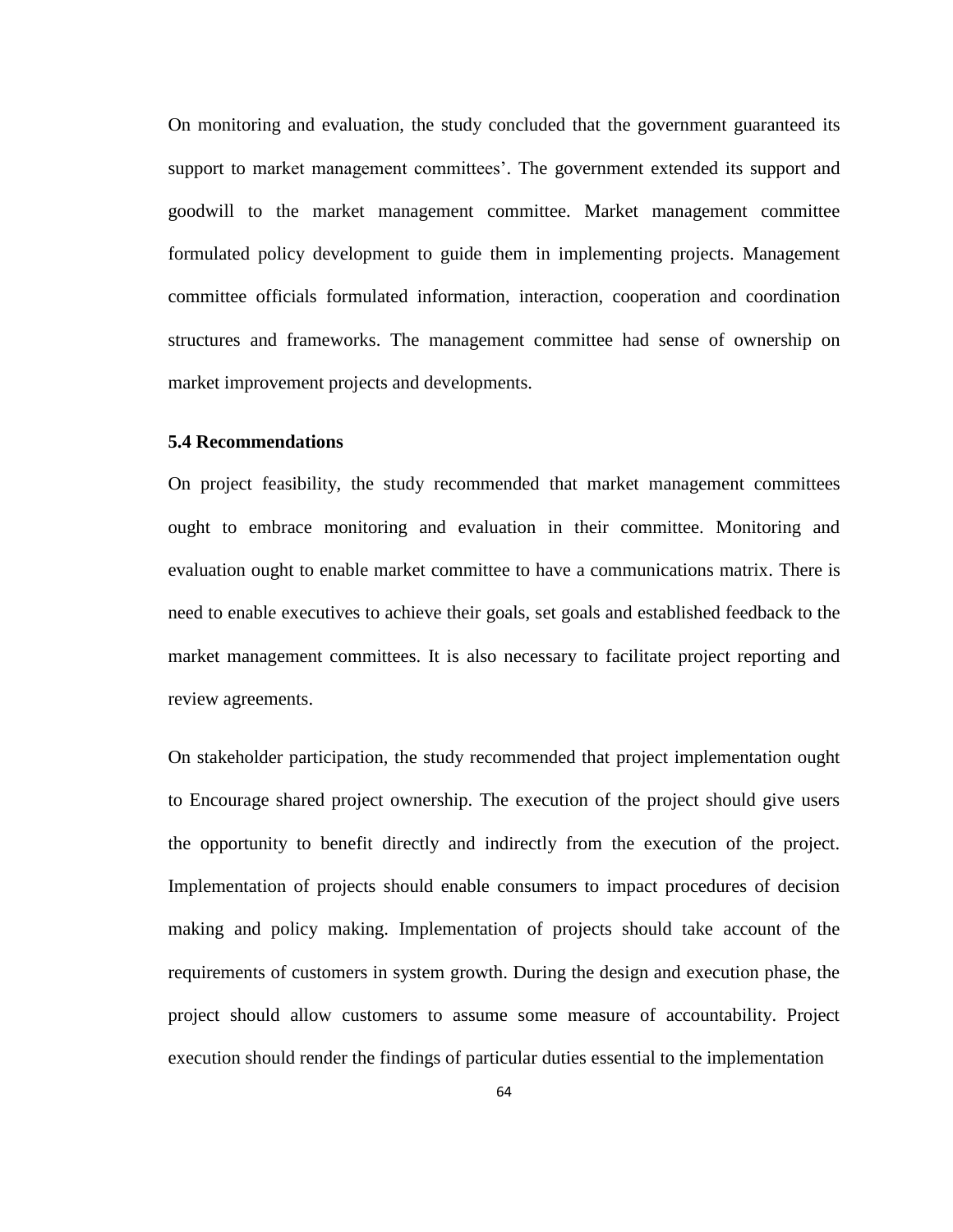process responsible to customers. Market management committees ought to be involved in project design.

On government support, the study recommended that there ought to be a favourable legal framework on market development projects. Adequate risk allocation and risk sharing should be provided when implementing market development projects in Kisumu County. Public project owners ought to receive government and private sector assistance and accountability. Public projects ought to owners receive stakeholder support. There ought to be a strong private consortium in the County Government. Market management committees' owners ought to embrace project technical feasibility.

On monitoring and evaluation, the study recommended that the government ought to guarantee its support to market management committees'. The government ought to extend its support and goodwill to the market management committee. Market management committee ought to formulate policy development to guide them in implementing projects. Management committee officials ought to formulate Information, interaction, cooperation and coordination structures and frameworks. The management committee ought to have a sense of ownership on market improvements and their developments.

### **5.5 Suggestions and considerations for Further Studies**

This research concentrated in the area of impact of management of projects on market development initiatives being implemented in the Kisumu County Government, Kenya, future academics should be conducting comparable research on separate counties. The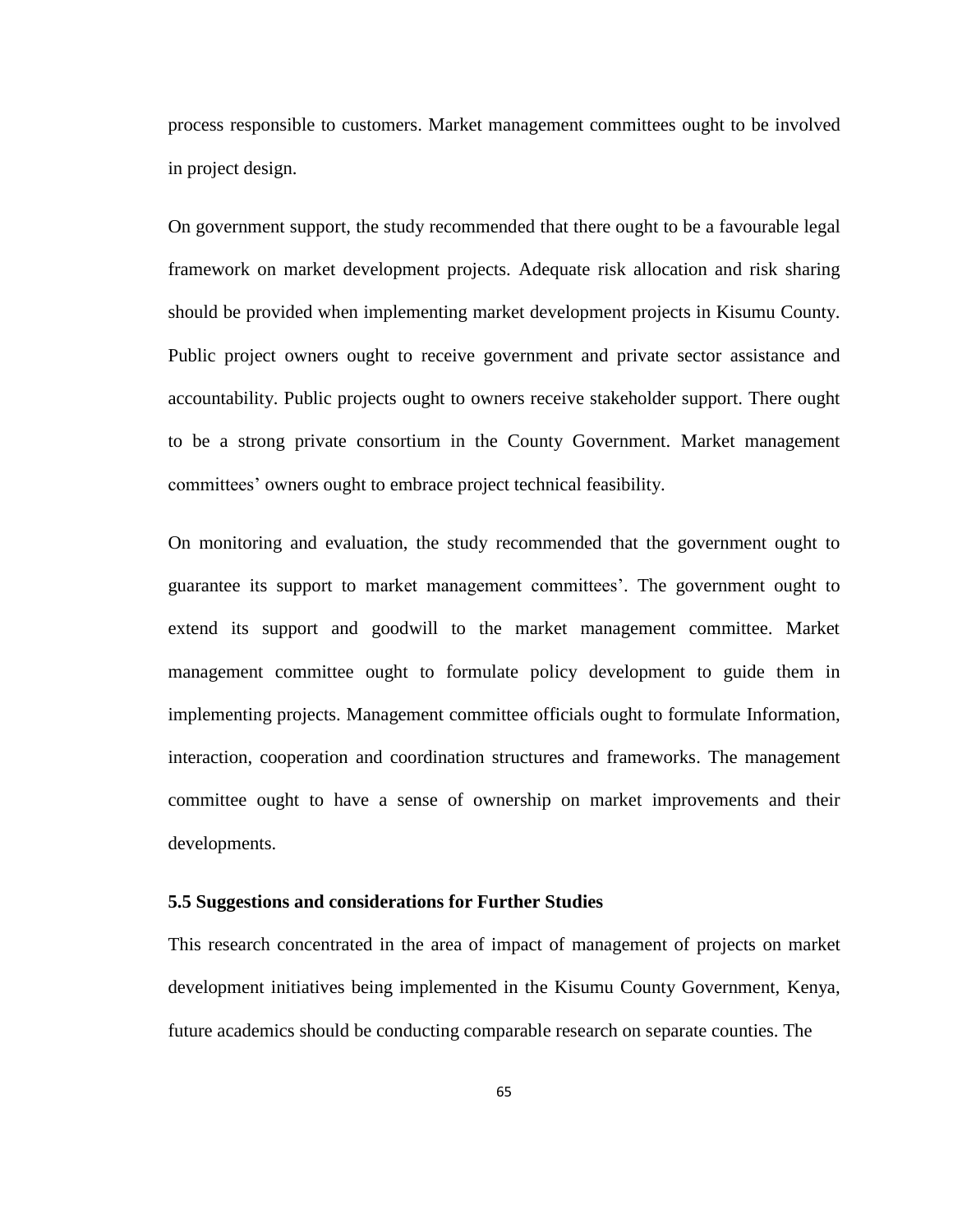present research relied on primary data that was restricted owing to the tight schedules of the Committee for Market Development Projects, future scientists should use secondary data to perform comparable research. The research had an adapted determination coefficient R2 of 0.852 that converts to 85.2%, which provides a residual of 14.8% that can be ascribed to other variables being over and above the scope of the present research and thus future academics should concentrate on.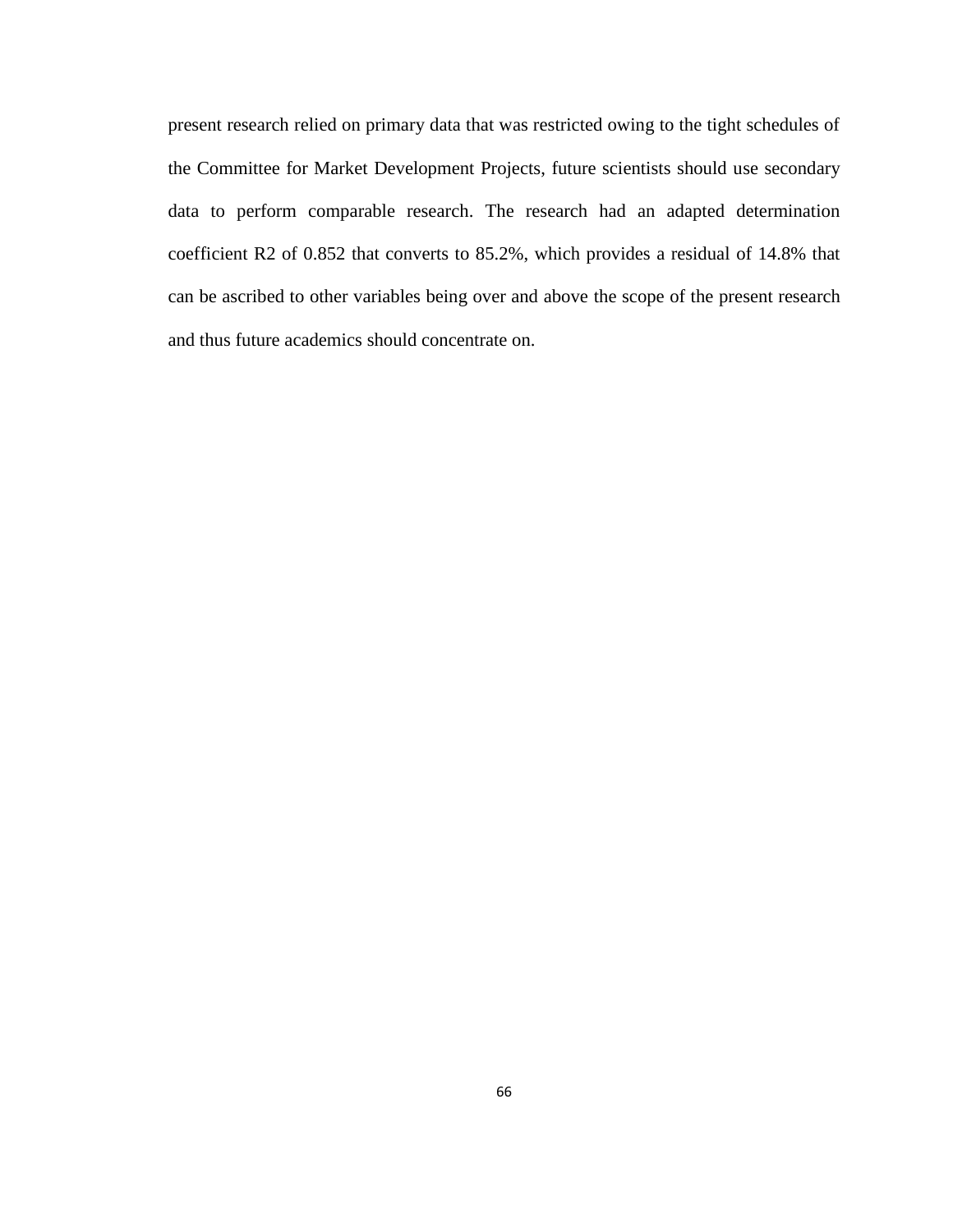#### **REFERENCES**

- African Development Bank (2001). *Handbook on Stakeholder Consultation and Participation in ADB Operations*, OESU
- Anton, D. W. (2013). Measurement of project success. *International Journal of Project Management,* 6(3), 16 – 33
- Asfandyar, I. (2012). *Critical Success factors for different organizations in construction*
- Austin (2000). International Development Project Management, *Global Project Management Forum, No.9*-London, English
- Badiru, A. B. (2011). *Project management: systems, principles, and applications*. CRC Press.
- Baskin, M. (2010). *Constituency Development Funds (CDFs) as a Tool of Decentralized Development*. New York.
- Besner, C. & Hobbs, B. (2004). *An Empirical Investigation of Project Management Practice: In Reality, Which Tools do Practitioners Use?* PMI Research Conference 2004, London, UK
- Brandao, L. E. T., & Saraiva, E. (2018). The option value of government guarantees in infrastructure projects. *Construction management and economics,* 26(11), 1171- 1180.
- Bryman, A. (2012). Social Research Methods, (4th Ed.), Oxford: Oxford University Press.
- Budget 2013/14: *The Onset of the Devolved Government and the Hurdles Ahead*
- Caroline, G. M. (2017). *Implementation of Project Management Practices in Execution of Electricity Power Projects by Government Agencies; a Case of Nairobi County, Kenya.* (Doctoral dissertation, MUA).
- Cash, C. & Fox, R. (1992). "Elements of Successful Project Management", *Journal of Systems Management, vol. 8, no. 4, 10–12.*
- Charles, Antoine & Haarman (2006). *The Stakeholder Theory*
- Cleland, D. (1998). *Strategic project management*, In: Pinto, J. K., Project Management Handbook, and San Francisco, CA: Jossey-Bass Publishers
- Contingency Theory: Science or Technology? *Journal of Business & Economics Research Volume 1, Number 8.* William Paterson University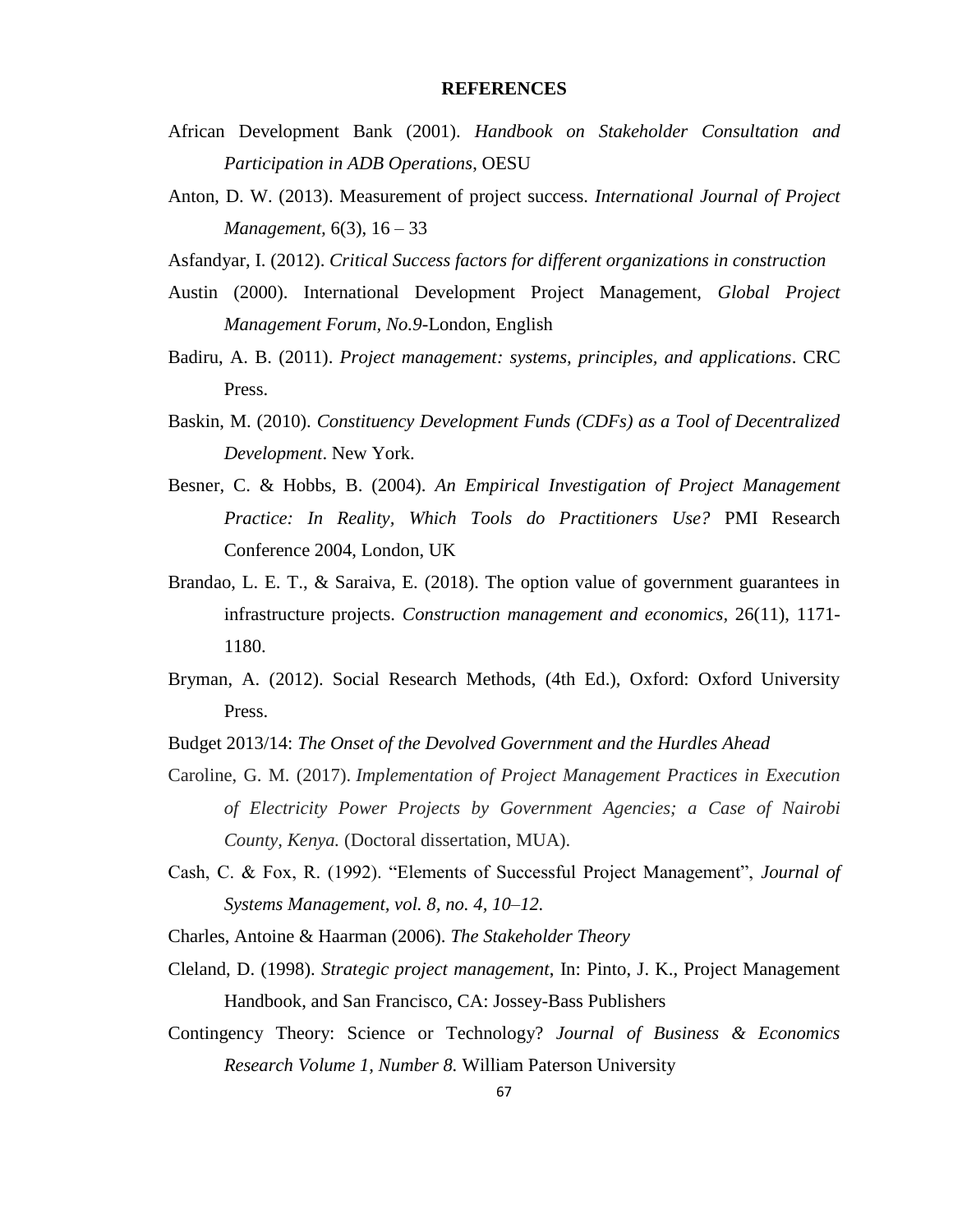- Cooper, T. (1998). *The Responsible Administrator (4th edn),* San Francisco, CA: Jossey-Bass.
- Costa (2013). The Sustainability of Donor Funded Projects in Malawi. *Mediterranean Journal of Social Sciences*. Published by MCSER-CEMAS-Sapienza University of Rome
- Cronbach LJ (1951). "Coefficient alpha and the internal structure of tests". *Psychometrika 16 (3): 297–334*
- Dailami, M., & Klein, M. (2016). *Government support to private infrastructure projects in emerging markets.* The World Bank.
- Dey, P. K. (2016). Integrated approach to project feasibility analysis: a case study. *Impact Assessment and Project Appraisal*, *19*(3), 235-245.
- Dvir, D., & Lechler, T. (2014). Plans are nothing, changing plans is everything: the impact of changes on project success. *Research Policy,* 33, 1-15.
- Francisko, F. (2016). Implementation of project monitoring and evaluation to improve project effectiveness and efficiency. *IJBC*, *5*(7), 18-34.
- Georgieva, S., & Allan, G. (2008). Best Practices in Project Management through a Grounded Theory Lens. *Electronic Journal of Business Research Methods*, 6(1), 43-52.
- Ghaleb Y.Abbasi, Hisham A .Al-Mharmah (2000) "Project Management Practice by the Public Sector in a Developing Country" *International Journal of Project Management(18)105.109*
- Godwin, I. (2012). Evaluating Levels of Project Planning and their Effects on Performance in the Nigerian Construction Industry, *Australasian Journal of Construction Economics and Building*, Vol. 9(2), 39-5
- GoK (2015). *Budget Statement for the Fiscal Year 2015/2016* (1st July 30th June) by Mr HENRY K. ROTICH Cabinet Secretary for the National Treasury
- GoK, 2003. *Economic Recovery Strategy for Wealth and Employment Creation 2003 – 2007.* Ministry of Planning and National Development
- GoK, 2007. *Kenya Vision 2030*, the Popular Version.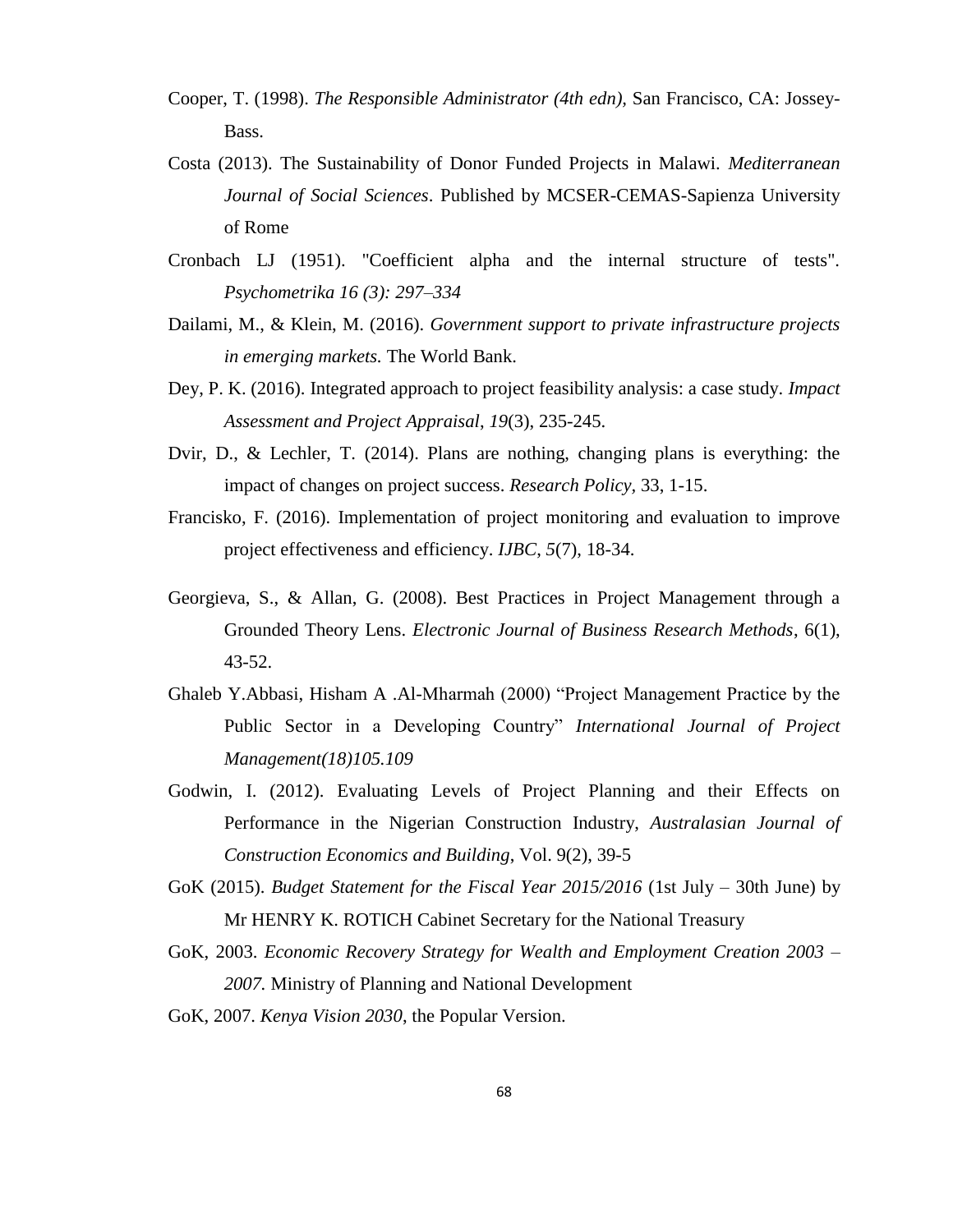- Haron, N. A., Devi, P., Hassim, S., Alias, A. H., Tahir, M. M., & Harun, A. N. (2017). Project management practice and its effects on project success in Malaysian construction industry. *In IOP Conference Series: Materials Science and Engineering*, 291(1), 236 - 245.
- http://balancedscorecard.org/Resources/Strategic-Planning-Basics (retrieved on 12th June 2015)
- [Jawahar](http://amr.aom.org/search?author1=I.+M.+Jawahar&sortspec=date&submit=Submit) and Gary L., & [Mclaughlin,](http://amr.aom.org/search?author1=Gary+L.+Mclaughlin&sortspec=date&submit=Submit) (2001) *Toward a Descriptive Stakeholder Theory*: an Organizational Life Cycle Approach *Investigating Project Management Practices in Public Sector Organisations of a Less Developed Country*
- Jeffrey s. [Harrison,](http://proceedings.aom.org/search?author1=JEFFREY+S.+HARRISON&sortspec=date&submit=Submit) [Douglas](http://proceedings.aom.org/search?author1=DOUGLAS+BOSSE&sortspec=date&submit=Submit) Bosse and Robert a. [Phillips](http://proceedings.aom.org/search?author1=ROBERT+A.+PHILLIPS&sortspec=date&submit=Submit) (2007), *Stakeholder theory and competitive advantage*
- [Jeroen Kraaijenbrink,](http://journals.sagepub.com/author/Kraaijenbrink%2C+Jeroen) [J.-C. Spender,](http://journals.sagepub.com/author/Spender%2C+J-C) [Aard J. Groen](http://journals.sagepub.com/author/Groen%2C+Aard+J) (2009) *the Resource-Based View: A Review and Assessment of Its Critiques* First Published December 28, 2009 Review Article
- Jofre, L.D. (2011). Successfully Implementing Strategic Decisions. *Long Range Planning,* 18, 91-97
- Jónsson, H. R. (2012). *Feasibility analysis procedures for public projects in Iceland* (Doctoral dissertation, Reykjavík University, Iceland).
- Julie Battilana, Bernard Leca & Eva Boxenbaum, *[The Academy of Management](http://www.tandfonline.com/toc/rama20/3/1)  [Annals](http://www.tandfonline.com/toc/rama20/3/1)* Vol. 3, Iss. 1, 2009
- Justis, R., & Kreigsmann, B. (2009). The feasibility study as a tool for venture analysis. *Business Journal of Small Business Management* 17 (1), 35-42.
- Kadurenge, B. M. (2017). *Stakeholder-participation Models and Implementation of Selected Rural Market Stalls Projects in Vihiga County, Kenya* (Doctoral dissertation, University of Nairobi).
- Kaliba, C., Muya, M., & Mumba, K. (2009). Cost escalation and schedule delays in road construction projects in Zambia. *International Journal of Project Management, 27*(5), 522-531.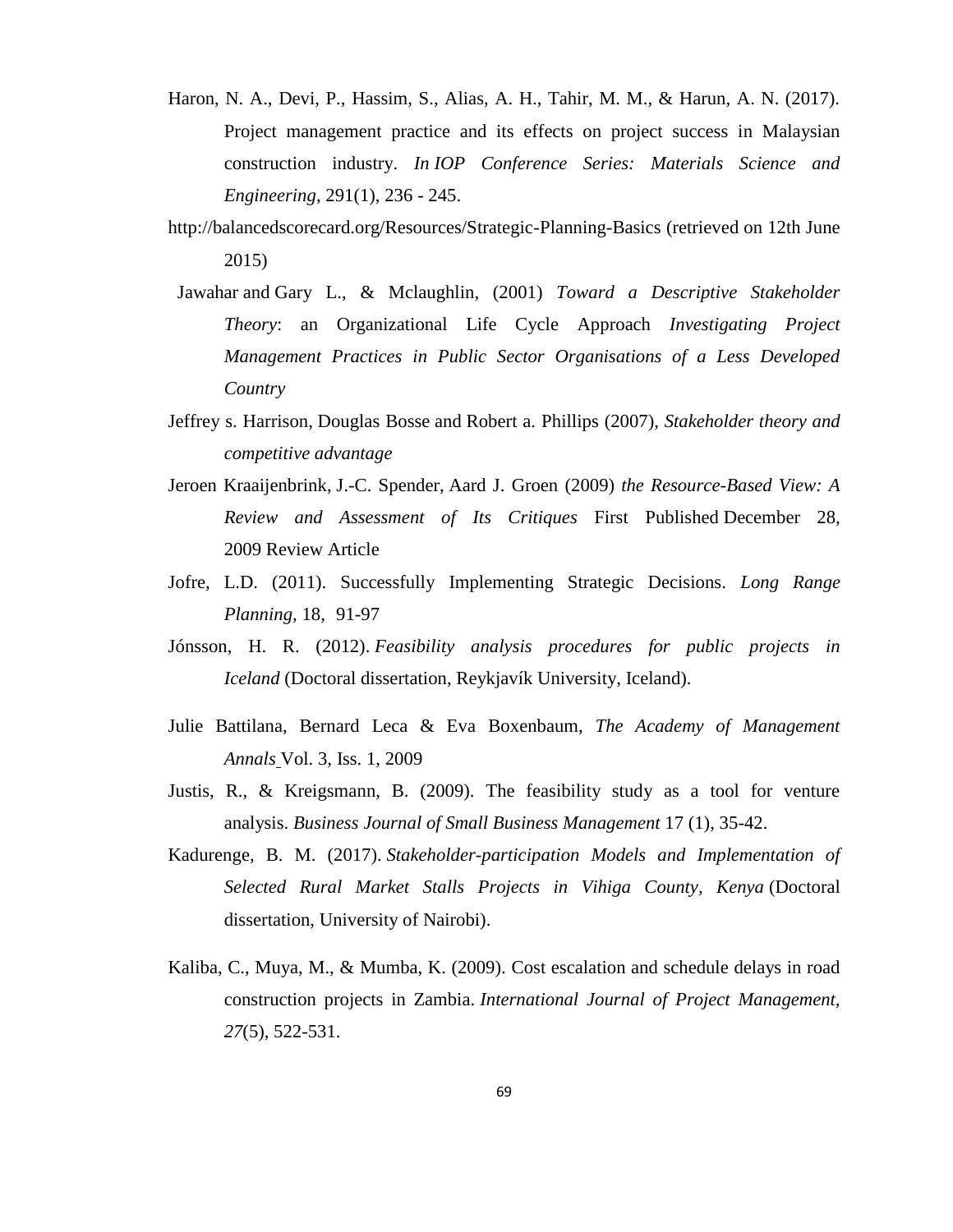- Kariungi, S. (2014). Determinants of Timely Completion of Projects in Kenya: A Case of Kenya Power and Lighting Company, Thika. *ABC Journal of Advanced Research,*  $3(2)$ ,  $9 - 20$ .
- Kerzner (2001). *Project planning for project management using a project management maturity model.* International Institute for Learning New York, New York.
- Kihuha, P. (2018). *Monitoring and Evaluation Practices and Performance of Global Environment Facility Projects in Kenya, a Case of United Nations Environment Programme* (Doctoral dissertation, Doctoral Dissertation, Kenyatta University).
- Kissi & Ansah (2004). Professional Project Management Practices and its constraints in developing African countries: A Literature Review. *Covenant Journal of Research in the Built Environment (Cjrbe) Vol. 1, No. 2. March, 2014*
- Kuruppuarachchi, P. R., Mandal, P., & Smith, R. (2012). IT project implementation strategies for effective changes: a critical review. *Logistics information management,* 4(5), 45 – 53
- Lewis (1991). *The Ethics Challenge in Public Service*: A Problem-Solving Guide, San Francisco, CA: Jossey-Bass
- Manfred Wallenborn (2010), *Vocational Education and Training and Human Capital Development*: current practice and future options. First published: 12 May 2010.
- Mbaria, C. M. (2014). *Factors Affecting Implementation of Projects by Consulting Firms: A Survey of Selected Market Research Organizations in Nairobi County* (Doctoral dissertation, Kenya Institute of Management).
- Meredith, J. R., & Mantel Jr, S. J. (2016). *Project management: a managerial approach*. John Wiley & Sons

Michael Kaufman and Haroldo Dilla Alfonso (1997) *Community Power and Grassroots Democracy, the Transformation of Social Life* 

Milosevic, D., & Patanakul, P. (2014). Standardized project management may increase development projects success. *International Journal of Project Management,* 23, 181-192

Miriam Hofisi, Costa Hofisi (2013) *State-NGO Relations in Africa*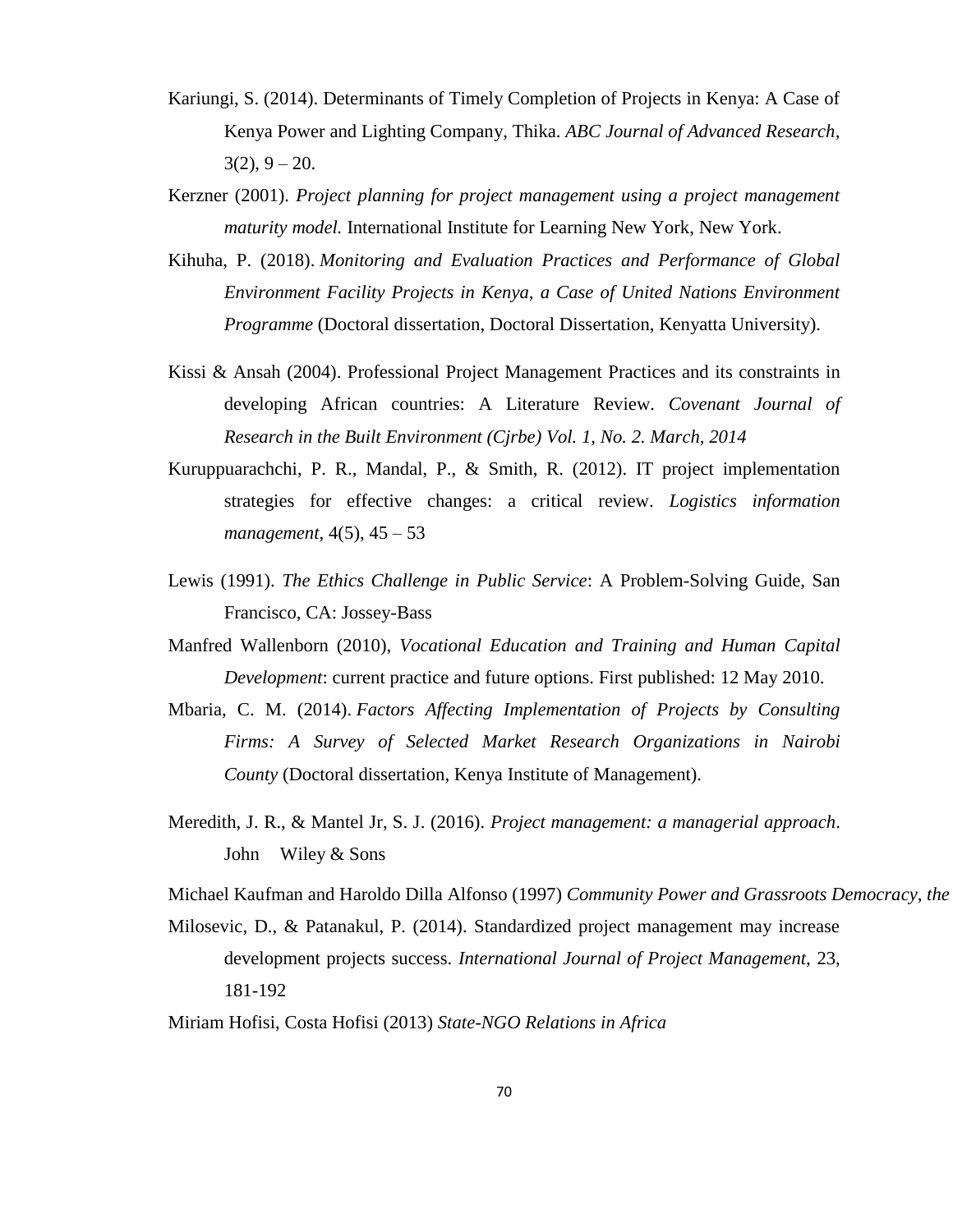- Mongare, C. F. (2017). Project Management Practices and Implementation of Information Technology Projects among Selected Commercial Banks in Kenya. Master's Project, University of Nairobi
- Mugenda O. & Mugenda A. (2003). *Research Methods, Quantitative and Qualitative Methods.* Nairobi, Kenya: Acts Press.
- Mugenda O. & Mugenda A. (2012). *Research Methods, Quantitative and Qualitative Methods.* Nairobi, Kenya: Acts Press.
- Mukherjee, M., & Roy, S. (2017). Influence of project feasibility studies on project implementation. *International Journal of Advanced Engineering and Management*, *2*(4), 98-100.
- Nicholas, A. I., & Chinedum, A. H. (2017). The role of project feasibility on project implementation in Project Development Institute (PRODA). *International Journal of Research in Social Sciences*, *7*(5), 155-170.
- Nicholas, J. M. (2015). Successful project management: a force-field analysis. *Journal of System Management,* 2(3), 24-30
- Nyabera, T. M. (2015). *Influence Of Stakeholder Participation On Implementation Of Projects In Kenya: A Case of Compassion International Assisted Projects in Mwingi Sub-County* (Doctoral dissertation, University of Nairobi).
- Ocharo, R. N. & Kimutai, G. (2018). Project management practices and implementation of power projects in Kenya. *International Academic Journal of Information Sciences and Project Management,* 3(1), 28-46
- Omondi, J. O. (2014). *Factors influencing project implementation in non-governmental organisations: a case of world scout bureau, Africa regional office Nairobi, Kenya* (Doctoral dissertation, University of Nairobi).
- Ontiri, N. D. (2016). *Influence of Stakeholder Participation in Successful Project Implementation: A Case of Coast Clay Works Ltd Mombasa County, Kenya* (Doctoral dissertation, University Of Nairobi).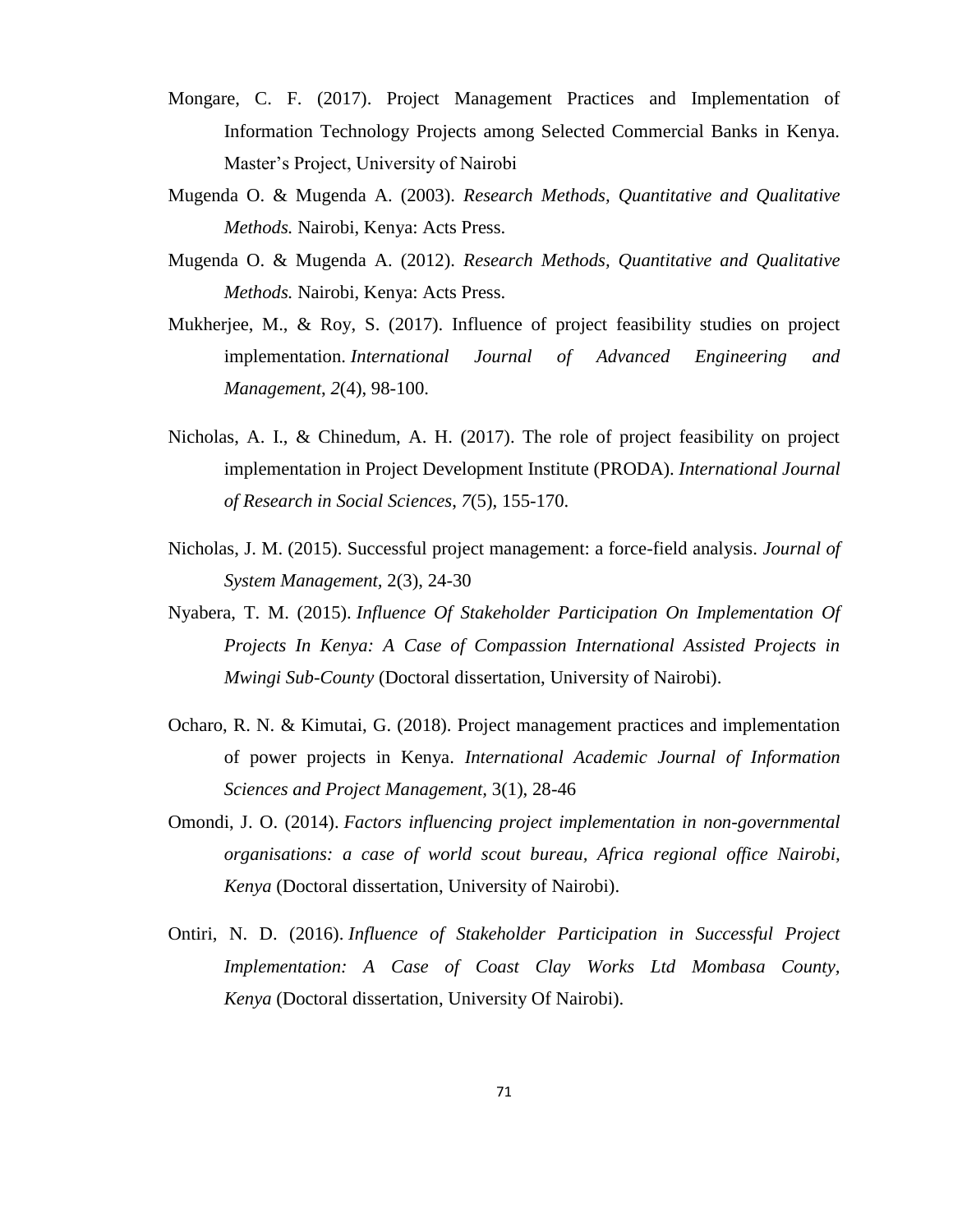- Oppong, F. (2013). *A Study on Performance of Contractors Selected Using the Lowest Bid Evaluation Method as Major Criteria for Government Projects in Ghana, a Kumasi Study* (Doctoral dissertation).
- Orodho, A. (2003*). Essentials of education and social science research methods*. Nairobi: Masola publishers.
- Osoro, K. M., & Owino, O. L. (2014). Effects of Implementation of Project Plans on the Performance of Commercial Banks in Kenya :( A Survey of Commercial Banks in Migori Town). *IOSR Journal of Humanities and Social Science (IOSR-JHSS)*, *19*(12), 75-94.
- Osoro, K. M., & Owino, O. L. (2017). Effects of Implementation of Project Plans on the Performance of Commercial Banks in Kenya :( A Survey of Commercial Banks in Migori Town). *IOSR Journal of Humanities and Social Science (IOSR-JHSS)*, *19*(12), 75-94.
- Pantaleo & Rwelamila (2007) "Project Management Practice in Public Sector Infrastructure Organisations" *Journal of Construction Management and Economics: 25, 55-66*
- Pearce J. A. & Robinson, B. R. (2016). *Strategic Management: Strategy Formulation and Implementation,* Richard D. IRWIN, INC. Homewood, Illinois 60430
- Pinto & Slevin (1988). Critical Success Factors across the project life cycle. *Project Management Journal Vol. 19, No. 3, pp. 67-75*
- Pinto, J. K. (2013). *Project management: achieving competitive advantage.* (2<sup>nd</sup>ed.). New Jersey: Prentice Hall
- Pinto, J. K., & Slevin, D. P. (2016). Critical factors in successful project implementation. *IEEE transactions on engineering management*, (1), 22-27
- Rockart, J. F. (2016). The changing role of information system executive: A critical success factors perspective. *Sloan Management Review,* 24(1), 3-13
- Sanvido, V. E. (2015). Critical success factors for construction projects. *Journal of Construction Engineering and Management,* 118(1), 94-111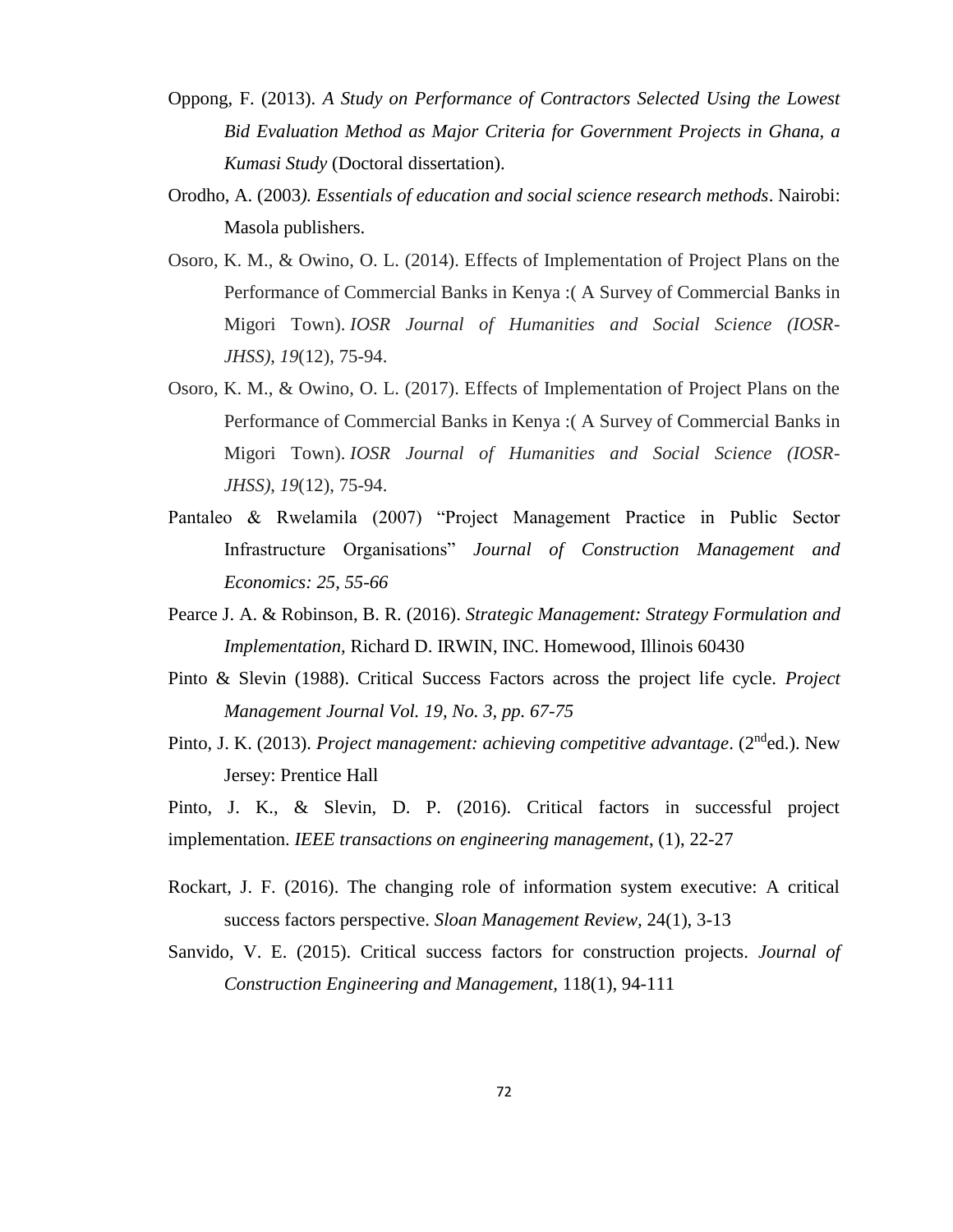- Shen, L. Y., Tam, V. W., Tam, L., & Ji, Y. B. (2015). Project feasibility study: the key to successful implementation of sustainable and socially responsible construction management practice. *Journal of Cleaner Production,* 18(3), 254-259.
- Siganda, S. M. (2012). *Factors influencing implementation of projects in state owned sugar firms in Kenya: the case of South Nyanza Sugar Company Limited* (Doctoral dissertation, University of Nairobi, Kenya).
- Slevin, D. P. & Pinto, J. K. (2011). The Project Implementation Profile: New Tool for Project Managers. *Project Management Journal*, 10(4), 57-70.

Slevin, D. P., & Pinto, J. K. (2017). Balancing strategy and tactics in project implementation. Sloan management review, 29(1), 33 – 41

- The World Bank (2010). *Concessional Finance and Global Partnerships (CFP).* Financial Management of Donor Funds
- Thomas B. Lawrence and Roy Suddaby (2006) *Institutions and institutional work*. In Stewart R. Clegg, Cynthia Hardy, Thomas B. Lawrence & Walter R. Nord (Eds.) Sage Handbook of Organization Studies, 2nd Edition: 215-254. London: Sage.
- Understanding Kenya's 2014/2015 *National Budget. Budget Bulletin*. PwC Insight & Analysis 13 June 2014.
- W. Richard Scott, (2004) *Chapter prepared for Great Minds in Management: The Process of Theory Development*, Ken G. Smith and Michael A. Hitt, eds. Oxford UK: Oxford University Press.
- Yusuf, M., Otonde, M. G., & Achayo, M. S. (2017). Influence of monitoring and evaluation on performance of constituency development fund projects In Kajiado East Sub-County, Kenya. *The International Journal of Management Science and Information Technology (IJMSIT)*, (23), 12-26.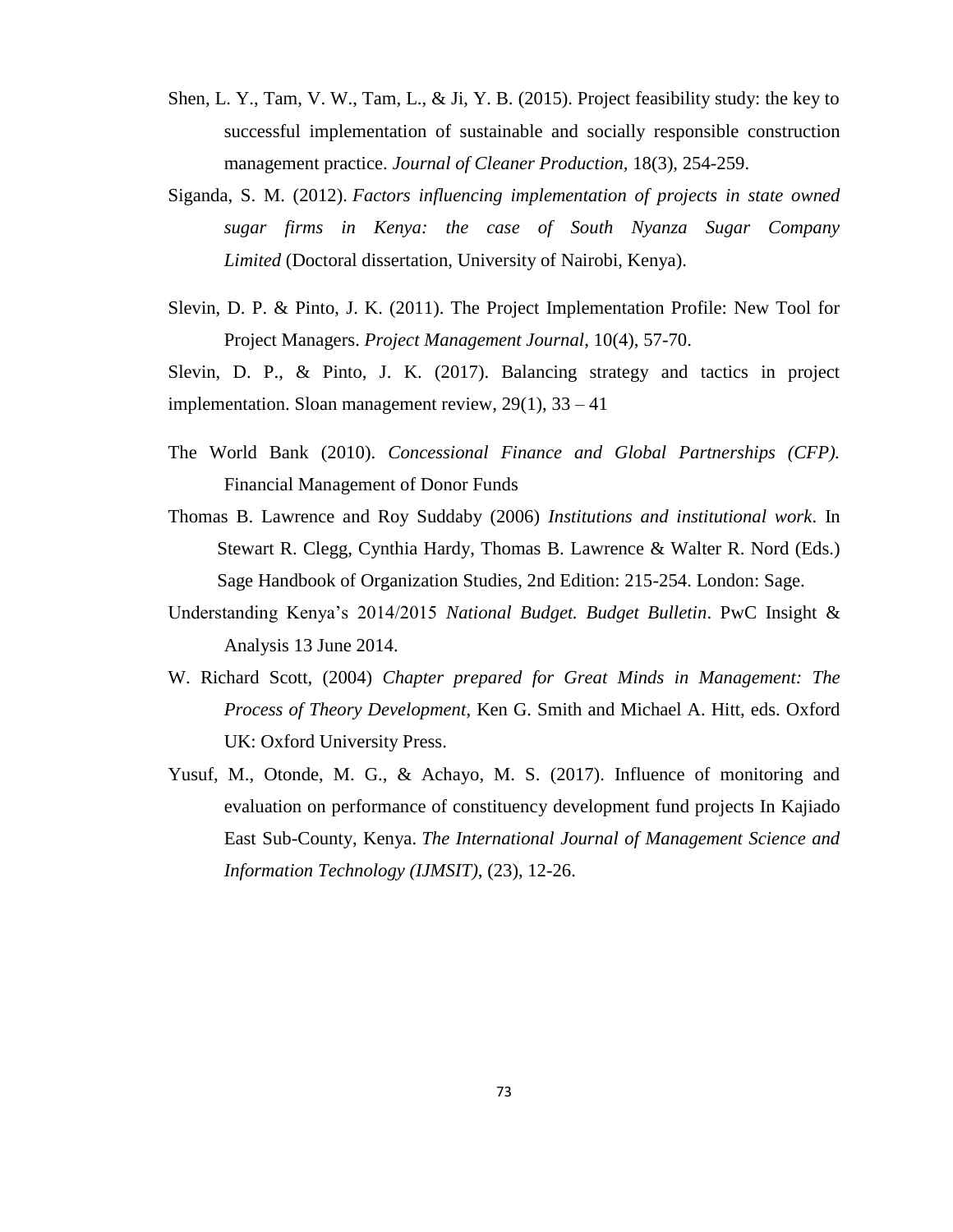## **APPENDICES**

## **APPENDIX 1: COVER LETTER**

Simon Tilla Email: info@ku.ac.ke NBI. **RE: Questionnaire Filling Request**

Dear Respondent,

I am in the process of completing examination of MBA degree at the University and I would wish to indulge your attention in filling up this questionnaire.

You have been haphazardly nominated among numerous respondents to take an interest for the investigation. Estimated time of about twenty (20) minutes will be required to finish this questionnaire. Kindly give your input as genuinely and passionately as would be prudent. Your patience is exceptionally regarded and held with high esteem. The data collected is going to be treated with secrecy.

Thank you.

Yours trustworthy,

Simon Tilla.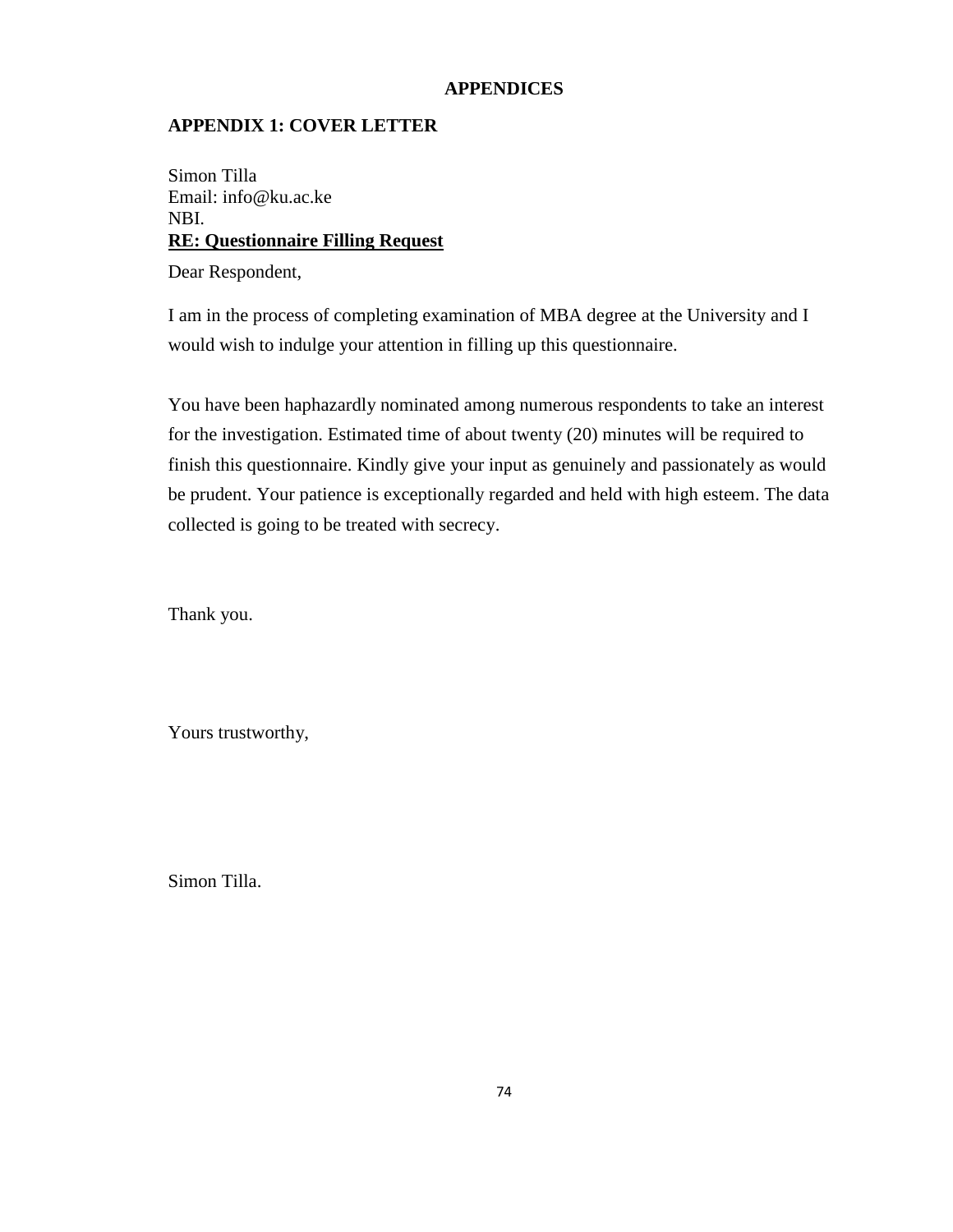# **APPENDIX 2: QUESTIONNARE SECTION 1: GENERAL INFORMATION**

## A. **Background Information**

- 1. Name (optional)\_\_\_\_\_\_\_\_\_\_\_\_\_\_\_\_\_\_\_\_\_\_\_\_\_\_\_\_\_\_\_\_\_\_
- 2. Level of Education: [ ] Primary [ ] Secondary [ ] Diploma [ ] University Degree [ ] Post Graduate
- 3. Gender: [ ] Male [ ] Female
- 4. Please indicate your age bracket. [ ] 20-30 years [ ] 31-40 years [ ] 41-50 years [ ] over 50 years
- 5. Position in the market management project committee [ ] Chairman [ ] Secretary [ ] Treasurer [ ] Member
- 6. What is your working experience in market management?

|  |  | $\begin{bmatrix} 1 & A \end{bmatrix}$ |  |  | year and below |  |  | over |  | 4 years |
|--|--|---------------------------------------|--|--|----------------|--|--|------|--|---------|
|--|--|---------------------------------------|--|--|----------------|--|--|------|--|---------|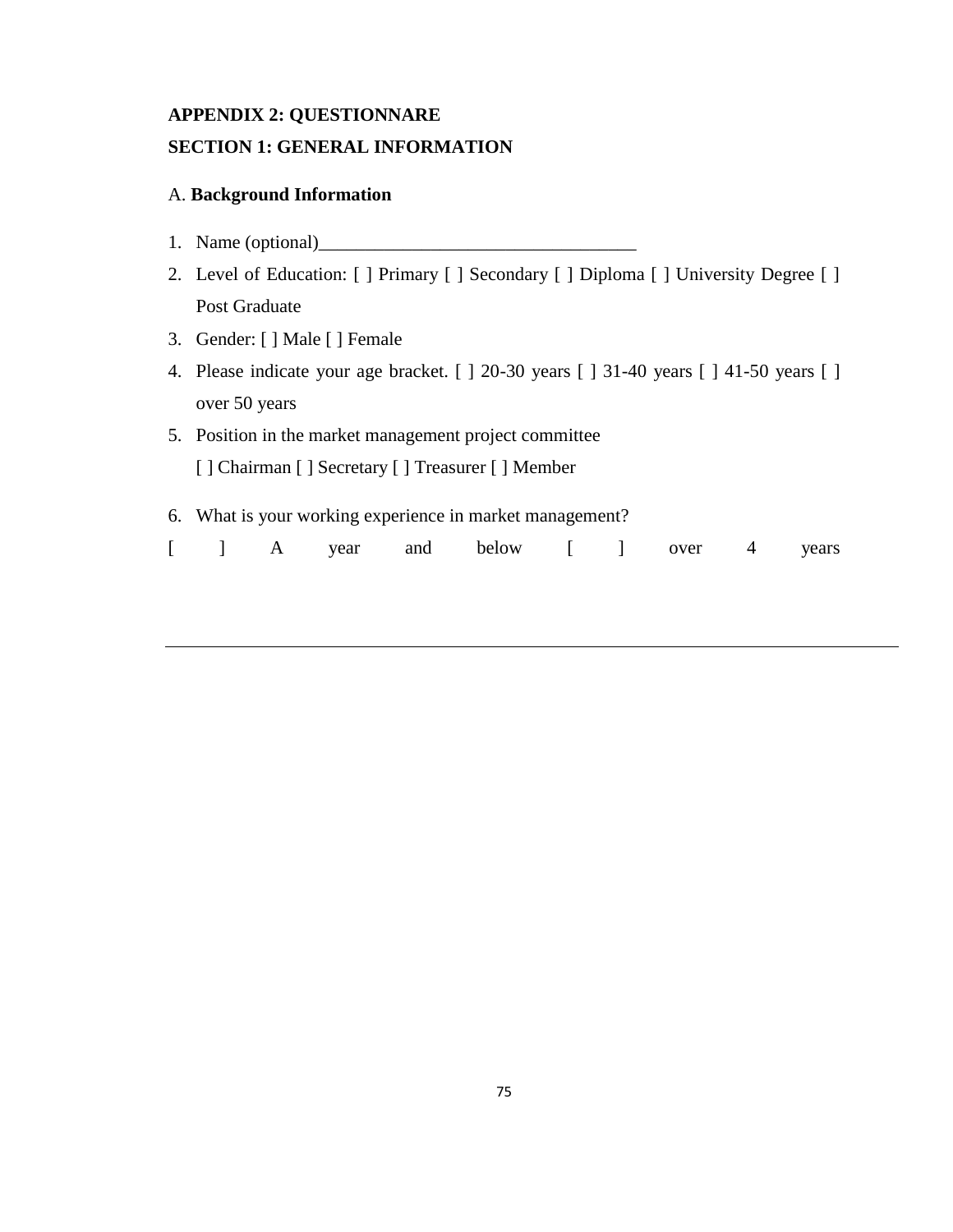## **SECTION 2: IMPLEMENTATION OF THE PROJECT**

| <b>Description</b>           | Strongly  | Agree | Neutral | Disagree | Strongly |
|------------------------------|-----------|-------|---------|----------|----------|
|                              | agree (v) | (iv)  | (iii)   | (ii)     | disagree |
|                              |           |       |         |          | (i)      |
|                              |           |       |         |          |          |
| project<br>The<br>will<br>be |           |       |         |          |          |
| implemented<br>within<br>the |           |       |         |          |          |
| specified time               |           |       |         |          |          |
| The project is implemented   |           |       |         |          |          |
| within the specified money   |           |       |         |          |          |
| The project execution has    |           |       |         |          |          |
| accomplished objectives for  |           |       |         |          |          |
| the execution of the project |           |       |         |          |          |
| Beneficiaries of the project |           |       |         |          |          |
| is satisfied                 |           |       |         |          |          |

# 7. Kindly select by ticking the numeric value for each of the statement

Any other relevant information on implementation of the projects

……………………………………………………………………………………………………… ……………………………………………………………………………………………………… ………………………………………………………………………………………………………

## **B. Monitoring and Evaluation**

| <b>Description</b>                                         | Strongly    | Agree | Neutral | Disagree | Strongly |
|------------------------------------------------------------|-------------|-------|---------|----------|----------|
|                                                            | agree $(5)$ | (4)   | (3)     | (2)      | disagree |
|                                                            |             |       |         |          | $\perp$  |
| There exists monitoring and<br>evaluation in the committee |             |       |         |          |          |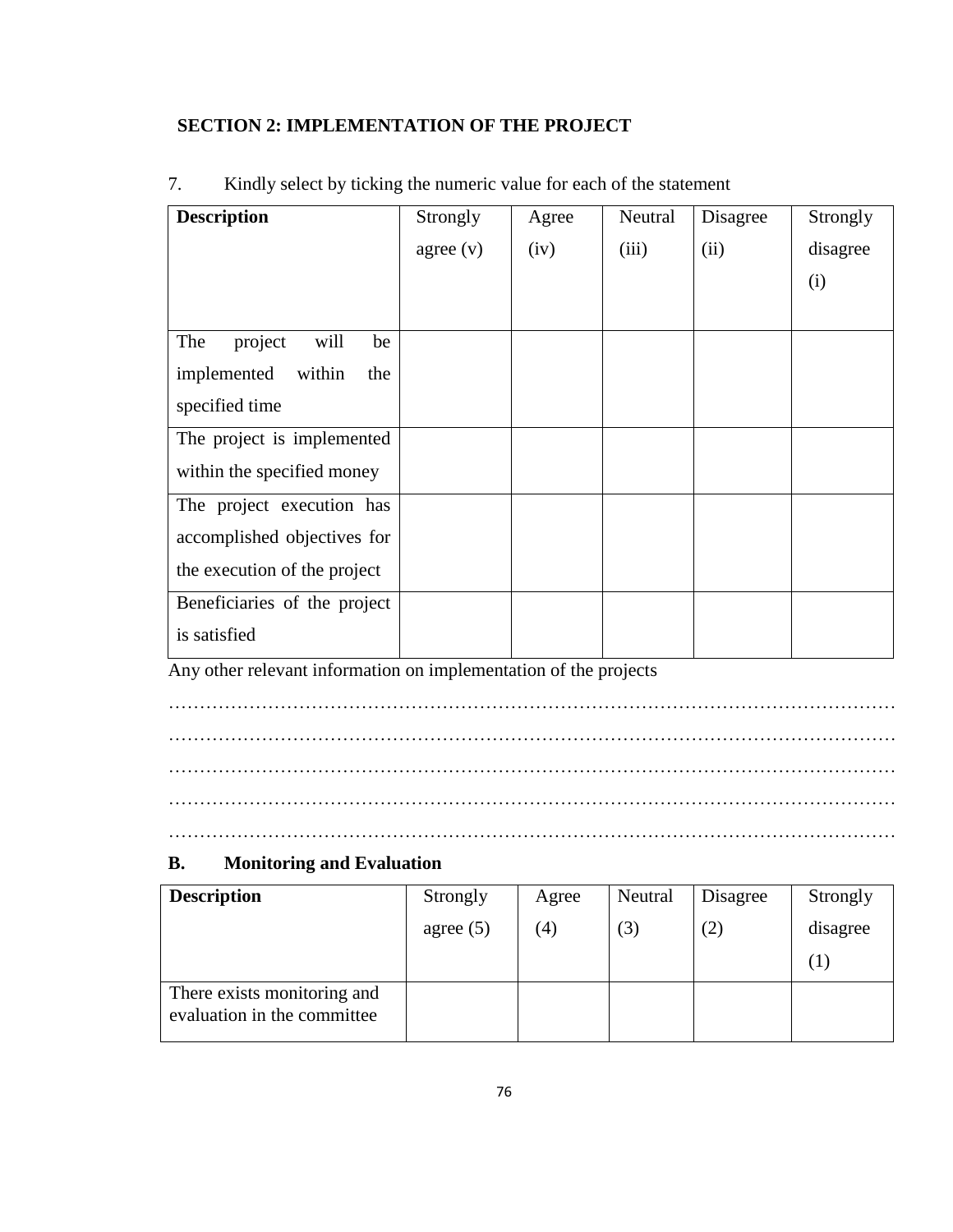| Managers are able to achieve<br>their goal through monitoring<br>and evaluation. |  |  |  |
|----------------------------------------------------------------------------------|--|--|--|
| The committee is able to                                                         |  |  |  |
| obtain a communication                                                           |  |  |  |
| matrix                                                                           |  |  |  |
|                                                                                  |  |  |  |
| Project reporting and review                                                     |  |  |  |
| is made possible through                                                         |  |  |  |
| monitoring and evaluation                                                        |  |  |  |
| The committee gets feedback                                                      |  |  |  |
| through monitoring and                                                           |  |  |  |
| evaluation                                                                       |  |  |  |
|                                                                                  |  |  |  |

# **8. Stakeholder Participation**

Who are the key stakeholders in the project? (You may tick more than one).

[ ] Traders [ ] Buyers/consumers [ ] Government Officials [ ] Community Members [ ]

Donor [ ] other (state) \_\_\_\_\_\_\_\_\_\_\_\_\_\_\_\_\_\_\_\_\_

Please rate the following modes of stakeholder involvement on a Likert scale of 1 to 5

| <b>Description</b>                                                                                                | Strongly agree | Agree | Neutral $(3)$ | Disagree $(2)$ | Strongly |
|-------------------------------------------------------------------------------------------------------------------|----------------|-------|---------------|----------------|----------|
|                                                                                                                   | (5)            | (4)   |               |                | disagree |
|                                                                                                                   |                |       |               |                | (1)      |
| Projects take care of<br>customers' demands<br>to develop the<br>system                                           |                |       |               |                |          |
| Project consumers<br>participate in the<br>design of projects                                                     |                |       |               |                |          |
| The project enables<br>consumers to take<br>some liability during<br>the design and<br>execution of the<br>scheme |                |       |               |                |          |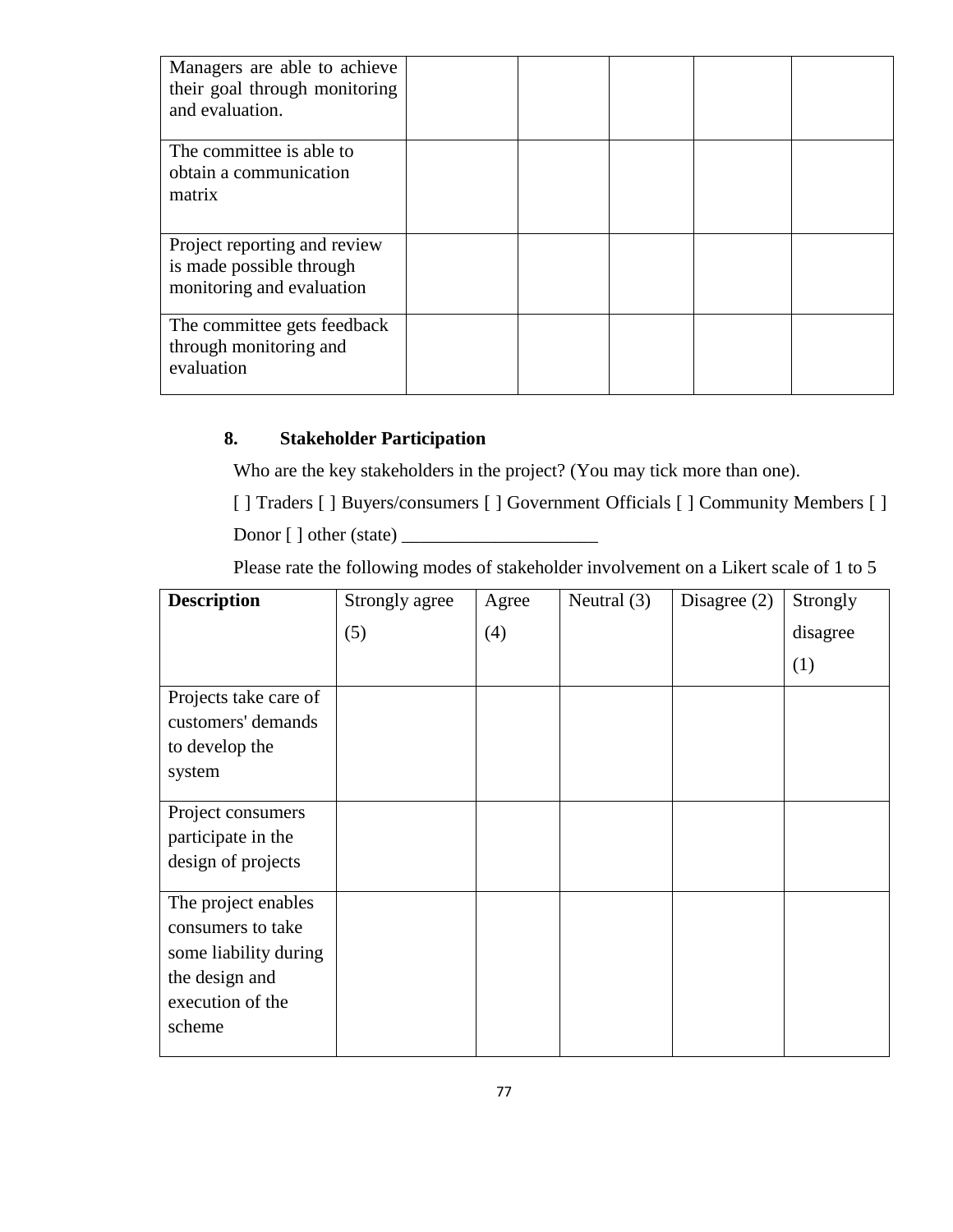| The execution of the   |  |  |  |
|------------------------|--|--|--|
| project makes          |  |  |  |
| consumers              |  |  |  |
| responsible for the    |  |  |  |
| outcomes of            |  |  |  |
| particular duties that |  |  |  |
| are essential to the   |  |  |  |
| execution process      |  |  |  |
|                        |  |  |  |
| Implementation of      |  |  |  |
| projects provides      |  |  |  |
| users the opportunity  |  |  |  |
| to benefit directly    |  |  |  |
| and indirectly from    |  |  |  |
| the implementation     |  |  |  |
| of projects            |  |  |  |
| Implementation of      |  |  |  |
| projects makes it      |  |  |  |
| easier for consumers   |  |  |  |
| to impact decision-    |  |  |  |
| making and policy      |  |  |  |
| procedures             |  |  |  |
|                        |  |  |  |

- 9. What are some methods you use to promote sustainability and ownership of the project by the stakeholders?
- (i) ……………………………………………………………………………………
- (ii)……………………………………………………………………………………
- 10. What will be your rating on the following parameters on feasibility of a project in relation to projects implementation in your management? (i=Not at All, ii = Least Extent, iii = Moderate Extent,  $iv =$  Great Extent,  $v =$  Very Great Extent).

| <b>Feasibility of the project</b>                       |  |  | $\bullet\bullet\bullet$ |  |
|---------------------------------------------------------|--|--|-------------------------|--|
| 1. Pleasant legislative structure                       |  |  |                         |  |
| 2. Technical feasibility of the project                 |  |  |                         |  |
| 3. Adequate allocation of risk and risk sharing         |  |  |                         |  |
| 4. Public and private sector support and accountability |  |  |                         |  |
| 5. Strong consortium in private                         |  |  |                         |  |